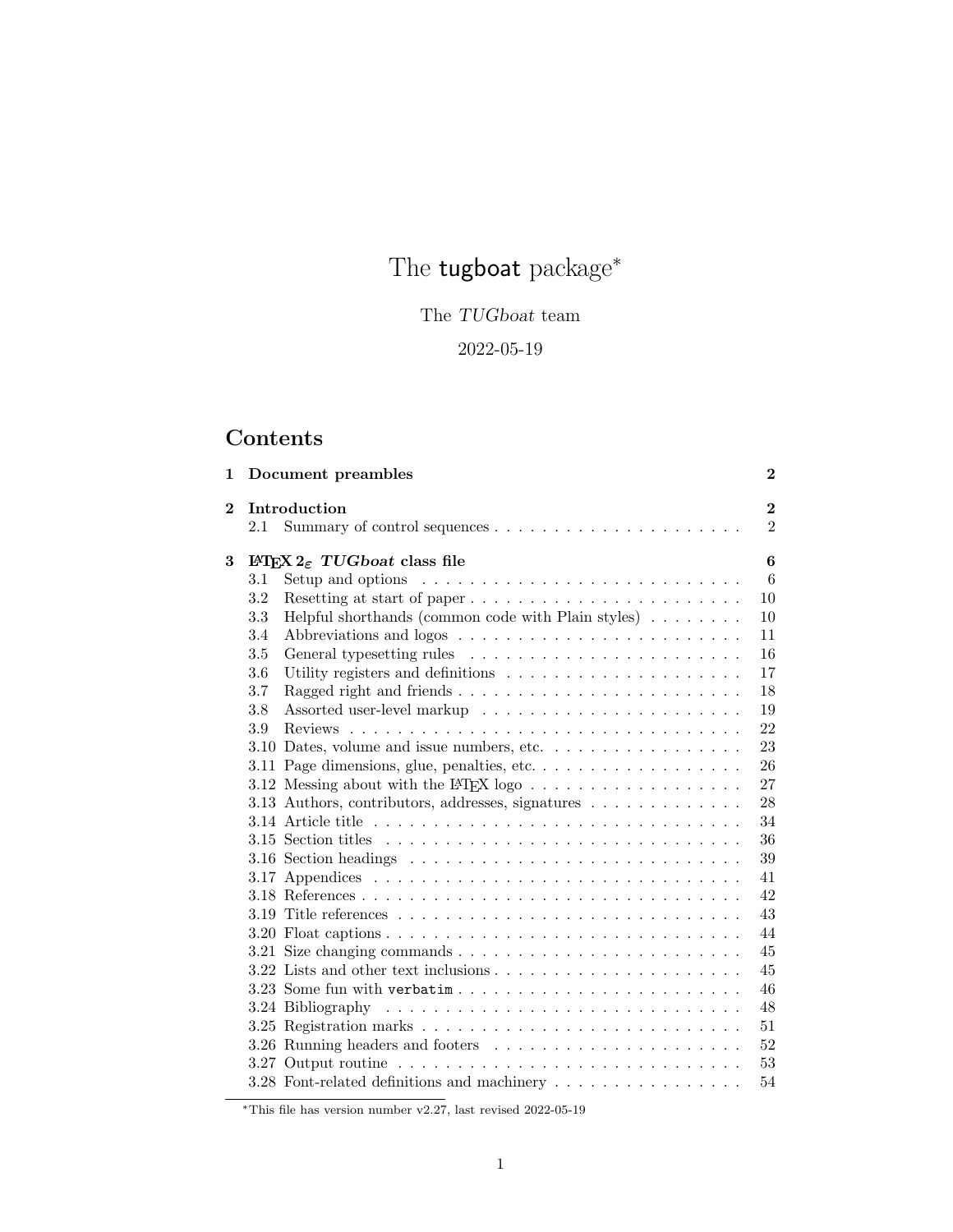| $\overline{4}$ | <b>EX</b> $2_{\epsilon}$ Proceedings class             | 56<br>-58 |
|----------------|--------------------------------------------------------|-----------|
|                | 5 Plain T <sub>F</sub> X styles                        | 63        |
|                | 6 The IATEX $2\epsilon$ compatibility-mode style files | 63        |

# 1 Document preambles

```
1 ⟨ltugboatcls | ltugproccls | ltugcomn⟩\NeedsTeXFormat{LaTeX2e}[1994/12/01]
2 ⟨∗dtx⟩
3 \ProvidesFile {tugboat.dat}4 \langle / \text{dtx} \rangle5 ⟨ltugboatcls⟩\ProvidesClass {ltugboat}
6 ⟨ltugproccls⟩\ProvidesClass {ltugproc}
7 ⟨ltugboatsty⟩\ProvidesPackage{ltugboat}
8 ⟨ltugprocsty⟩\ProvidesPackage{ltugproc}
9 ⟨ltugcomn⟩ \ProvidesPackage{ltugcomn}
10 [2022-05-19 v2.27
11 \langleltugboatcls\rangle TUGboat journal class<sup>%</sup>
12 \langleltugproccls\rangle TUG conference proceedings class<sup>%</sup>
13 \langleItugboatsty | Itugprocsty \ TUG compatibility package%
14 \langleltugcomn\rangle TUGboat 'common macros' package%
15 ⟨∗dtx⟩
16 TUG macros source file%
17 ⟨/dtx⟩
18 ]
```
# 2 Introduction

This file contains all the macros for typesetting TUGboat with both plain TFX and LAT<sub>E</sub>X  $2_{\varepsilon}$ .

# 2.1 Summary of control sequences

Abbreviations. Just a listing with indications of expansion where that may not be obvious. For full definitions, see real code below (Section 3.4).

| \AllTeX         | $(A)$ TEX                             |
|-----------------|---------------------------------------|
| \AMS            | American Mathematical Society         |
| \AmSTeX         |                                       |
| \aw             | A-W (abbreviation for Addison-Wesley) |
| \API            |                                       |
| \AW             | Addison-Wesley                        |
| <b>\BibTeX</b>  |                                       |
| \CandT          | Computers $&$ Typesetting             |
| <b>\ConTeXt</b> | ConTrXt                               |
|                 |                                       |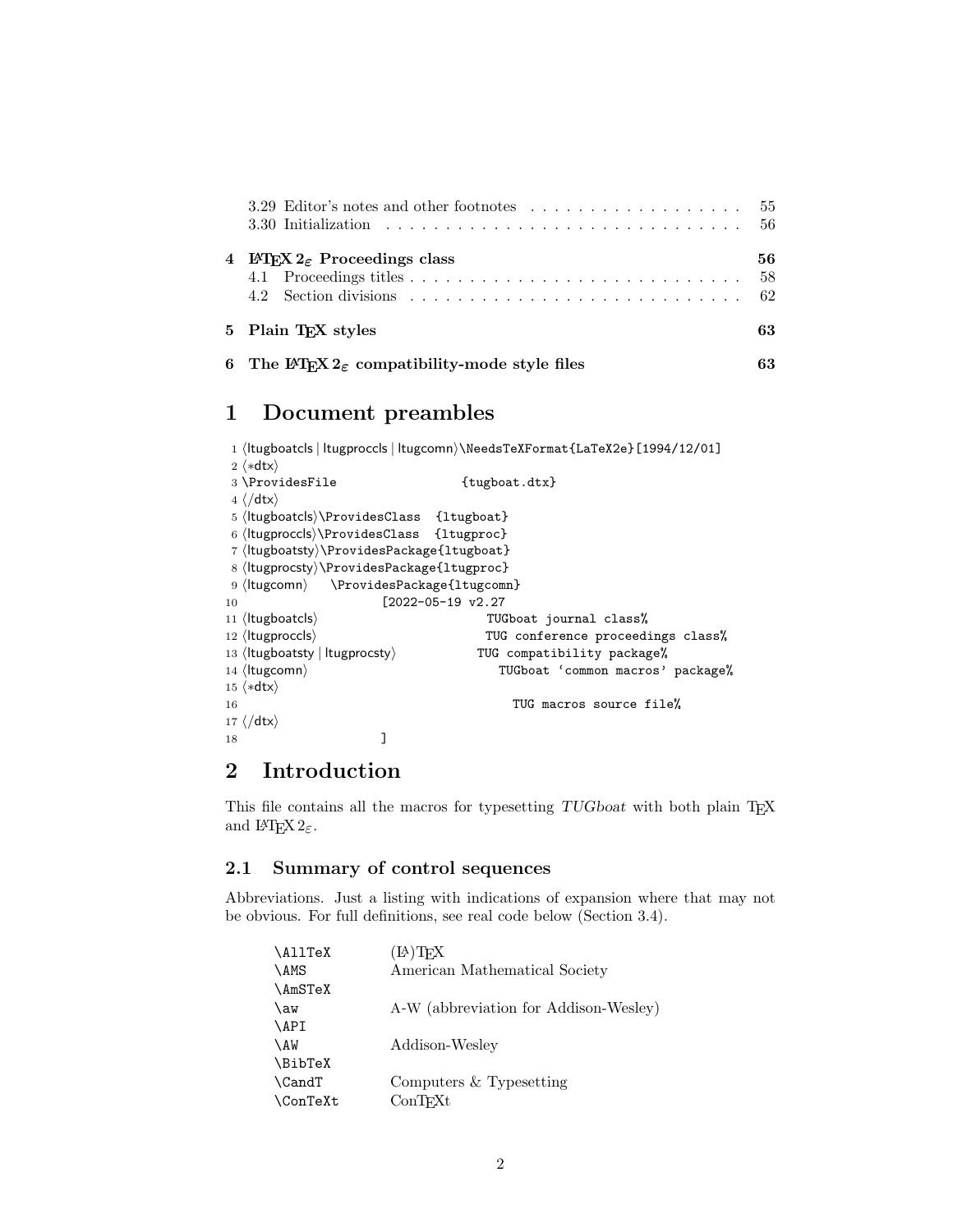| \Cplusplus<br>\DTD         | $C++$                                                   |
|----------------------------|---------------------------------------------------------|
| \DVD                       |                                                         |
| \DVI                       |                                                         |
| \DVIPDFMx                  | DVIPDFMx                                                |
| <b>\DVItoVDU</b>           | <b>DVItoVDU</b>                                         |
| \ECMA                      |                                                         |
| \EPS                       |                                                         |
| \eTeX                      | $\varepsilon$ -T <sub>F</sub> X                         |
| \ExTeX                     | $\varepsilon_X$ T <sub>E</sub> X                        |
| <i><b>\Ghostscript</b></i> |                                                         |
| \Hawaii                    | Hawai'i                                                 |
| \HTML                      |                                                         |
| \ISBN                      | ISBN                                                    |
| $\setminus$ ISO            |                                                         |
| \ISSN                      | <b>ISSN</b>                                             |
| \JTeX                      |                                                         |
| \JoT                       | The Joy of T <sub>F</sub> X                             |
| \LaTeX                     |                                                         |
| \LyX                       |                                                         |
| \macOS                     | mac OS                                                  |
| \MacOSX                    | Mac OS X                                                |
| \MathML                    |                                                         |
| \Mc                        | M with raised c                                         |
| \MF                        | <b>METAFONT</b>                                         |
| $\ln f$                    | <b>METAFONT</b>                                         |
| \MFB                       | The Metafontbook                                        |
| \MP                        | METAPOST                                                |
| $\mp$                      | MetaPost (in text only: still ' $\mp$ ' in math)        |
| \OMEGA                     | Omega 'logo' $(\Omega)$                                 |
| $\setminus$ OCP            | Omega compiled process                                  |
| \00XML                     |                                                         |
| \OTP                       | Omega translation process                               |
| \mtex                      | multilingual T <sub>E</sub> X                           |
| \NTS                       | New Typesetting System                                  |
| \pcMF                      | pcMF                                                    |
| \PCTeX                     |                                                         |
| \pcTeX                     |                                                         |
| \Pas                       | Pascal                                                  |
| \PiCTeX                    |                                                         |
| \plain                     | plain (in typewriter font)                              |
| \P0Box                     | P.O. Box                                                |
| \PS                        | PostScript (with hyphenation)                           |
| \SC                        | <b>Steering Committee</b>                               |
| \SGML                      | SGML                                                    |
| \SliTeX                    |                                                         |
| $\sum_{i=1}^{n}$           | Metafont, slanted: deprecated: use \texts1 in-<br>stead |
| \stTeX<br>\SVG             | T <sub>F</sub> X for the Atari ST                       |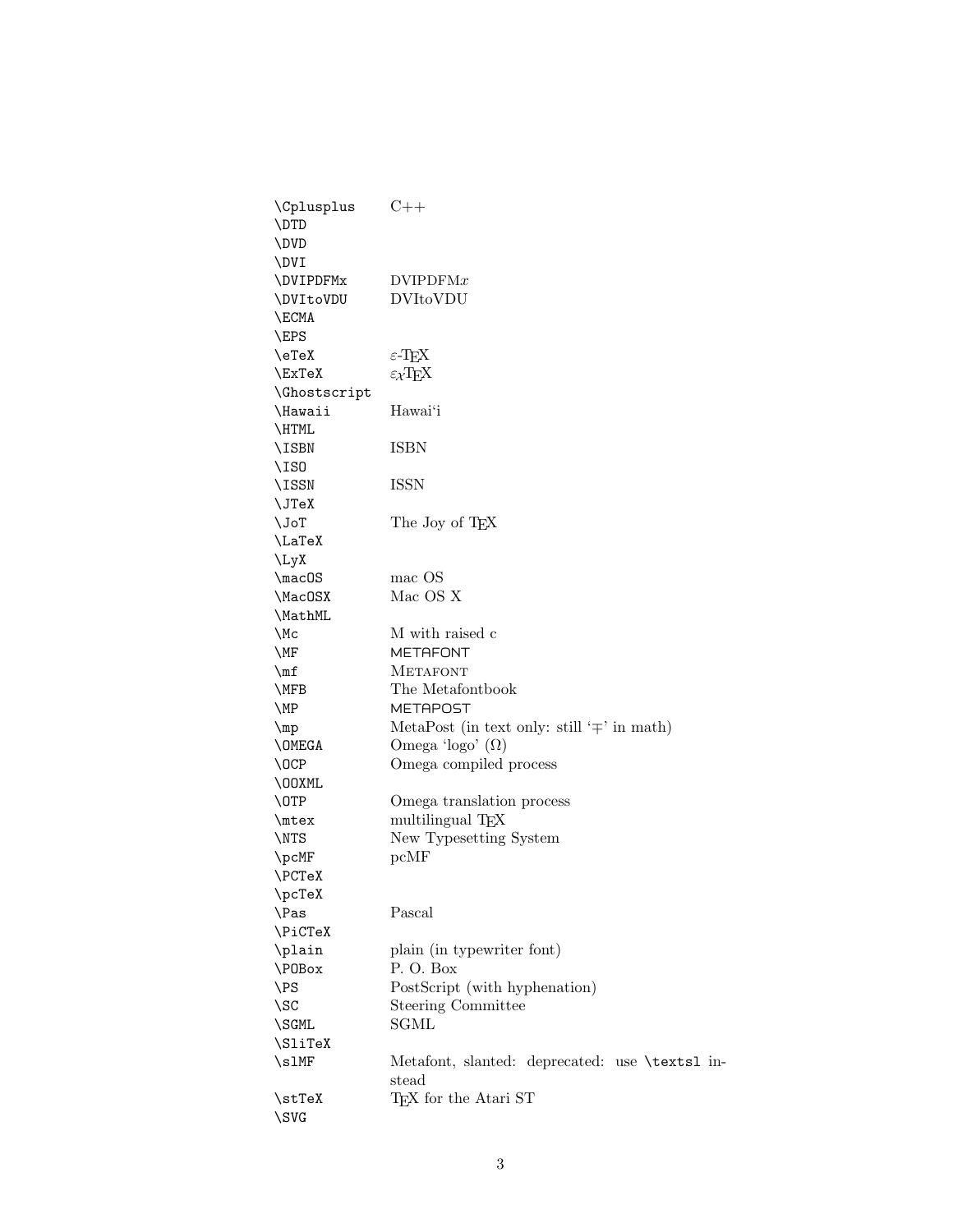| <b>\TANGLE</b>     |                                                                                                                     |
|--------------------|---------------------------------------------------------------------------------------------------------------------|
| $\Gamma$           | The T <sub>F</sub> Xbook                                                                                            |
| $\{TeX\}$          | (Although nearly every package defines this, most,<br>including plain, are missing the spacefactor adjust-<br>ment) |
| <b>\TeXhax</b>     |                                                                                                                     |
| <b>\TeXMaG</b>     | (defunct)                                                                                                           |
| <b>\TeXtures</b>   |                                                                                                                     |
| <b>\TeXXeT</b>     |                                                                                                                     |
| \Thanh             |                                                                                                                     |
| <b>\TFM</b>        | <b>TFM</b>                                                                                                          |
| <b>\TUB</b>        | TUGboat                                                                                                             |
| <b>\TUG</b>        | TFX Users Group                                                                                                     |
| \UNIX              |                                                                                                                     |
| \VAX               |                                                                                                                     |
| $\UnText$          |                                                                                                                     |
| \VorTeX            |                                                                                                                     |
| $\chi_{\text{eT}}$ |                                                                                                                     |
| $\chi$ eTeX        | reflected and lowered first 'E'                                                                                     |
| <b>\XeLaTeX</b>    | with extra space before 'L'                                                                                         |
| \XML               |                                                                                                                     |
| \WEB               |                                                                                                                     |
| <b>NEAVE</b>       |                                                                                                                     |
| <b>\WYSIWYG</b>    |                                                                                                                     |

Macros for things that are slightly more significant.

| \NoBlackBoxes                      | turns off marginal rules marking overfull boxes        |
|------------------------------------|--------------------------------------------------------|
| \BlackBoxes                        | turns them back on                                     |
| \newline                           | horizontal glue plus a break                           |
| \ifundefined#1                     | checks argument with $\cos n$ against $\relax$         |
| \topsmash                          | smashes above baseline (from AMSTeX)                   |
| \botsmash                          | smashes below baseline (from AMSTeX)                   |
| $\mathrm{\sim}$                    | smashes both (from plain)                              |
| \ulap                              | lap upwards                                            |
| \dlap                              | lap downwards                                          |
| xlap                               | reference point at center horizontally; 0 width        |
| \ylap                              | reference point at center vertically; 0 height,        |
|                                    | depth                                                  |
| $\zeta$                            | combination \xlap and \ylap                            |
| \basezero                          | to avoid insertion of baselineskip and lineskip glue   |
| \nullhrule                         | empty \hrule                                           |
| \nullvrule                         | $empty \$ {vrule}                                      |
| $\mathcal{L}$ = \makestrut [#1;#2] | ad hoc struts; $\text{#1}$ =height, $\text{#2}$ =depth |
| \today                             | today's date                                           |
| \SetTime                           | converts <i>\time</i> to hours, minutes                |
| $\n\omega$                         | displays time in hours and minutes                     |
| \Now                               | shows current date and time                            |
| \ifPrelimDraft                     | flag to indicate status as preliminary draft           |
|                                    |                                                        |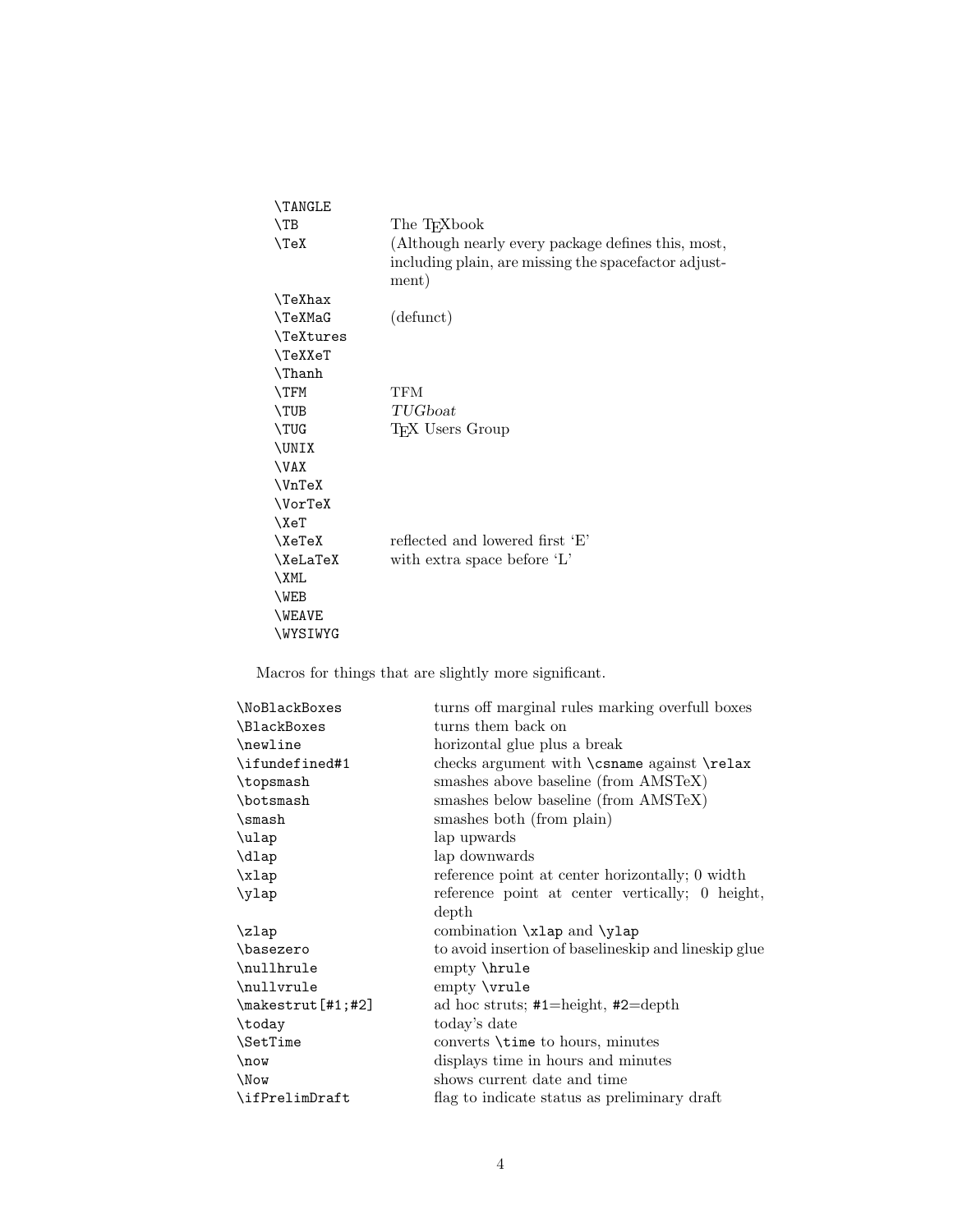| \rtitlex               | TUGboat volume and number info for running<br>head              |
|------------------------|-----------------------------------------------------------------|
| \midrtitle             | information for center of running head                          |
| \rtitlenexttopage      | next to page number in running head                             |
| \HorzR@gisterRule      | pieces of registration marks ('trimmarks')                      |
| \DownShortR@gisterRule |                                                                 |
| \UpShortR@gisterRule   |                                                                 |
| \ttopregister          | top registration line with 'T' in center                        |
| \tbotregister          | bottom registration line with inverted 'T' in cen-<br>ter       |
| \topregister           | register actually used                                          |
| \botregister           |                                                                 |
| \raggedskip            | parameters used for ragged settings                             |
| \raggedstretch         |                                                                 |
| \raggedparfill         |                                                                 |
| \raggedspaces          |                                                                 |
| \raggedright           |                                                                 |
| \raggedleft            |                                                                 |
| \raggedcenter          |                                                                 |
| \normalspaces          |                                                                 |
| \raggedbottom          |                                                                 |
| \bull                  | square bullet                                                   |
| \cents                 | 'cents' sign                                                    |
| \Dag                   | superscripted dagger                                            |
| \careof                | c/o                                                             |
| \sfrac                 | slashed fraction (arguments optionally<br>separated by a slash) |
| $\setminus$ cs         | control sequence name                                           |
|                        | $\cs{name} \rightarrow \name$                                   |
| \env                   | environment name                                                |
|                        | $\text{name} \rightarrow \begin{cases} \text{name} \end{cases}$ |
| \meta                  | meta-argument name                                              |
|                        | $\mathsf{name}\rightarrow\mathsf{name}$                         |
| \dash                  | en-dash surrounded by thinspaces; only breakable                |
|                        | <b>AFTER</b>                                                    |
| \Dash                  | em-dash, as above                                               |
| \hyph                  | permit automatic hyphenation after an actual hy-                |
|                        | phen                                                            |
| \slash                 | 'breakable' slash                                               |
| \nth                   | for obtaining ' $1^{st}$ ', ' $2^{nd}$ ', $3^{rd}$ , etc.       |
| \tubissue              | gets <b>\TUB</b> followed by volume and issue numbers           |
| \xEdNote               | Editor's Note:                                                  |
| \Review:               | Review: (for title of book review article)                      |
| \reviewitem            | begin data for item being reviewed                              |
| \revauth               | with one argument, author(s) of item being re-<br>viewed        |
| \revtitle              | with one argument, title of $\dots$                             |
| \revpubinfo            | with one argument, other info pertaining to $\dots$             |
| \endreviewitem         | end data for item being reviewed                                |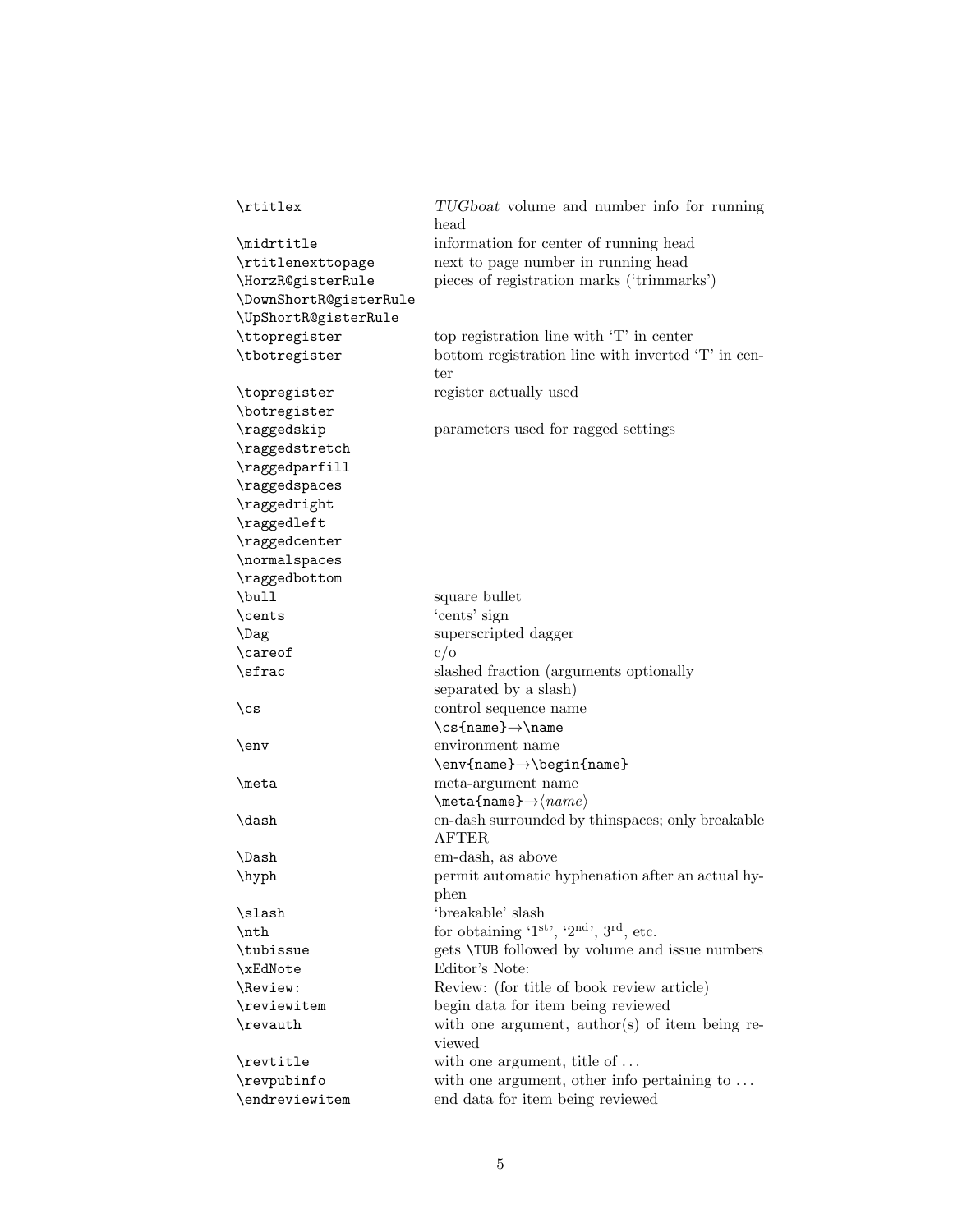| \booktitle              | with one argument, format book title as straight |
|-------------------------|--------------------------------------------------|
|                         | text                                             |
| \Input                  | input with some other bookkeeping for case       |
|                         | where multiple articles are put together         |
| <b>\TBremark</b>        | reminder to TUGboat editorial staff              |
| <b>\TBEnableRemarks</b> | enable <b>\TBremarks</b> (normally suppressed)   |
| \pagexref               | used to write out page numbers to screen and     |
| \pagexref0N             | external files                                   |
| \pagexref0FF            |                                                  |
| <b>\xrefto</b>          | used for symbolic cross-reference to other pages |
| \xrefto0N               | in TUGboat                                       |
| \xrefto0FF              |                                                  |
| <b>\TBdriver</b>        | marks code which only takes effect when articles |
|                         | are run together in a driver file                |
| \signaturemark          | items for signatures                             |
| \signaturewidth         |                                                  |

# 3 ETRX  $2\varepsilon$  TUGboat class file

# 3.1 Setup and options

Check for reloading. Hmmm... Does this happen with  $\mathbb{F} \to \mathbb{F} \times \mathbb{Z}_{\varepsilon}$  classes? Probably, in fact, as well that it doesn't, since the \tugstyinit referenced here doesn't exist; however, it's possible that we might need a similar mechanism in the future, so we retain its skeleton, without fleshing out the \tugstyinit bones.

```
19 ⟨∗ltugboatcls⟩
20 \csname tugstyloaded@\endcsname
21 \def\tugstyloaded@{\tugstyinit\endinput}
```
Acquire a name for this class if we don't already have one (by virtue of having been loaded by tugproc.cls). This name will be used in error messages and the like.

```
22 \providecommand{\@tugclass}{ltugboat}
```
Warnings/error messages/information messages— if we're using  $L^2E^X$  we can use the \Class\* commands:

```
23 \def\TBInfo{\ClassInfo{\@tugclass}}
24 \def\TBError{\ClassError{\@tugclass}}
25 \def\TBWarning{\ClassWarning{\@tugclass}}
26 \def\TBWarningNL{\ClassWarningNoLine{\@tugclass}}
    draft vs. preprint vs. final.
27 \DeclareOption{draft}{%
28 \AtEndOfClass{%
29 \setcounter{page}{901}%
30 %
31 % Put a question mark into the page number in draft mode.
32 \let\tuborigthepage = \thepage
33 \def\thepage{%
34 \ifnum\value{page}>900
35 \textsl{?\texorpdfstring{\,}{}\@arabic{\numexpr\the\c@page-900\relax}}%
```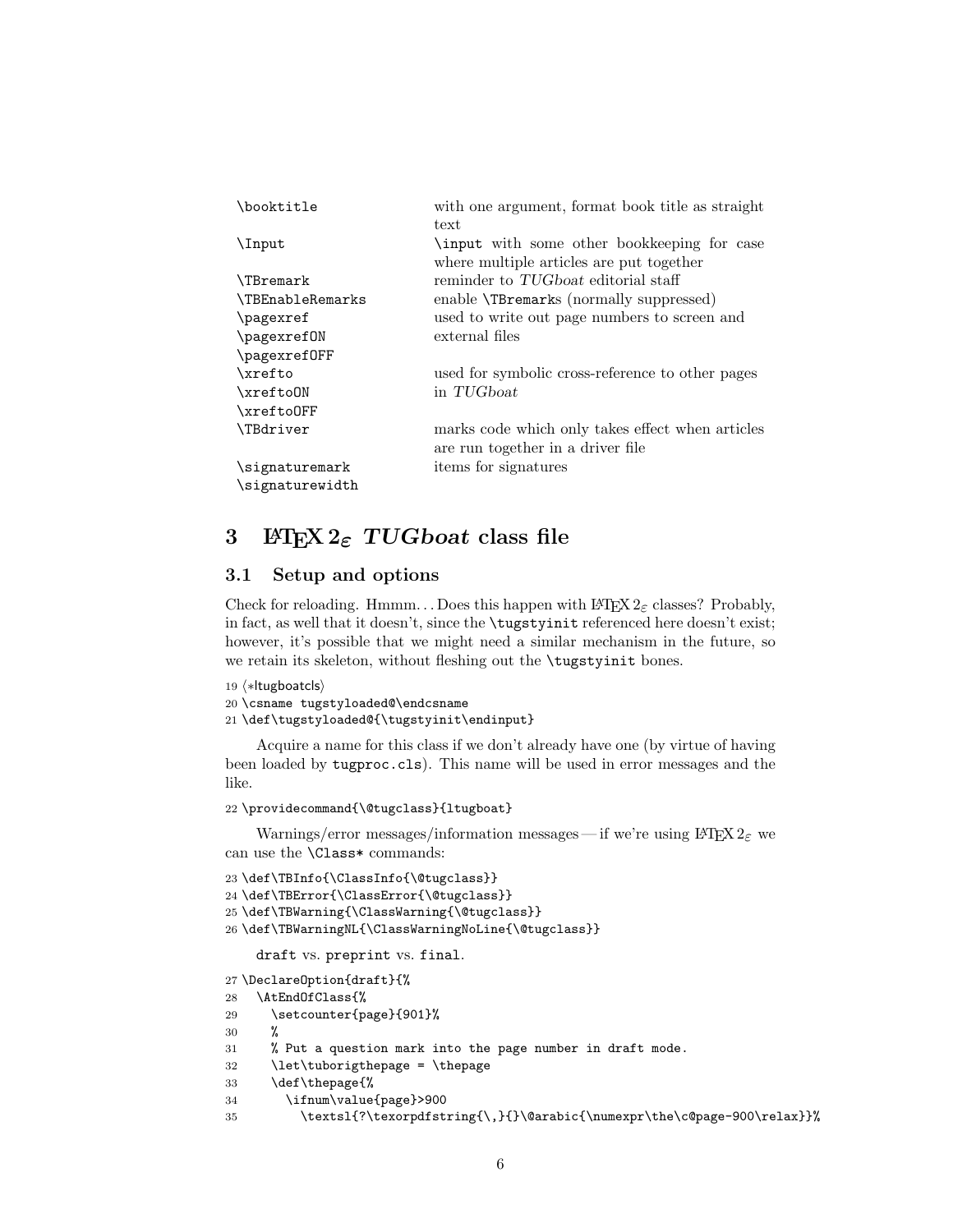```
36 \else
37 \arabic{page}%
38 \{f_i\}%
39 %
40 \BlackBoxes
41 \def\MakeRegistrationMarks{}%
42 \PrelimDrafttrue
43 }%
44 }
45
46 \newif\ifpreprint
47 \def\preprint{\preprinttrue}
48 \DeclareOption{preprint}{%
49 \preprinttrue
50 }
51
52 \newif\iftubfinaloption % [final]
53 \DeclareOption{final}{%
54 \tubfinaloptiontrue
55 \AtEndOfClass{%
56 \let\thepage=\tuborigthepage
57 \NoBlackBoxes
58 % Insert draft date into the header even with [final], if we are not
59 % doing a production run. (tugboat.dates sets up page numbers
60 % above 900 in such pseudo-draft mode.) We use [final] in the first
61 % place for this case because draft can change page layout, wrt
62 % registration marks, etc.
63 \ifnum\value{page}>900 \PrelimDrafttrue \else \PrelimDraftfalse \fi
64 \@tubrunningfull
65 }%
66 }
```
We want to use hyperref's \texorpdfstring, e.g., in the draft option above. If hyperref is not loaded, define our own trivial fallback to expand to the TFX (first) argument.

Similarly, disable and more if we have hyperref, so section titles using them don't cause useless warnings.

```
67 \AtBeginDocument{%
```

```
68 \ifx\undefined\texorpdfstring
69 \DeclareRobustCommand{\texorpdfstring}[2]{#1}%
70 \overline{f}71 %
72 \ifx\undefined\pdfstringdefDisableCommands\else
73 \pdfstringdefDisableCommands{%
74 \let\acro\relax
75 \let\origDash=\Dash \def\Dash{\texorpdfstring{\origDash}{--}}%
76 % lots more could be added.
77 }%
78 \fi
79 }
    TUGboat uses only 10pt for the main text.
```
\DeclareOption{11pt}{%

\TBWarning{The \@tugclass\space class only supports 10pt fonts: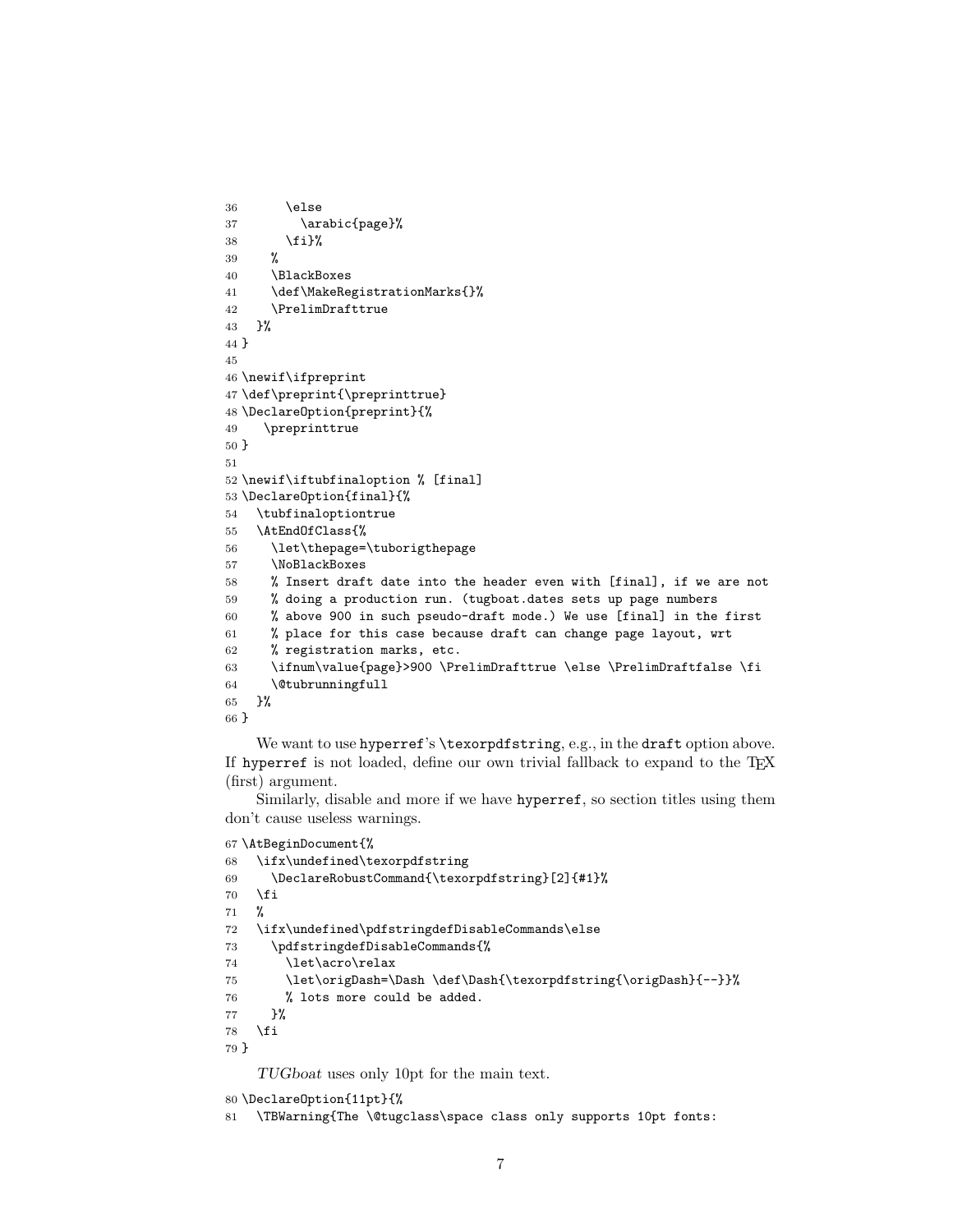```
82 \MessageBreak option \CurrentOption\space ignored}%
83 }
```

```
84 \DeclareOption{12pt}{\csname ds@11pt\endcsname}
```
Similarly, ignore one/two-side options.

```
85 \DeclareOption{oneside}{\TBWarning{Option \CurrentOption\space ignored}}
86 \DeclareOption{twoside}{\ds@oneside}
```
There are these people who seem to think tugproc is an option rather than a class. . . (Note that it's already been filtered out if we were calling from ltugproc.)

```
87 \DeclareOption{tugproc}{%
88 \TBWarning{Option \CurrentOption\space ignored: use class ltugproc
89 instead of \@tugclass}%
90 }
```
Option rawcite (the default) specifies the default citation mechanism (as built-in to LAT<sub>E</sub>X); option harvardcite specifies the author-date citation mechanism defined in section 3.24 below.

```
91 \DeclareOption{rawcite}{\let\if@Harvardcite\iffalse}
92 \DeclareOption{harvardcite}{\let\if@Harvardcite\iftrue}
```
Option extralabel (the default) specifies that the publication years of two successive references with otherwise identical labels will be tagged with distinguishing letters; option noextralabel causes those letters to be suppressed. Note that (a) no two references will in any case have the same labels in the default (plain) rawcite setup, and that (b) the distinguishing letters appear in the labels themselves; the reader can work out the correspondence one with the other. . .

```
93 \DeclareOption{extralabel}{\let\UseExtraLabel\@firstofone}
94 \DeclareOption{noextralabel}{\let\UseExtraLabel\@gobble}
```
The section-numbering style, so that we can allow the same heading layout as in the plain macros.

```
95 \DeclareOption{numbersec}{\let\if@numbersec\iftrue}
96 \DeclareOption{nonumber}{\let\if@numbersec\iffalse}
```
Minimal running headers/footers contain just the TUGboat volume/issue identification and page numbers. 'runningfull' is the default, and includes title and author. 'runningoff' makes both headers and footers empty.

```
97 \DeclareOption{runningoff}{\AtEndOfClass{\@tubrunningoff}}
```

```
98 \DeclareOption{runningminimal}{\AtEndOfClass{\@tubrunningminimal}}
```

```
99 \DeclareOption{runningfull}{\AtEndOfClass{\@tubrunningfull}}
```
Usually we want to print the doi if [final], else not. But sometimes we want to omit it even if [final], namely when we're posting a review or other item early.

```
100 \newif\iftubomitdoioption
101 \DeclareOption{omitdoi}{%
102 \tubomitdoioptiontrue
103 }
```
## \if@tubtwocolumn Occasionally (tb107jackowski, and past conference preprints), we need the option onecolumn. For alternative approaches to one-column articles, see tb92hagen-euler and tb78milo.

```
104 \newif\if@tubtwocolumn \@tubtwocolumntrue
105 \DeclareOption{onecolumn}{\@tubtwocolumnfalse}
```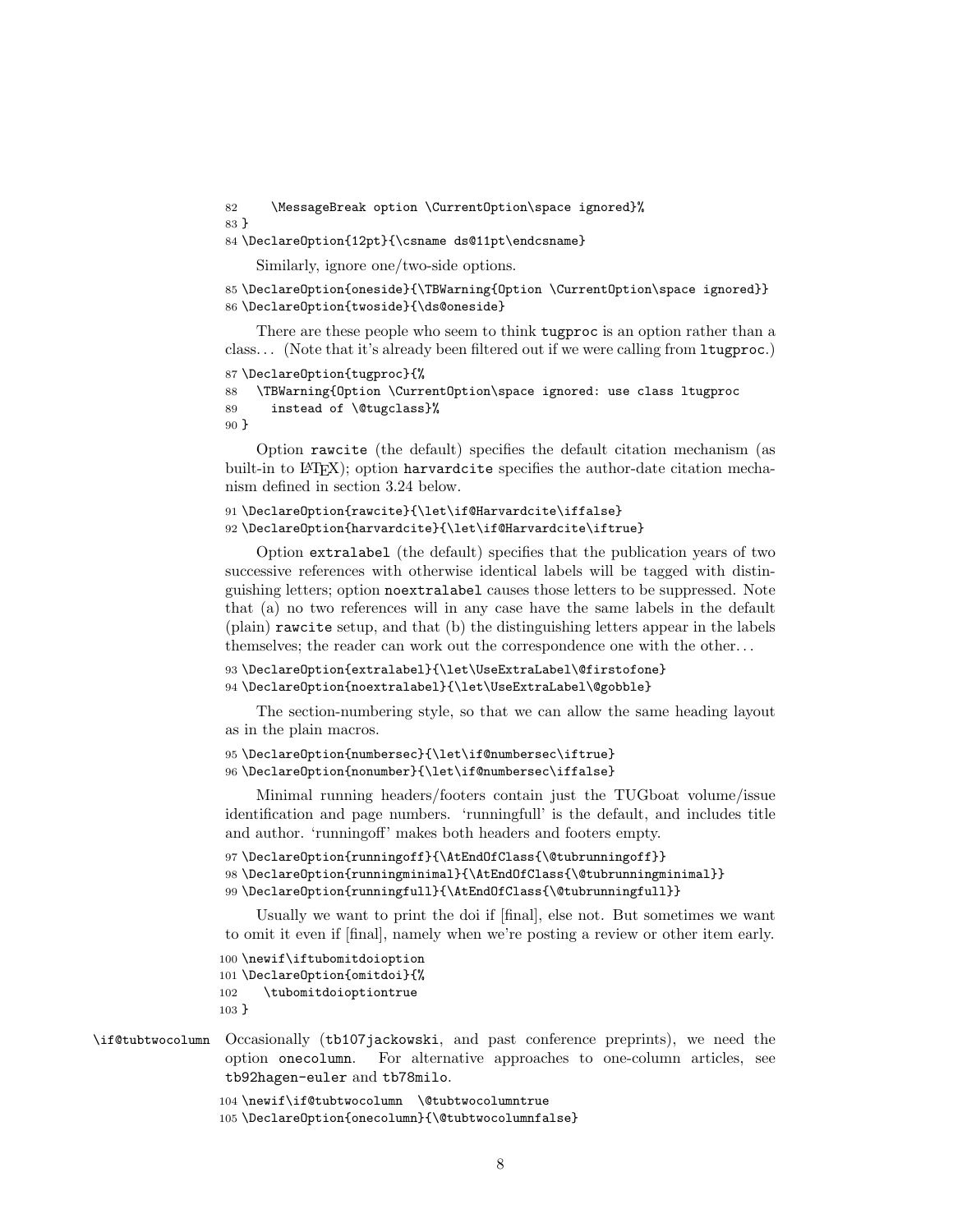```
\ifsecondcolstart Occasionally, we need to start an article in the second column of a page, due to
                    splicing with a previous article. Let's try declaring that. Then, before \maketitle,
                    we'll force the move to the second column.
```
106 \newif\iftubsecondcolstart

107 \DeclareOption{secondcolstart}{\tubsecondcolstarttrue}

Any other options, we pass on to article.cls before we load it:

108 \DeclareOption\*{\PassOptionsToClass{\CurrentOption}{article}}

Request default options (draft mode, standard citation, numbered sections, etc.), process all options, and then get the base document class on top of which we reside, namely article. Always call article with the twoside option, since we want the ability to have odd/even headers/footers.

```
109 \ExecuteOptions{draft,extralabel,numbersec,rawcite,runningminimal}
110 \ProcessOptions
```
## 111 \LoadClass[twoside]{article}

Various fonts used throughout. Some effort has been made to suppress these things with explicit sizes in the macro name (\tensl is an example below), but keeping in step with the documentation is one thing that restricts such a move.

```
112 \def\sectitlefont{\fontfamily\sfdefault\fontseries{bx}\fontshape{n}%
113 \fontsize\@xviipt\stbaselineskip\selectfont}
114 \def\tensl{\fontseries{m}\fontshape{sl}\fontsize\@xpt\@xiipt
115 \selectfont}
```
This font selection command is used only for the 'Editor's Note' introduction to notes; sadly it makes explicit reference to cmr, and Barbara Beeton has agreed that the reference may be constructed to use the current family such that, if no upright italic is defined, ordinary italics are used. A project for later. . .

```
116 \def\EdNoteFont{\fontfamily{cmr}\fontseries{m}\fontshape{ui}%
117 \selectfont}
```
118 ⟨/ltugboatcls⟩

If Ulrik Vieth's mflogo.sty is around, we'll use it. Otherwise (pro tem, at least) we'll warn the user and define the absolute minimum of machinery that TUGboat requires (that which was used prior to the invention of LATEX  $2\varepsilon$ ).

```
119 ⟨∗common⟩
120 \IfFileExists{mflogo.sty}%
121 {\RequirePackage{mflogo}}%
122 ⟨!ltugcomn⟩ {\TBWarning
123 ⟨ltugcomn⟩ {\PackageWarning{ltugcomn}
124 {Package mflogo.sty not available --\MessageBreak
125 Proceeding to emulate mflogo.sty}
126 \DeclareRobustCommand{\logofamily}{%
127 \not@math@alphabet\logofamily\relax
128 \fontencoding{U}\fontfamily{logo}\selectfont}
129 \DeclareTextFontCommand{\textlogo}{\logofamily}
130 \def\MF{\textlogo{META}\-\textlogo{FONT}\@}
131 \def\MP{\textlogo{META}\-\textlogo{POST}\@}
132 \DeclareFontFamily{U}{logo}{}
133 \DeclareFontShape{U}{logo}{m}{n}{%
134 <8><9>gen*logo%
135 <10><10.95><12><14.4><17.28><20.74><24.88>logo10%
```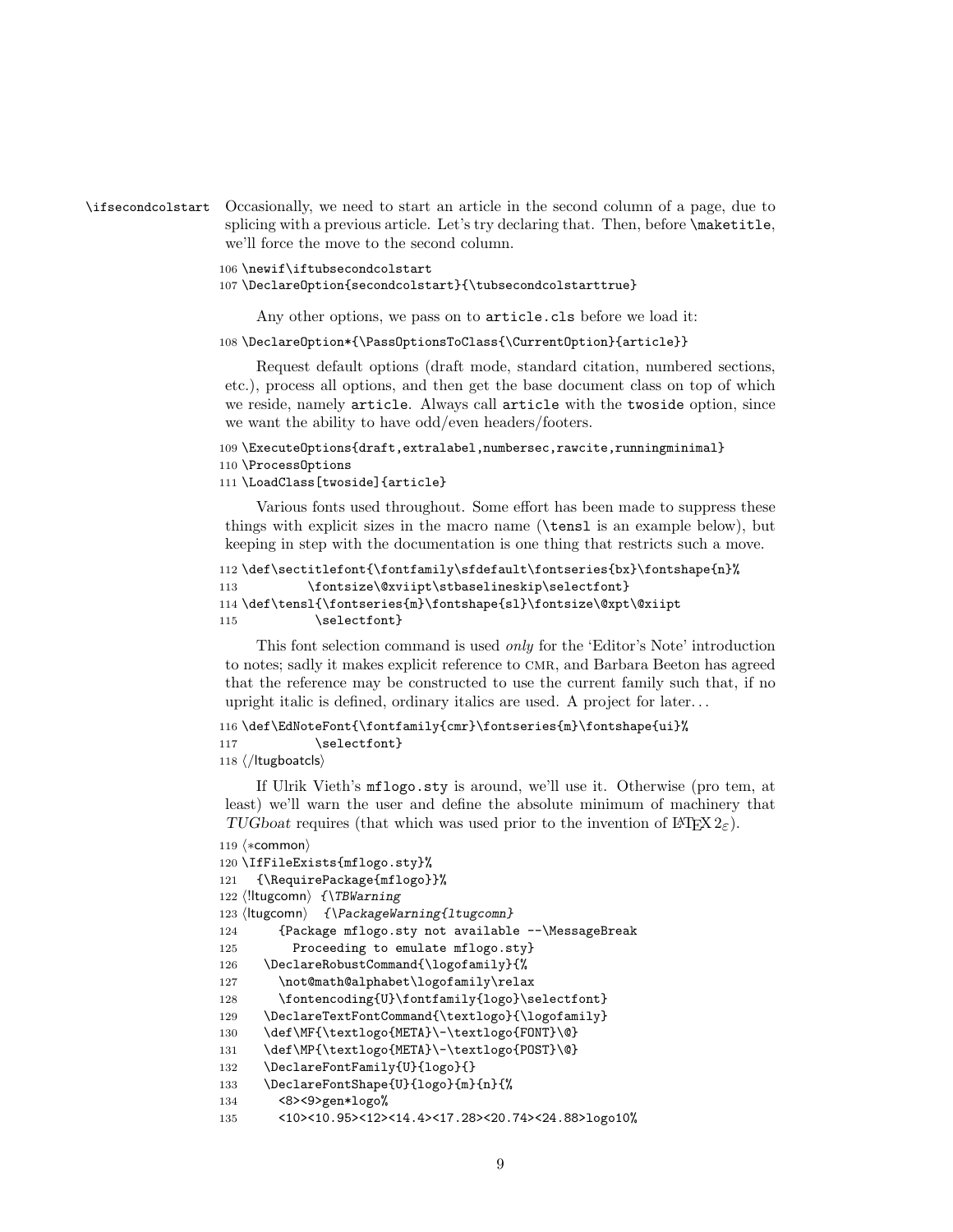```
136 }{}
137 \DeclareFontShape{U}{logo}{m}{sl}{%
138 <8><9>gen*logosl%
139 <10><10.95><12><14.4><17.28><20.74><24.88>logosl10%
140 }{}
141 \DeclareFontShape{U}{logo}{m}{it}{%
142 <->ssub*logo/m/sl%
143 }{}%
144 }
```
# 3.2 Resetting at start of paper

\ResetCommands \AddToResetCommands \StartNewPaper We store a set of commands that should be executed at the start of each paper, before any paper-specific customisation. These commands (stored in the token register \ResetCommands) include things such as resetting section and footnote numbers, re-establishing default settings of typesetting parameters, and so on. The user (or more typically, editor) may execute the commands by using the command \StartNewPaper. Things I've not yet thought of may be added to the list of commands, by

```
145 \newtoks\ResetCommands
146 \ResetCommands{%
147 \setcounter{part}{0}%
148 \setcounter{section}{0}%
149 \setcounter{footnote}{0}%
150 \authornumber\z@
151 }
152 \newcommand{\AddToResetCommands}[1]{%
153 \AddToResetCommands\expandafter{\AddToResetCommands#1}%
154 }
```
# 3.3 Helpful shorthands (common code with Plain styles)

\makeescape, . . . , \makecomment allow users to change the category code of a single character a little more easily. These require that the character be addressed as a control sequence: e.g., \makeescape\/ will make '/' an escape character.

```
155 ⟨∗!latex⟩
156 \def\makeescape#1{\catcode'#1=0 }
157 \def\makebgroup#1{\catcode'#1=1 }
158 \def\makeegroup#1{\catcode'#1=2 }
159 \def\makemath #1{\lambda}catcode'#1=3 }
160 ⟨/!latex⟩
161 ⟨∗latex⟩
162 \def\makeescape#1{\catcode'#1=\z@}
163 \def\makebgroup#1{\catcode'#1=\@ne}
164 \def\makeegroup#1{\catcode'#1=\tw@}
165 \def\makemath #1{\catcode'#1=\thr@@}
166 ⟨/latex⟩
167 \def\makealign #1{\catcode'#1=4 }
168 \def\makeeol #1{\catcode'#1=5 }
169 \def\makeparm #1{\catcode'#1=6 }
170 \def\makesup #1{\catcode'#1=7 }
171 \def\makesub #1{\catcode'#1=8 }
```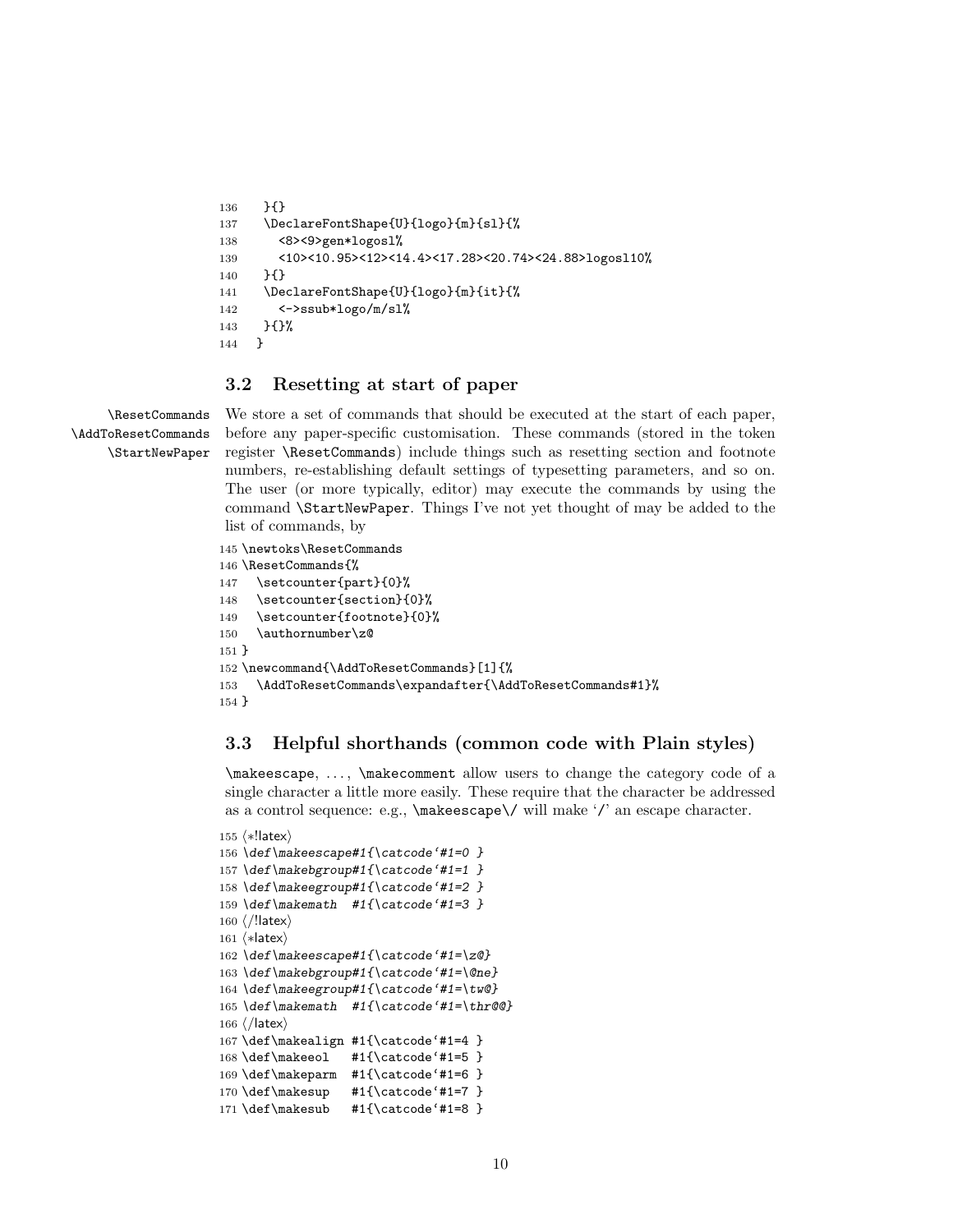```
172 \def\makeignore#1{\catcode'#1=9 }
173 \def\makespace #1{\catcode'#1=10 }
174 \def\makeletter#1{\catcode'#1=11 }
175 \chardef\other=12
176 \let\makeother\@makeother
177 \def\makeactive#1{\catcode'#1=13 }
178 \def\makecomment#1{\catcode'#1=14 }
```
\savecat#1 and \restorecat#1 will save and restore the category of a given character. These are useful in cases where one doesn't wish to localize the settings and therefore be required to globally define or set things.

```
179 \def\savecat#1{%
```

```
180 \expandafter\xdef\csname\string#1savedcat\endcsname{\the\catcode'#1}}
181 \def\restorecat#1{\catcode'#1=\csname\string#1savedcat\endcsname}
```
- 182  $\langle$ !latex $\rangle\$ savecat $\@$
- 183  $\langle$ !latex $\rangle\$ makeletter\@

\SaveCS#1 and \RestoreCS#1 save and restore 'meanings' of control sequences. Again this is useful in cases where one doesn't want to localize or where global definitions clobber a control sequence which is needed later with its 'old' definition.

```
184 \def\SaveCS#1{\expandafter\let\csname saved@@#1\expandafter\endcsname
185 \csname#1\endcsname}
```

```
186 \def\RestoreCS#1{\expandafter\let\csname#1\expandafter\endcsname
187 \csname saved@@#1\endcsname}
```
To distinguish between macro files loaded

```
188 \def\plaintubstyle{plain}
189 \def\latextubstyle{latex}
```
Control sequences that were first defined in LATEX  $2\varepsilon$  of 1995/06/01 (or later), but which we merrily use. Only define if necessary:

```
190 \providecommand\hb@xt@{\hbox to}
191 \providecommand\textsuperscript[1]{\ensuremath{\m@th
192 ^{\mbox{\fontsize\sf@size\z@
193 \selectfont #1}}}}
```
(Note that that definition of \textsuperscript isn't robust, but probably doesn't need to be... What's more, it doesn't appear in the mythical 2.09 version of the package.)

# 3.4 Abbreviations and logos

Font used for the METAFONT logo, etc.

```
194 \DeclareRobustCommand{\AllTeX}{(\La\kern-.075em)\kern-.075em\TeX}
195 \def\AMS{American Mathematical Society}
196 \def\AmS{$\mathcal{A}$\kern-.1667em\lower.5ex\hbox
197 {$\mathcal{M}$}\kern-.125em$\mathcal{S}$}
198 \def\AmSLaTeX{\AmS-\LaTeX}
199 \def\AmSTeX{\AmS-\TeX}
200 \def\ANSI{\acro{ANSI}}
201 \def\API{\acro{API}}
202 \def\ASCII{\acro{ASCII}}
203 \def\aw{\acro{A\kern.04em\raise.115ex\hbox{-}W}}
```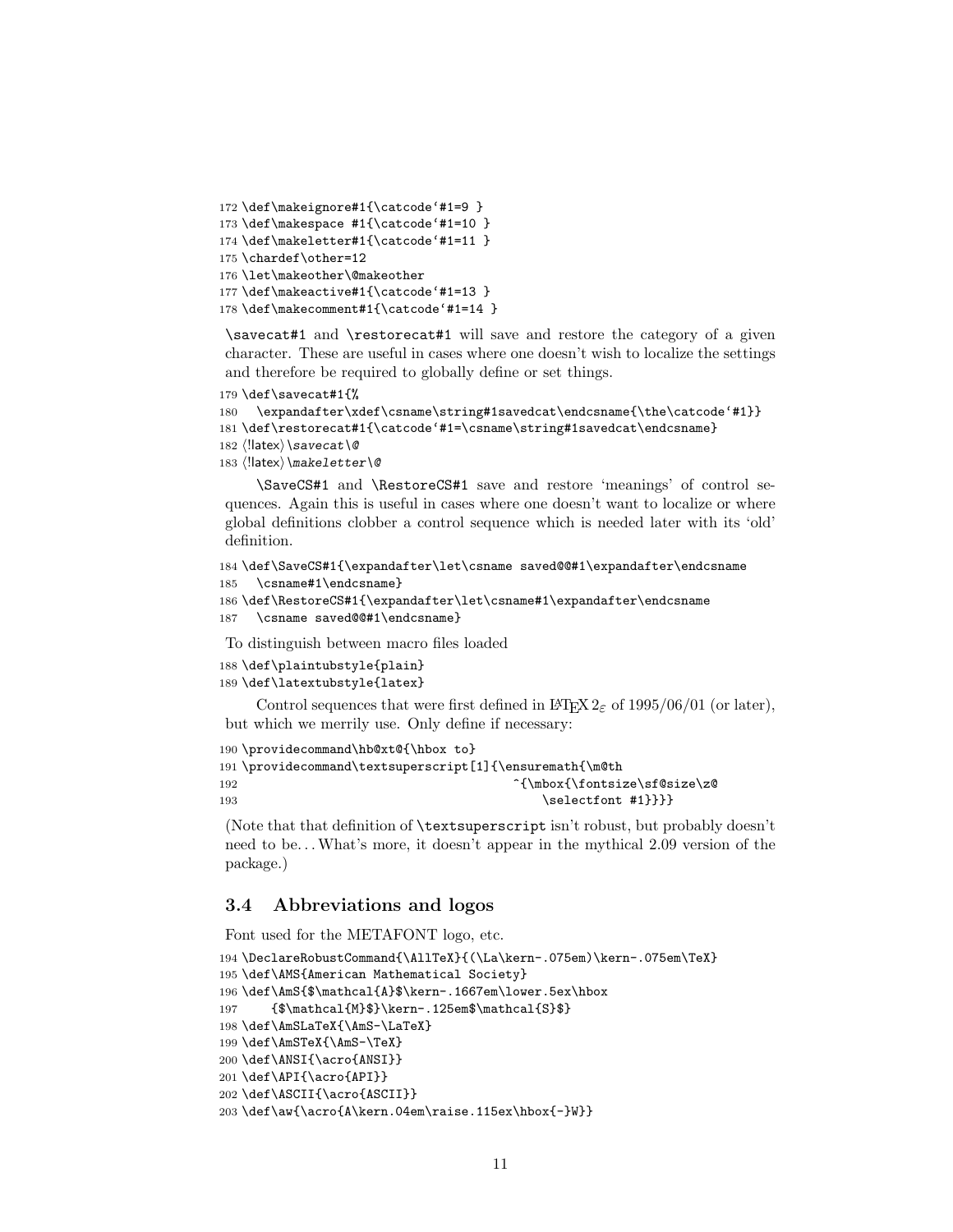```
204 \def\AW{Addison\kern.1em-\penalty\z@\hskip\z@skip Wesley}
205 %
206 % make \BibTeX work in slanted contexts too; it's common in titles, and
207 % especially burdensome to hack in .bib files.
208 \def\Bib{%
209 \ifdim \fontdimen1\font>0pt
210 B{\SMC\SMC IB}%
211 \else
212 B\textsc{ib}%
213 \fi
214 }
215 \def\BibLaTeX{\Bib\kern.02em \LaTeX}
216 \def\BibTeX{\Bib\kern-.08em \TeX}
217 % no good way to determine bold font, and we want to lose the kern, too:
218 % (we \let BibTeX to this in maketitle)
219 \def\bfBibTeX{B{\SMC\SMC IB}\TeX}
220 %
221 \def\BSD{\acro{BSD}}
222 \def\CandT{\textsl{Computers \& Typesetting}}
223 % must not define \CJK, because the CJK package does.
We place our \ker n after \searrow so that it disappears if the hyphenation is taken:
224 \def\ConTeXt{C\kern-.0333emon\-\kern-.0667em\TeX\kern-.0333emt}
225 \def\CMkIV{\ConTeXt\ \MkIV}
226 \def\Cplusplus{C\plusplus}
227 \def\plusplus{\raisebox{.7ex}{$_{++}$}}
228 \def\CPU{\acro{CPU}}
229 \def\CSczabbr{\ensuremath{\cal C}\kern-.1667em\lower.5ex\hbox{$\cal S$}}
230 \def\CSS{\acro{CSS}}
231 \def\CSTUG{\CSczabbr\kern.05em\acro{TUG}}
232 \def\CSV{\acro{CSV}}
233 \def\CTAN{\acro{CTAN}}
234 \def\DTD{\acro{DTD}}
235 \def\DTK{\acro{DTK}}
236 \def\DVD{\acro{DVD}}
237 \def\DVI{\acro{DVI}}
238 \def\DVIPDFMx{\acro{DVIPDFM}$x$}
239 \def\DVItoVDU{DVIto\kern-.12em VDU}
240 \def\ECMA{\acro{ECMA}}
241 \def\EPS{\acro{EPS}}
242 % no line break at this hyphen please, and try to get a bold \varepsilon.
243 \def\TUBdefaulteTeX{\ensuremath{\varepsilon}\mbox{-}\kern-.125em\TeX}%
244 \DeclareRobustCommand{\eTeX}{%
245 \ifx\f@series\bfseries@rm
246 \ifx\boldsymbol\undefined % \boldsymbol is from amsmath; also support bm?
247 \TUBdefaulteTeX
248 \else
249 \ensuremath{\boldsymbol{\varepsilon}}\mbox{-}\kern-.125em\TeX
250 \overline{\ } \}251 \else
252 \TUBdefaulteTeX
253 \fi
254 }
255 \DeclareRobustCommand{\ExTeX}{%
256 \ensuremath{\textstyle\varepsilon_{\kern-0.15em\cal{X}}}\kern-.2em\TeX}
```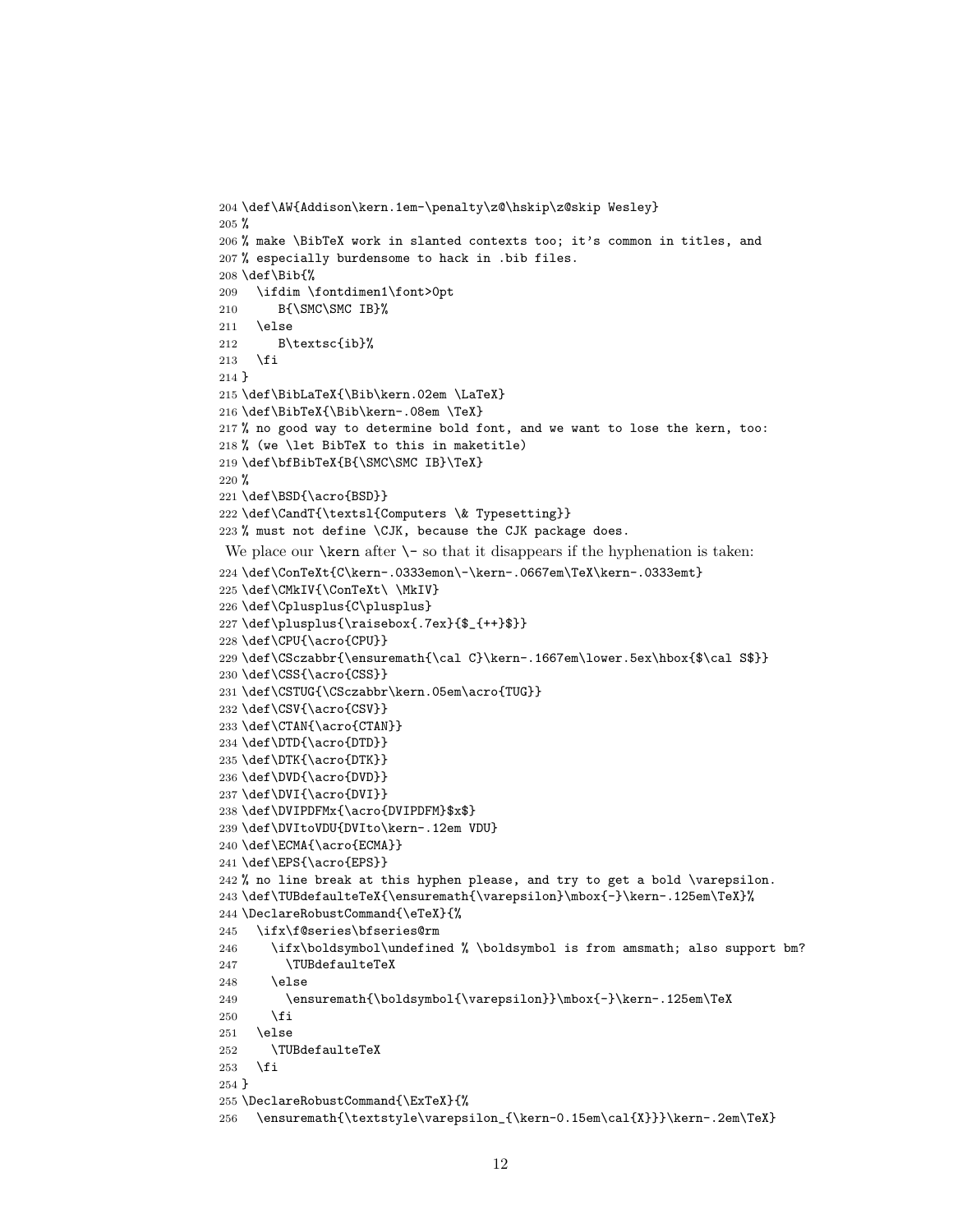```
257 \def\FAQ{\acro{FAQ}}
258 \def\FTP{\acro{FTP}}
259 \def\Ghostscript{Ghost\-script}
260 \def\GNU{\acro{GNU}}
261 \def\GUI{\acro{GUI}}
262 \DeclareRobustCommand{\HarfBuzz}{Harf\discretionary{-}{}{\kern.077em}Buzz}
263 \def\Hawaii{Hawai'i}
264 \def\HTML{\acro{HTML}}
265 \def\HTTP{\acro{HTTP}}
266 \def\iOS{i\acro{OS}}
267 \def\IDE{\acro{IDE}}
268 \def\IEEE{\acro{IEEE}}
269 \def\ISBN{\acro{ISBN}}
270 \def\ISO{\acro{ISO}}
271 \def\ISSN{\acro{ISSN}}
272 \def\JPEG{\acro{JPEG}}
273 \def\JTeX{\leavevmode\hbox{\lower.5ex\hbox{J}\kern-.18em\TeX}}
274 \def\JoT{\textsl{The Joy of \TeX}}
275 \DeclareRobustCommand{\KOMAScript}{\textsf{K\kern.05em O\kern.05em%
276 M\kern.05em A\kern.1em\hyph\kern.1em Script}}
277 \def\LAMSTeX{L\raise.42ex\hbox{\kern-.3em
278 $\m@th$\fontsize\sf@size\z@\selectfont
279 $\m@th\mathcal{A}$}%
280 \kern-.2em\lower.376ex\hbox{$\m@th\mathcal{M}$}\kern-.125em
281 {\mathcal{S}_{\mathcal{S}}-\Tex}
282 % This code
283 % is hacked from its definition of \cs{LaTeX}; it allows slants (for
284 % example) to propagate into the raised (small) 'A:
285 % \begin{macrocode}
286 \DeclareRobustCommand{\La}%
287 {L\kern-.36em
288 {\setbox0\hbox{T}%
289 \vbox to\ht0{\hbox{$\m@th$%
290 \csname S@\f@size\endcsname
291 \fontsize\sf@size\z@
292 \math@fontsfalse\selectfont
293 A}%
294 \quad \text{Vss}\%295 }}
```
We started with the intention that we wouldn't redefine **\LaTeX** when we're running under it, so as not to trample on an existing definition. However, this proves less than satisfactory; a single logo may be OK for the run of documents, but for TUGboat, we find that something noticeably better is necessary; see section 3.12.

```
296 \langle !| \text{def}\text{\texttt{la}} \text{Pern-.15em}\text{TeX}\rangle
```

```
297 \def\LuaHBTeX{Lua\acro{HB}\-\TeX}%
```

```
298 \def\LuaHBLaTeX{Lua\acro{HB}\-\LaTeX}%
```

```
299 \def\LuaLaTeX{Lua\-\LaTeX}% dtk-logos defines it and people like to use it
```

```
300 \def\LuaTeX{Lua\-\TeX}% ditto
```

```
301 \def\LyX{L\kern-.1667em\lower.25em\hbox{Y}\kern-.125emX}
```

```
302 \def\macOS{mac\acro{OS}}
```

```
303 \def\MacOSX{Mac\,\acro{OS\,X}}
```

```
304 \def\MathML{Math\acro{ML}}
```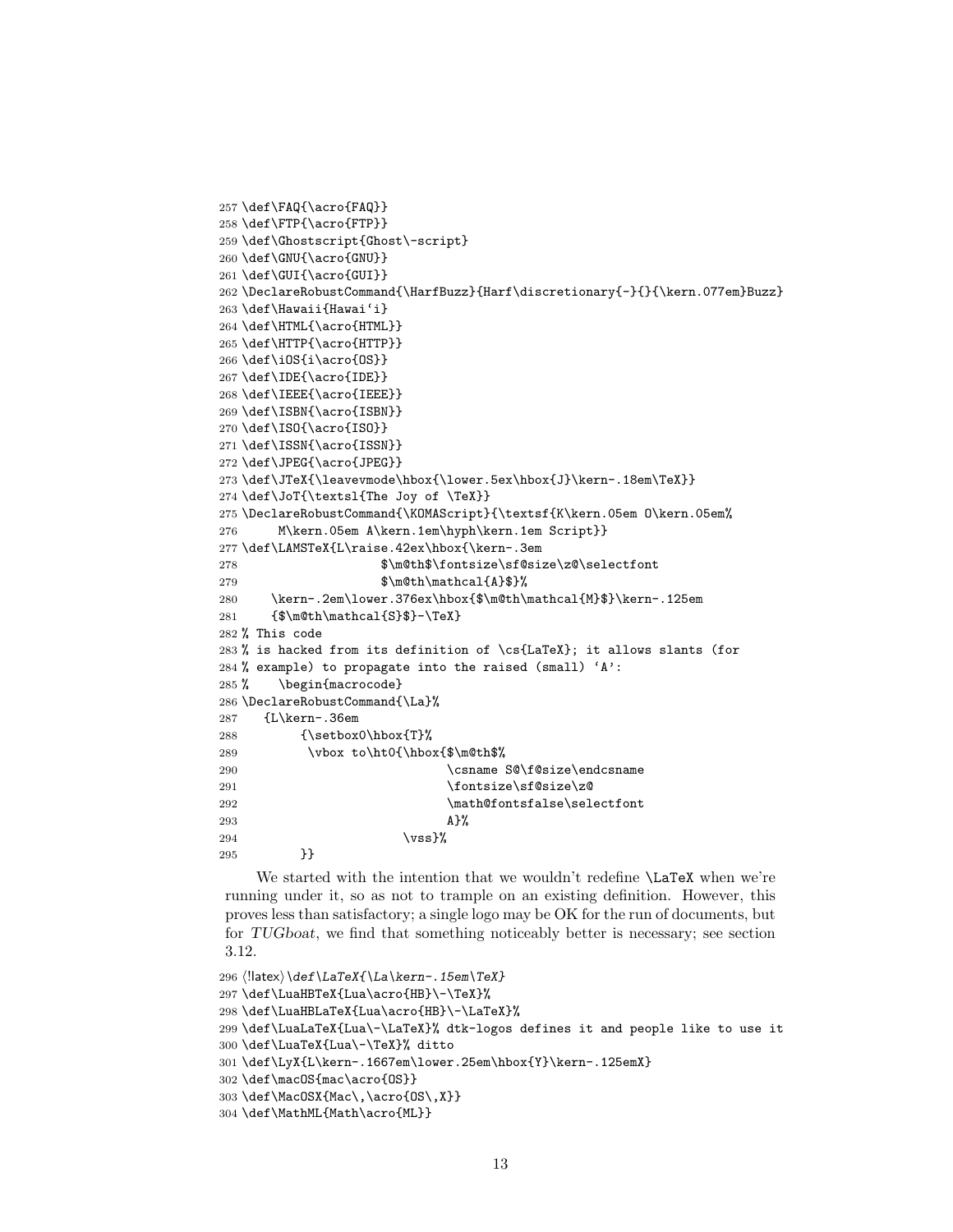\def\Mc{\setbox\TestBox=\hbox{M}M\vbox to\ht\TestBox{\hbox{c}\vfil}} % for Robert McGaffey

If we're running under  $L^2E_0$ , we use Ulrik Vieth's mflogo.sty if it's present. Otherwise, we're using a short extract of Vieth's stuff. Either way, we don't need to specify \MF or \MP.

```
307 \def\mf{\textsc{Metafont}}
308 \def\MFB{\textsl{The \MF\kern.1em\-book}}
309 \def\MkIV{Mk\acro{IV}}
310 \let\TB@@mp\mp
311 \DeclareRobustCommand{\mp}{\ifmmode\TB@@mp\else MetaPost\fi}
312 \def\mtex{T\kern-.1667em\lower.424ex\hbox{\^E}\kern-.125emX\@}
313 %
314 % In order that the \cs{OMEGA} command will switch to using the TS1
315 % variant of the capital Omega character if \texttt{textcomp.sty} is
316 % loaded, we define it in terms of the \cs{textohm} command. Note
317 % that this requires us to interpose a level of indirection, rather
318 % than to use \cs{let}\dots
319 % Revised definition of \cs{NTS} based on that used by Phil Taylor.
320 %
321 % \begin{macrocode}
322 \DeclareRobustCommand{\NTG}{\acro{NTG}}
323 \DeclareRobustCommand{\NTS}{\ensuremath{\mathcal{N}\mkern-4mu
324 \raisebox{-0.5ex}{$\mathcal{T}$}\mkern-2mu \mathcal{S}}}
325 \DeclareTextSymbol{\textohm}{OT1}{'012}
326 \DeclareTextSymbolDefault{\textohm}{OT1}
327 \newcommand{\OMEGA}{\textohm}
328 \DeclareRobustCommand{\OCP}{\OMEGA\acro{CP}}
329 \DeclareRobustCommand{\OOXML}{\acro{OOXML}}
330 \DeclareRobustCommand{\OTF}{\acro{OTF}}
331 \DeclareRobustCommand{\OTP}{\OMEGA\acro{TP}}
332 \DeclareRobustCommand{\OpTeX}{Op\kern-.05em\TeX}
333 \def\Pas{Pascal}
334 \def\pcMF{\leavevmode\raise.5ex\hbox{p\kern-.3\p@ c}MF\@}
335 \def\PCTeX{PC\thinspace\TeX}
336 \def\pcTeX{\leavevmode\raise.5ex\hbox{p\kern-.3\p@ c}\TeX}
337 \def\pdflatex{pdf\-\LaTeX}% dtk-logos
338 \def\pdftex{pdf\-\TeX}% dtk-logos
339 \def\PDF{\acro{PDF}}
340 \def\PGF{\acro{PGF}}
341 \def\PHP{\acro{PHP}}
342 \def\PiC{P\kern-.12em\lower.5ex\hbox{I}\kern-.075emC\@}
343 \def\PiCTeX{\PiC\kern-.11em\TeX}
344 \def\plain{\texttt{plain}}
345 \def\PNG{\acro{PNG}}
346 \def\POBox{P.\thinspace 0. "Box }
347 \def\PS{{Post\-Script}}
348 \def\PSTricks{\acro{PST}ricks}
349 \def\RIT{\acro{RIT}}
350 \def\RTF{\acro{RTF}}
351 \def\SC{Steering Committee}
352 \def\SGML{\acro{SGML}}
353 \def\SliTeX{\textrm{S\kern-.06em\textsc{l\kern-.035emi}%
354 \kern-.06em\TeX}}
```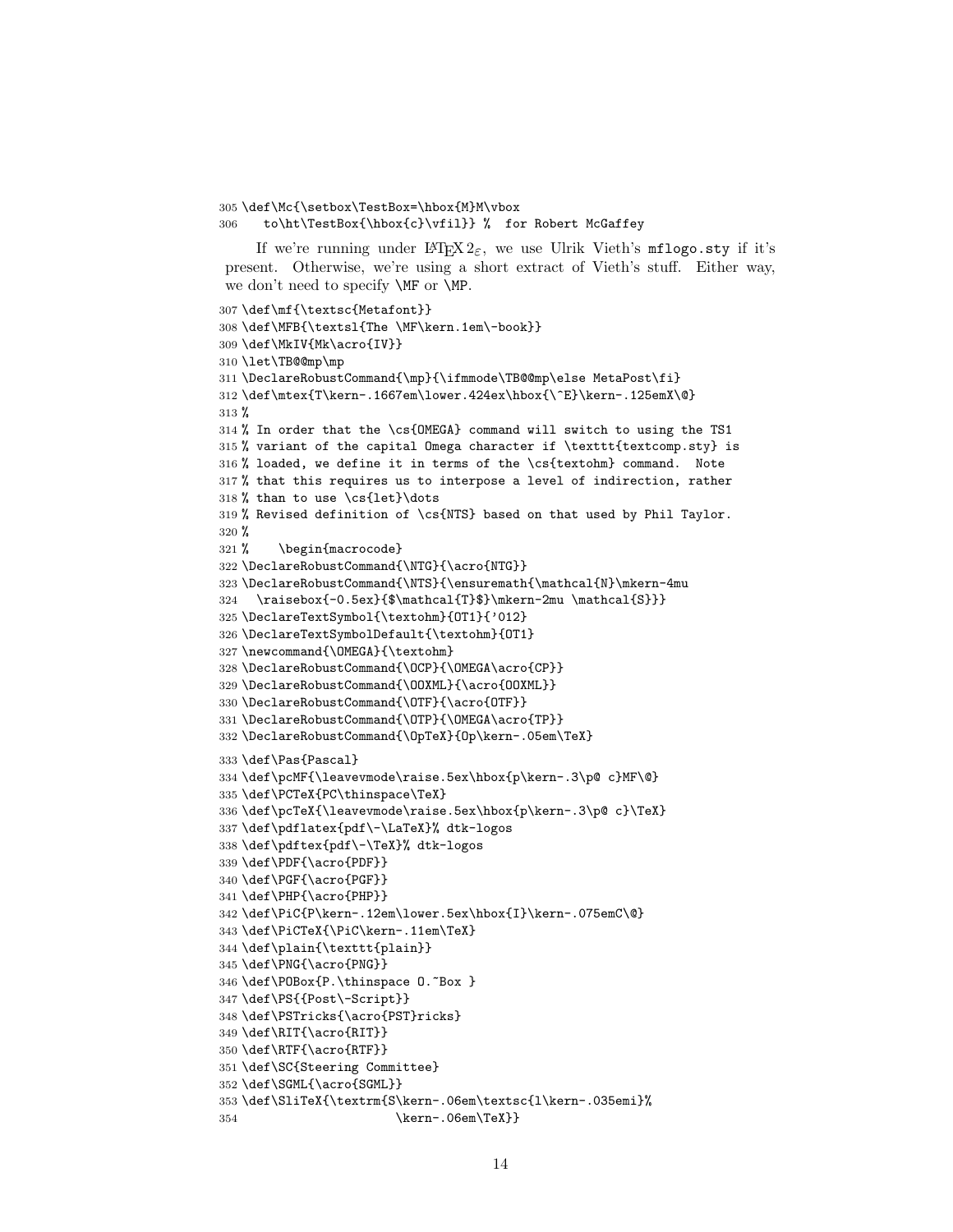```
355 \def\slMF{\textsl{\MF}} % should never be used
356 \def\SQL{\acro{SQL}}
357 \def\stTeX{\textsc{st}\kern-0.13em\TeX}
358 \def\STIX{\acro{STIX}}
359 \def\SVG{\acro{SVG}}
360 \def\TANGLE{\texttt{TANGLE}\@}
361 \def\TB{\textsl{The \TeX\-book}}
362 \def\TIFF{\acro{TIFF}}
363 \def\TP{\textsl{\TeX}:\ \textsl{The Program}}
364 \DeclareRobustCommand{\TeX}{T\kern-.1667em\lower.424ex\hbox{E}\kern-.125emX\@}
365 \def\TeXhax{\TeX hax}
366 \def\TeXMaG{\TeX M\kern-.1667em\lower.5ex\hbox{A}%
367 \kern-.2267emG\@}
368 \def\TeXtures{\textit{Textures}}
369 \let\Textures=\TeXtures
370 \def\TeXworks{\TeX\kern-.07em works}
371 \def\TeXXeT{\TeX-{}-\XeT}
372 \def\TFM{\acro{TFM}}
373 \ifx\Umathchardef\@thisisundefined % not (xetex|luatex)
374 \def\Thanh{H\'an~Th\^e\llap{\raise 0.5ex\hbox{\'{}}}~Th\'anh}% non-XeTeX
375 \else
376 \def\Thanh{H\'an~Th\textcircumacute{e}~Th\'anh}% else xunicode drops the acute
377 \fi
378 \def\TikZ{Ti{\em k}Z}
379 \def\ttn{\textsl{TTN}\@}
380 \def\TTN{\textsl{\TeX{} and TUG News}}
381 \def\TUB{\texttub{TUGboat}}\def\texttub{\textsl} % redefined in some situations
382 \def\TUG{\TeX\ \UG}
383 \def\tug{\acro{TUG}}
384 \def\UG{Users Group}
385 \def\UNIX{\acro{UNIX}}
386 % Don't define \UTF, since other packages use it for Unicode character access.
387 % On the other hand, we want a macro for UTF-8 that doesn't break at the -.
388 \def\tbUTF{\acro{UTF}\futurelet\@nextchar\@tbUTFcheck}
389 \def\@tbUTFcheck{\ifx\@nextchar-%
390 \mbox{-}\let\next=\tbgobbledash
391 \text{else}392 \let\next=\empty
393 \quad \text{if} \text{next}394 \def\tbgobbledash-{}
395 \def\VAX{V\kern-.12em A\kern-.1em X\@}
396 \def\VnTeX{V\kern-.03em n\kern-.02em \TeX}
397 \def\VorTeX{V\kern-2.7\p@\lower.5ex\hbox{O\kern-1.4\p@ R}\kern-2.6\p@\TeX}
398 \def\XeT{X\kern-.125em\lower.424ex\hbox{E}\kern-.1667emT\@}
399 \def\XML{\acro{XML}}
400 \def\WEB{\texttt{WEB}\@}
401 \def\WEAVE{\texttt{WEAVE}\@}
402 \def\WYSIWYG{\acro{WYSIWYG}}
```
XeTEX requires reflecting the first E, hence we complain if the graphics package is not present. (For plain documents, this can be loaded via miniltx or Eplain.) Also, at Barbara's suggestion, if the current font is slanted, we rotate by 180 instead of reflecting so there is a better chance to look ok. (The magic values here seem more or less ok for cmsl and cmti.)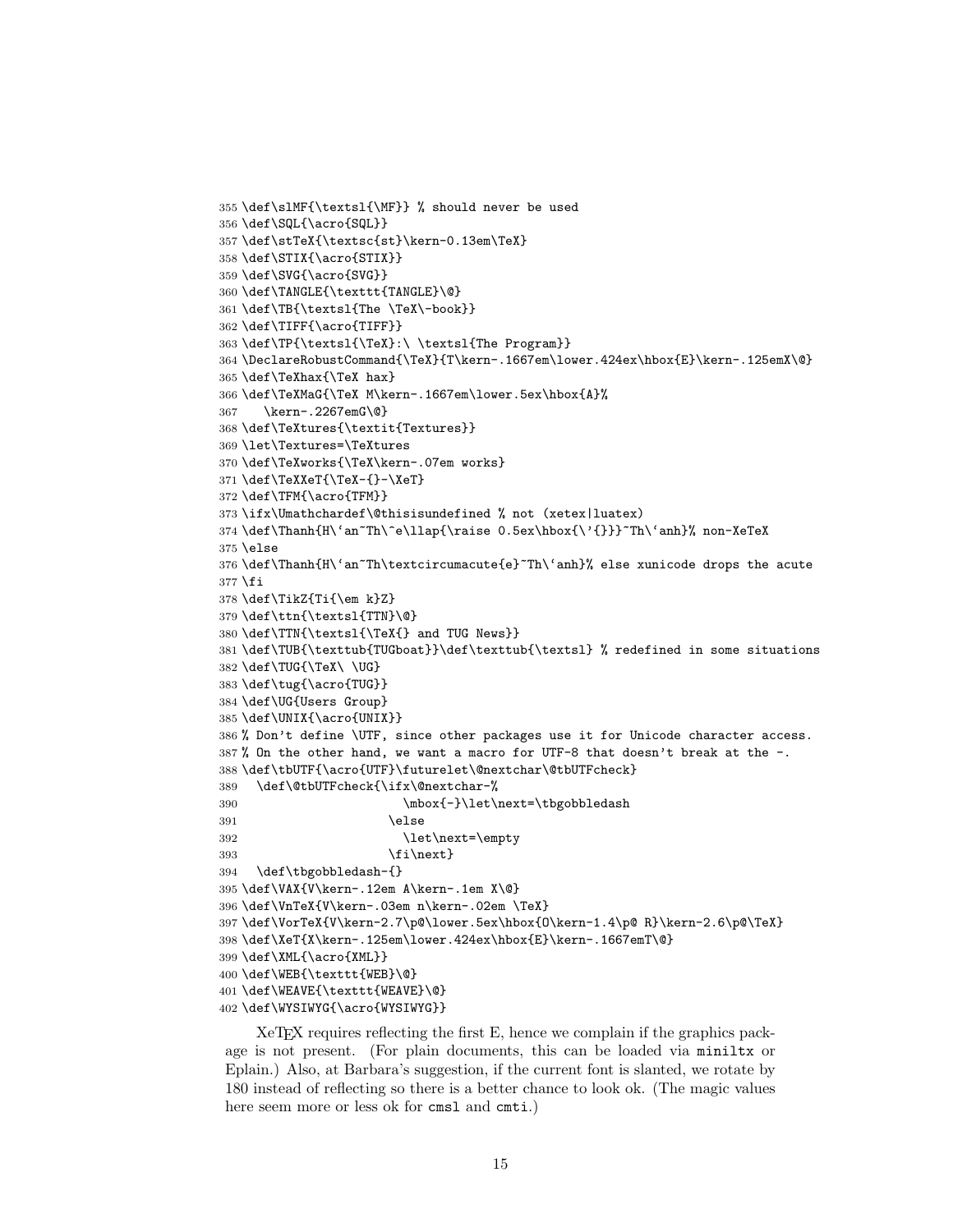```
403 \def\tubreflect#1{%
404 \@ifundefined{reflectbox}{%
405 \TBError{A graphics package must be loaded to use \string\XeTeX}
406 {Load graphicx or graphics.}%
407 }{%
408 \ifdim \fontdimen1\font>0pt
409 \raise 1.75ex \hbox{\kern.1em\rotatebox{180}{#1}}\kern-.1em
410 \qquad \text{hspace}411 \reflectbox{#1}%
412 \fi
413 }%
414 }
415 \def\tubhideheight#1{\setbox0=\hbox{#1}\ht0=0pt \dp0=0pt \box0 }
416 \def\XekernbeforeE{-.125em}
417 \def\XekernafterE{-.1667em}
418 \DeclareRobustCommand{\Xe}{\leavevmode
419 \tubhideheight{\hbox{X%
420 \setbox0=\hbox{\TeX}\setbox1=\hbox{E}%
421 \ifdim \fontdimen1\font>0pt
422 % XeTeX logo needs tinkering when slanted/italic font.
423 \def\XekernbeforeE{-.11em}%
424 \def\XekernafterE{-.16em}%
425 \dp1=-.17ex
426 \fi
427 \lower\dp0\hbox{\raise\dp1\hbox{\kern\XekernbeforeE\tubreflect{E}}}%
428 \kern\XekernafterE}}}
429 \def\XeTeX{\Xe\TeX}
430 \def\XeLaTeX{\Xe{\kern.11em \LaTeX}}
431 %
432 \def\XHTML{\acro{XHTML}}
433 \def\XSL{\acro{XSL}}
434 \def\XSLFO{\acro{XSL}\raise.08ex\hbox{-}\acro{FO}}
435 \def\XSLT{\acro{XSLT}}
```
# 3.5 General typesetting rules

```
436 \newlinechar='\^^J
437 \normallineskiplimit=\p@
438 \clubpenalty=10000
439 \widowpenalty=10000
440 \def\NoParIndent{\parindent=\z@}
441 \newdimen\normalparindent
442 \normalparindent=20\p@
443 \def\NormalParIndent{\global\parindent=\normalparindent}
444 \NormalParIndent
445 \def\BlackBoxes{\overfullrule=5\p@}
446 \def\NoBlackBoxes{\overfullrule=\z@}
447 \def\newline{\hskip\z@\@plus\pagewd\break}
```
# \tubsentencespace Occasionally, notably after citations that need to come after a sentence-ending period, we want to tell TEX that it's still at the end of a sentence. As in: ... whatever. \cite{foo}\tubsentencespace This happens when, e.g., the reference applies to more than the final sentence. Also can be needed when  $\Diamond$  can-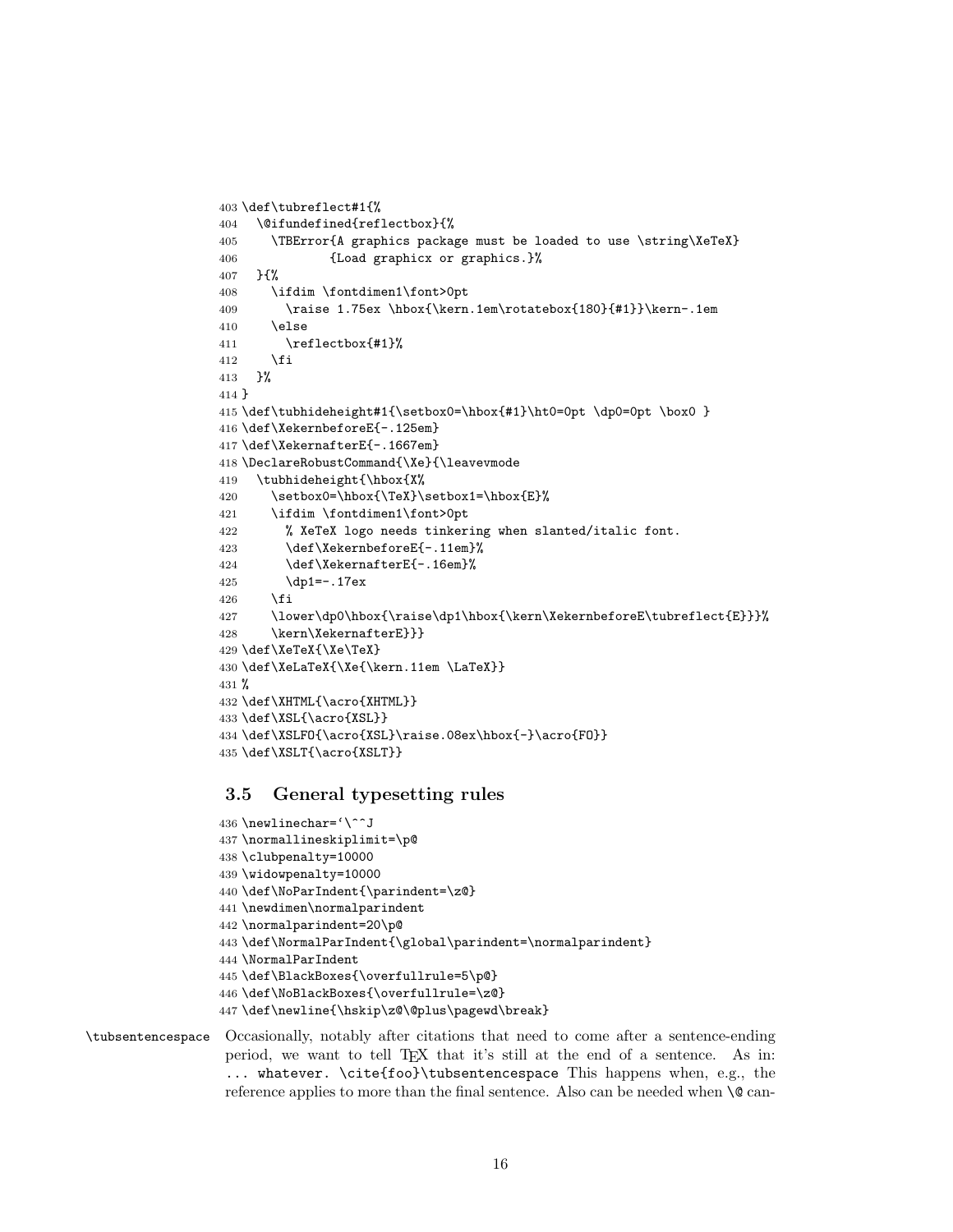not be used because the sentence-ending punctuation itself occurs inside a control sequence that prevents it.

448 \def\tubsentencespace{\spacefactor=3000{}\space\ignorespaces}

\allowhyphens Hyphen control: first, we save (via \edef) the hyphenpenalties in \allowhyphens. This allows us to permit hyphens temporarily in things like \netaddresses, which typically occur when \raggedright is set, but which need to be allowed to break at their artificial discretionaries.

```
449 \edef\allowhyphens{\noexpand\hyphenpenalty\the\hyphenpenalty\relax
450 \noexpand\exhyphenpenalty\the\exhyphenpenalty\relax}
451 \def\nohyphens{\hyphenpenalty\@M\exhyphenpenalty\@M}
```
### 3.6 Utility registers and definitions

We define a few scratch registers (and the like) for transient use; they're all paired: an internal one (\T@st\*) and an external one (\Test\*).

Comment: Exercise for an idle day: find whether all these are necessary, or whether we can use the LAT<sub>EX</sub> temporaries for some (or all) of the  $\Tilde{\text{Cst}}$ ones.

Comment: (bb) All these registers are used in the plain version, tugboat.sty.

| 452 \newbox\T@stBox     | \newbox\TestBox     |
|-------------------------|---------------------|
| 453 \newcount\T@stCount | \newcount\TestCount |
| 454 \newdimen\T@stDimen | \newdimen\TestDimen |
| 455 \newif\ifT@stIf     | \newif\ifTestIf     |
|                         |                     |

Control sequence existence test, stolen from TEXbook exercise 7.7 (note that this provides functionality that in some sense duplicates something within LATEX).

456 \def\ifundefined#1{\expandafter\ifx\csname#1\endcsname\relax }

LATEX conventions which are also useful here.

```
457 ⟨∗!latex⟩
```

```
458 \let\@@input\input
```

```
459 \def\iinput#1{\@@input#1 }
```

```
460 \def\@inputcheck{\if\@nextchar\bgroup
```

```
461 \expandafter\iinput\else\expandafter\@@input\fi}
```

```
462 \def\input{\futurelet\@nextchar\@inputcheck}
```

```
463 ⟨/!latex⟩
```
Smashes repeated from AMS-TEX; plain TEX implements only full \smash.

```
464 \newif\iftop@ \newif\ifbot@
465 \def\topsmash{\top@true\bot@false\smash@}
466 \def\botsmash{\top@false\bot@true\smash@}
467 \def\smash{\top@true\bot@true\smash@}
468 \def\smash@{\relax\ifmmode\def\next{\mathpalette\mathsm@sh}%
469 \else\let\next\makesm@sh\fi \next }
470 \def\finsm@sh{\iftop@\ht\z@\z@\fi\ifbot@\dp\z@\z@\fi\box\z@}
     Vertical 'laps'; cf. \llap and \rlap
471 \long\def\ulap#1{\vbox to \z@{\vss#1}}
```
472 \long\def\dlap#1{\vbox to \z@{#1\vss}}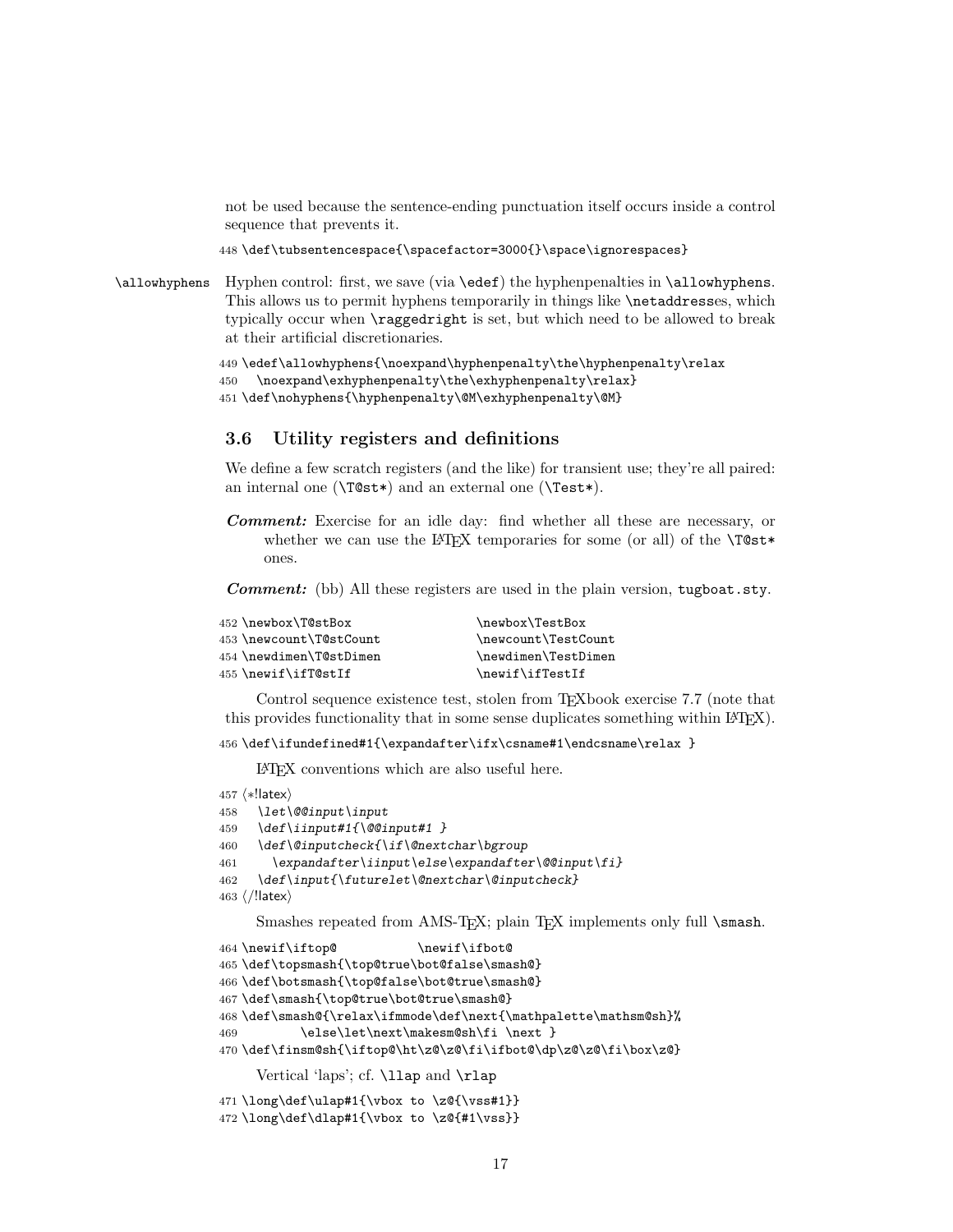And centered horizontal and vertical 'laps'

```
473 \def\xlap#1{\hb@xt@\z@{\hss#1\hss}}
474 \long\def\ylap#1{\vbox to \z@{\vss#1\vss}}
```

```
475 \long\def\zlap#1{\ylap{\xlap{#1}}}
```
Avoid unwanted vertical glue when making up pages.

\def\basezero{\baselineskip\z@skip \lineskip\z@skip}

Empty rules for special occasions

```
477 \def\nullhrule{\hrule \@height\z@ \@depth\z@ \@width\z@ }
478 \def\nullvrule{\vrule \@height\z@ \@depth\z@ \@width\z@ }
```
Support ad-hoc strut construction.

```
479 \def\makestrut[#1;#2]{\vrule \@height#1 \@depth#2 \@width\z@ }
```

```
Construct box for figure pasteup, etc.; height = \#1, width = \#2, rule thickness
= #3
```

```
480 \def\drawoutlinebox[#1;#2;#3]{\T@stDimen=#3
481 \vbox to#1{\hrule \@height\T@stDimen \@depth\z@
```

```
482 \vss\hb@xt@#2{\vrule \@width\T@stDimen
```

```
483 \hbar\{1\}\makestrut[\#1;\z0]\n484 \vrule \@width\T@stDimen}\vss
```

```
485 \hrule \@height\T@stDimen \@depth\z@}}
```
Today's date, to be printed on drafts. Based on T<sub>E</sub>Xbook, p.406.

```
486 ⟨∗!latex⟩
```

```
487 \def\today{\number\day\space \ifcase\month\or
488 Jan \or Feb \or Mar \or Apr \or May \or Jun \or
489 Jul \or Aug \or Sep \or Oct \or Nov \or Dec \fi
490 \number\year}
491 ⟨/!latex⟩
```
Current time; this may be system dependent!

```
492 \newcount\hours
493 \newcount\minutes
494 \def\SetTime{\hours=\time
495 \global\divide\hours by 60
496 \minutes=\hours
497 \multiply\minutes by 60
498 \advance\minutes by-\time
499 \global\multiply\minutes by-1 }
500 \SetTime
501 \def\now{\ifnum\hours<10 0\fi\number\hours:%
502 \ifnum\minutes<10 0\fi\number\minutes}
503 \def\Now{\today\ \now}
504 \newif\ifPrelimDraft % [draft] or [preprint] or pageno>900
505 \def\midrtitle{} % center of running heads
506 \def\rtitlenexttopage{\ifPrelimDraft \textsl{\small draft: \Now}\fi}
```
# 3.7 Ragged right and friends

\raggedskip Plain TEX's definition of \raggedright doesn't permit any stretch, and results in \raggedstretch too many overfull boxes. We also turn off hyphenation. This code lies somewhere \raggedparfill between that of Plain TEX and of L<sup>AT</sup>EX.

```
\raggedspaces 507\newdimen\raggedskip \raggedskip=\z@
```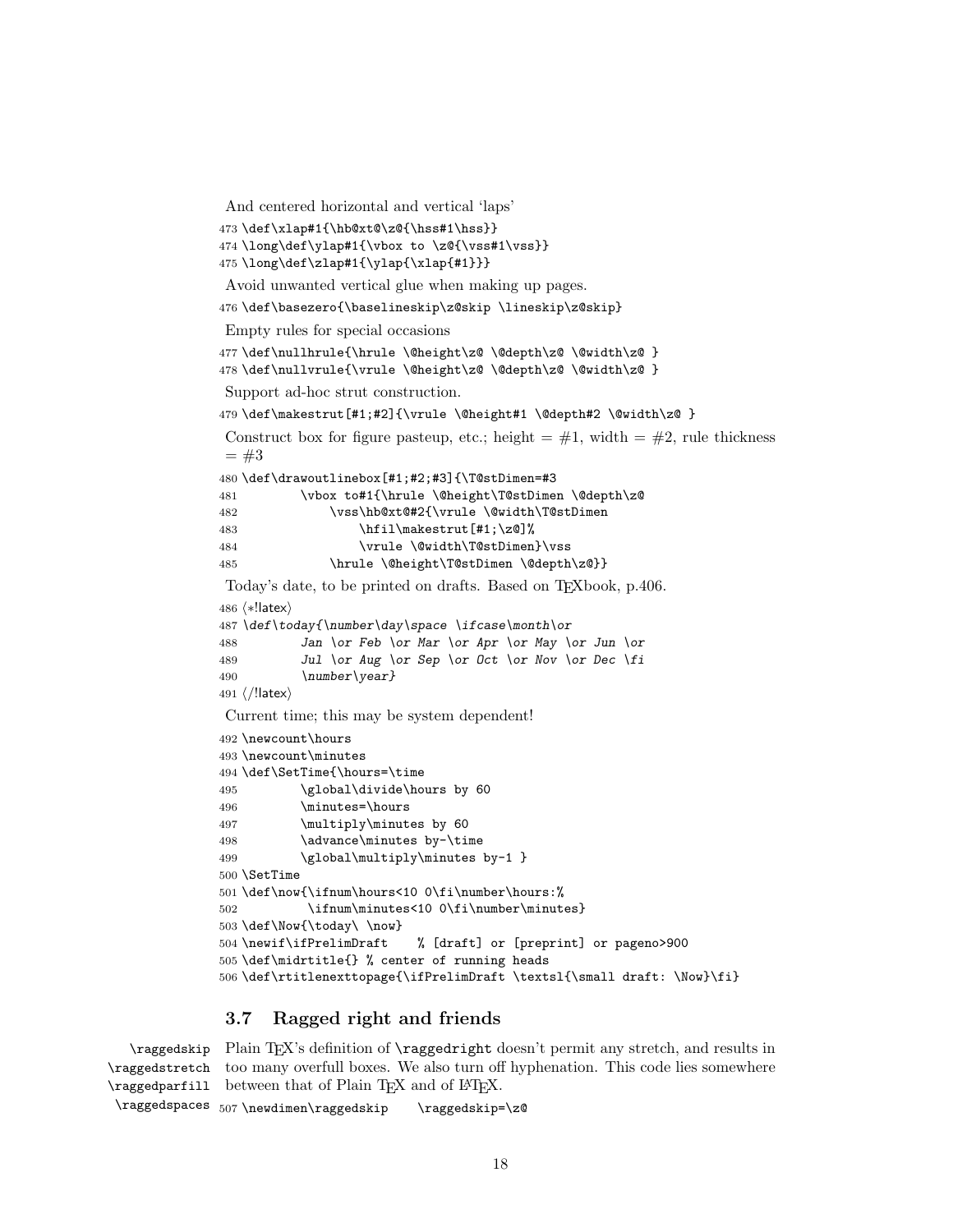```
508 \newdimen\raggedstretch \raggedstretch=5em % ems of font set now (10pt)
              509 \newskip\raggedparfill \raggedparfill=\z@\@plus 1fil
              510 \def\raggedspaces{\spaceskip=.3333em \relax \xspaceskip=.5em \relax }
 \raggedright
Some applications may have to add stretch, in order to avoid all overfull boxes.
  \raggedleft
We define the following uses of the above skips, etc.
\raggedcenter 511 \def\raggedright{%
\text{nonmass} 512\nohyphens
              513 \rightskip=\raggedskip\@plus\raggedstretch \raggedspaces
              514 \parfillskip=\raggedparfill
              515 }
              516 \def\raggedleft{%
              517 \nohyphens
              518 \leftskip=\raggedskip\@plus\raggedstretch \raggedspaces
              519 \parfillskip=\z@skip
              520 }
              521 \def\raggedcenter{%
              522 \nohyphens
              523 \leftskip=\raggedskip\@plus\raggedstretch
              524 \rightskip=\leftskip \raggedspaces
              525 \parindent=\z@ \parfillskip=\z@skip
              526 }
              527 \def\normalspaces{\spaceskip\z@skip \xspaceskip\z@skip}
```
\tubjustifiedpar Undo the \raggedright (or other such) settings, restoring normality.

```
528 \def\tubjustifiedpar{\rightskip=0pt \parfillskip=0pt plus1fil
529 \dllowhyphens \normalspaces}
```
# 3.8 Assorted user-level markup

ETEX 2ε defines a robust \,, but that we provide a new definition of  $\tilde{ }$ by redefining \ (\DeclareRobustCommand doesn't mind redefinition, fortunately). This is based on the version in AMS-TEX—the LATEX  $2\varepsilon$  version (ltspace.dtx) has \leavevmode and does not do anything with the surrounding space(s). Our version messes up with the \pfill used in doc-generated indexes (github.com/latex3/latex2e/issues/75), but later (2018++) versions of doc should be protected against our redefinition.

```
530 \let\latexnobreakspace=\nobreakspace
531 \DeclareRobustCommand{\nobreakspace}{\unskip\nobreak\ \ignorespaces}
```
Plain TEX defines \newbox as \outer. We solemnly preserve the following, which removes the **\outerness**; of course, we carefully exclude it from what we generate. . . (\outerness is a spawn of the devil, is it not? Barbara Beeton responded to the previous sentence "\outerness has its place: it avoids register buildup, hence running out of memory". In another context, David Carlisle remarked that an error control mechanism that causes more confusing errors than it prevents is rather a poor one. This is perhaps not the place to conduct a serious debate. . . )

```
532 \def\boxcs#1{\box\csname#1\endcsname}
533 \def\setboxcs#1{\setbox\csname#1\endcsname}
534 \def\newboxcs#1{\expandafter\newbox\csname#1\endcsname}
535 \let\gobble\@gobble
```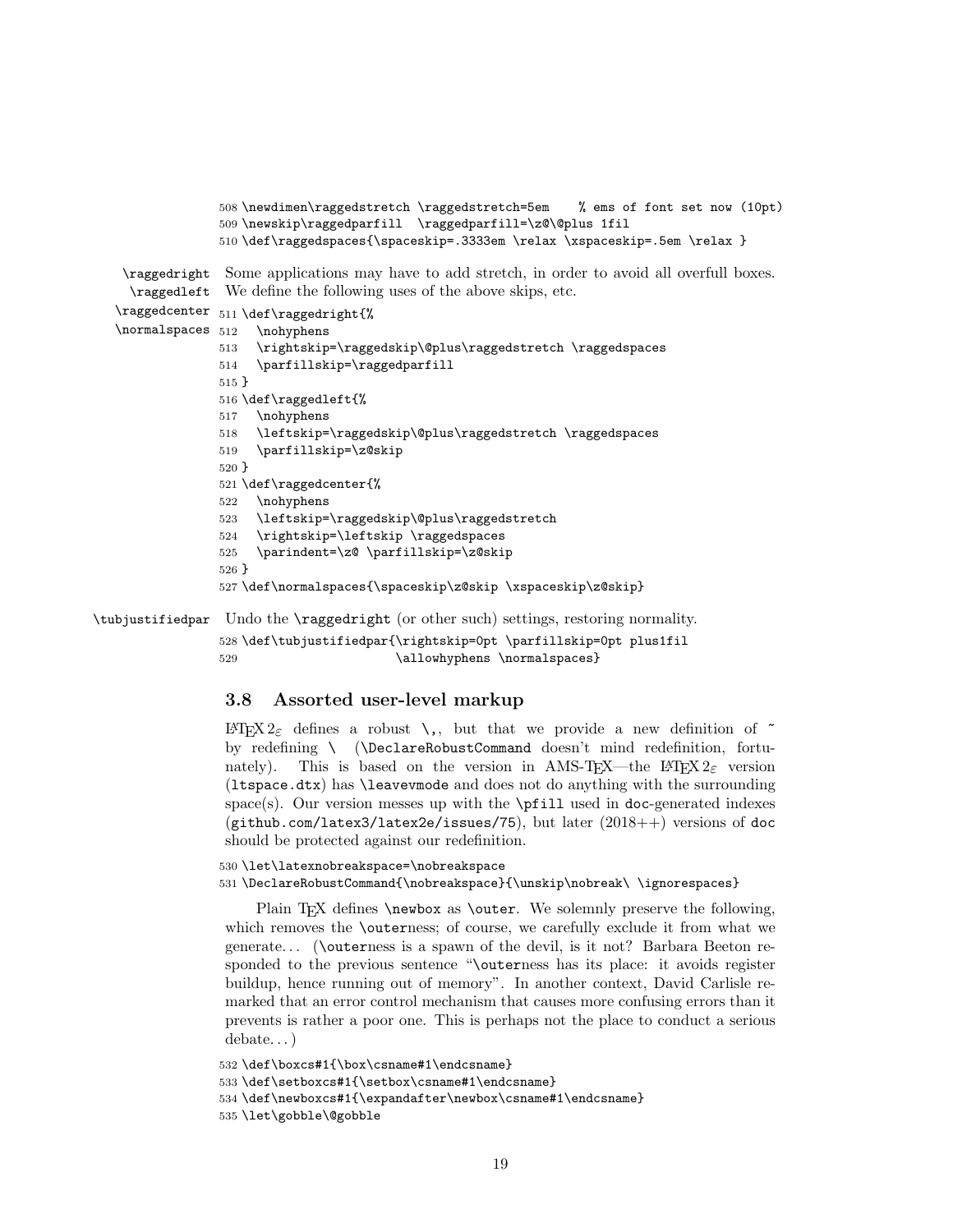```
536 \def\vellipsis{%
537 \leavevmode\kern0.5em
538 \raise\p@\vbox{\baselineskip6\p@\vskip7\p@\hbox{.}\hbox{.}\hbox{.}}
539 }
540 \def\bull{\vrule \@height 1ex \@width .8ex \@depth -.2ex }
541 \def\cents{{\rm\raise.2ex\rlap{\kern.05em$\scriptstyle/$}c}}
542 \def\careof{\leavevmode\hbox{\raise.75ex\hbox{c}\kern-.15em
543 /\kern-.125em\smash{\lower.3ex\hbox{o}}} \ignorespaces}
544 \def\Dag{\raise .6ex\hbox{$\scriptstyle\dagger$}}
545 %
546 \DeclareRobustCommand{\sfrac}[1]{\@ifnextchar/{\@sfrac{#1}}%
547 {\sqrt{sfrac{#1}}}\548 \def\@sfrac#1/#2{\leavevmode\kern.1em\raise.5ex
549 \hbox{$\m@th\mbox{\fontsize\sf@size\z@
550 \selectfont#1}$}\kern-.1em
551 /\kern-.15em\lower.25ex
552 \hbox{$\m@th\mbox{\fontsize\sf@size\z@
553 \selectfont#2}$}}
554 %
555 % don't stay bold in description items, bold italic is too weird.
556 \DeclareRobustCommand\meta[1]{%
557 \ensuremath{\langle}%
558 \ifmmode \expandafter\mbox \fi % if in math
559 {\it #1\/}% no typewriter italics, please
560 \ensuremath{\rangle}%
561 }
562 %
563 % Use \tt rather than \texttt because italic typewriter is just too ugly,
564 % and upright works well enough in both italic and bold contexts.
565 \DeclareRobustCommand{\cs}[1]{{\tt \char'\\#1}}
566 %
567 % This command was defined much later than the others around here, so
568 % let's not conflict with any existing definitions that might be out there.
569 % Don't allow hyphenations or other line breaks.
570 \DeclareRobustCommand{\tubbraced}[1]{\mbox{\texttt{\char'\{#1\char'\}}}}
571 %
572 % Well, just the \begin part. Never seen it used.
573 \DeclareRobustCommand{\env}[1]{\cs{begin}\tubbraced{#1}}
574 %
575 % Not sure why we ever want this instead of LaTeX's \, (using \kern),
576 % but fine, just keeping it.
577 \DeclareRobustCommand{\thinskip}{\hskip 0.16667em\relax}
578 %
579 % Ah, urls. Nowadays, we like the visible url to not have any protocol,
580 % if it is \texttt{http://} or \texttt{https://}. But we need to include
581 % the protocol if we are making live links, since a string like
582 % \texttt{tug.org/whatever} will be taken as a local filename by
583 % browsers and PDF readers. Since we need to check for
584 % \texttt{hyperref}, make the definition \cs{AtBeginDocument}. In the
585 % end, \cs{tbsurl}\tubbraced{foo} produces \texttt{https://foo} and
586 % \cs{tbhurl}\tubbraced{foo} produces \texttt{http://foo}.
587 \AtBeginDocument{%
588 \ifx\hyper@normalise\undefined
589 \def\tbsurl{\url}% no hyperref, so just \url is fine.
```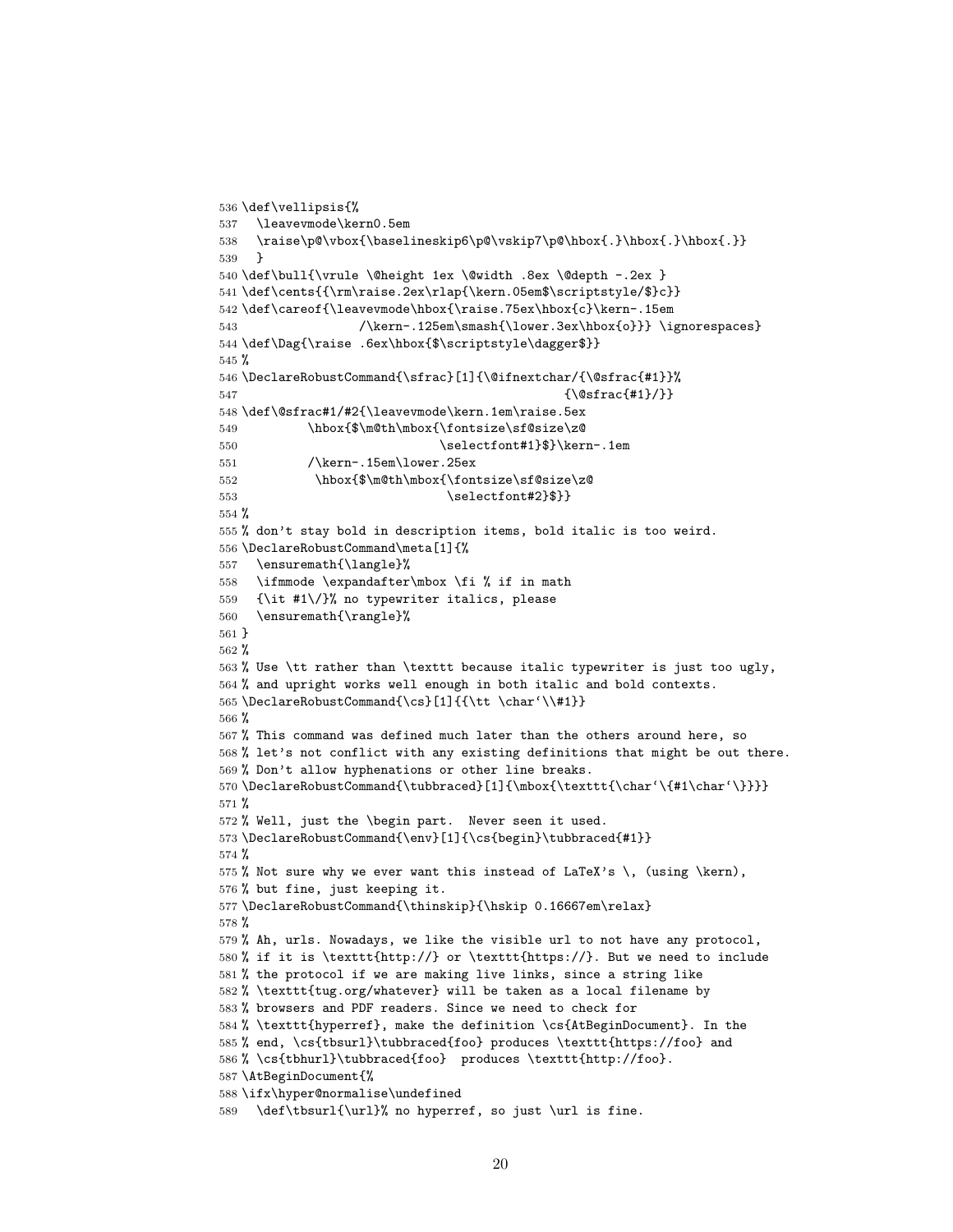```
590 \def\tbhurl{\url}%
591 \ifx\url\undefined \let\url\texttt \fi % er, make sure \url is defined
592 \else
593 % This hyperref hook-in is due to Ulrike Fischer.
594 % \url{https://github.com/latex3/hyperref/issues/125}.
595 % \tb[sh]url@ are defined next.
596 \DeclareRobustCommand*{\tbsurl}{\hyper@normalise\tbsurl@}%
597 \DeclareRobustCommand*{\tbhurl}{\hyper@normalise\tbhurl@}
598 \fi
599 }
600 %
601 % Outside \AtBeginDocument, back at the top level of the dtx,
602 % turn on expl syntax for the main definitions of \tb[sh]url. We want
603 % to auto-remove an explicit protocol in case it
604 % was given. Only the correct protocol is removed, the incorrect
605 % protocol (\verb|\tbsurl{http://}|) generates an invalid link. That's ok
606 % because the link wouldn't work anyway.
607 \ExplSyntaxOn
608 \def\tbsurl@#1 % https
609 {
610 \str_set:Nn\l_tmpa_str{#1}
611 \str_remove_once:Nn\l_tmpa_str{https://}
612 \expandafter\hyper@linkurl\expandafter{\expandafter\Hurl\expandafter
613 {\l_tmpa_str}}{https://\l_tmpa_str}
614 }
615 \def\tbhurl@#1 % http
616 {
617 \str_set:Nn\l_tmpa_str{#1}
618 \str_remove_once:Nn\l_tmpa_str{http://}
619 \expandafter\hyper@linkurl\expandafter{\expandafter\Hurl\expandafter
\{\lceil \lfloor \frac{\text{tmp}}{\text{tmpa\_str}}\rceil\} \{\text{http://l\_tmpa\_str}\}\}621 }
622 \ExplSyntaxOff
623 %
624 % Now let's use those macros for putting a url into a simple
625 % ragged-right footnote.
626 \def\tbsurlfootnote#1{\footnote{\raggedright\tbsurl{#1}}}
627 \def\tbhurlfootnote#1{\footnote{\raggedright\tbhurl{#1}}}
628 %
629 % Make \! work in text mode.
630 \DeclareRobustCommand{\!}{\ifmmode\mskip-\thinmuskip \else\kern-0.16667em \fi}
631 %
632 % Half a thinspace, positive and negative.
633 \DeclareRobustCommand{\tubthinnerspace}
634 {\ifmmode\mskip.5\thinmuskip \else\kern0.08333em \fi}
635 \DeclareRobustCommand{\tubthinnerspaceneg}
636 {\ifmmode\mskip-.5\thinmuskip \else\kern-0.08333em \fi}
637 %
638 % Half a smallskip.
639 \DeclareRobustCommand{\tubsmallerskip}
640 {\vskip 1.5pt plus .75pt minus .75pt\relax}
641 %
```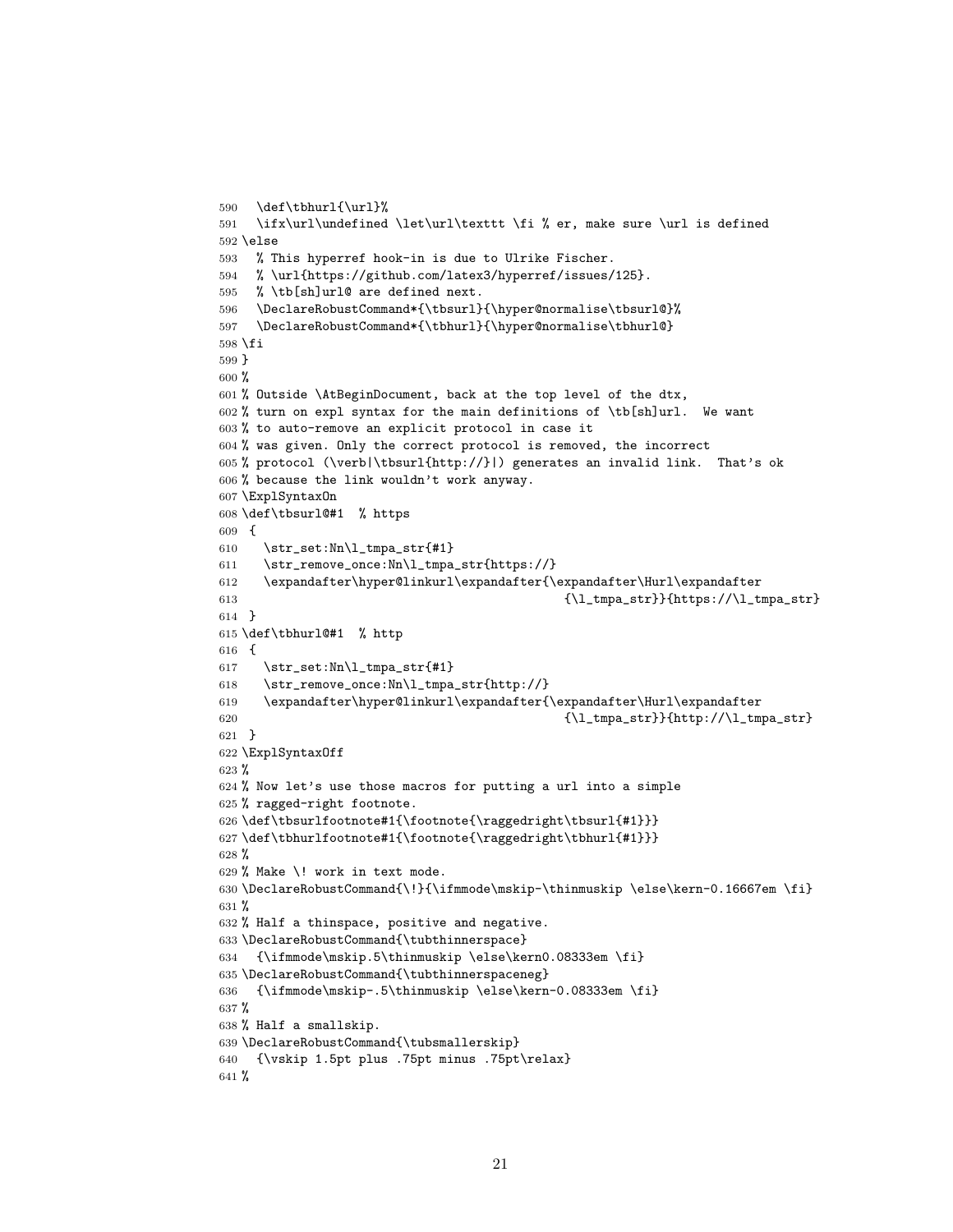We play a merry game with dashes, providing all conceivable options of breakability before and after.

```
642 \def\endash{--}
643 \def\emdash{\endash-}
644 \def\d@sh#1#2{\unskip#1\thinskip#2\thinskip\ignorespaces}
645 \def\dash{\d@sh\nobreak\endash}
646 \def\Dash{\d@sh\nobreak\emdash}
647 \def\ldash{\d@sh\empty{\hbox{\endash}\nobreak}}
648 \def\rdash{\d@sh\nobreak\endash}
649 \def\Ldash{\d@sh\empty{\hbox{\emdash}\nobreak}}
650 \def\Rdash{\d@sh\nobreak\emdash}
```
Hacks to permit automatic hyphenation after an actual hyphen, or after a slash.

```
651 \def\hyph{-\penalty\z@\hskip\z@skip }
652 \def\slash{/\penalty\z@\hskip\z@skip }
```
Adapted from comp.text.tex posting by Donald Arseneau, 26 May 93. LATEX 2ε-isation added by Robin Fairbairns. Destroys both the TestCounts.

```
653 \def\nth#1{%
654 \def\reserved@a##1##2\@nil{\ifcat##1n%
655 0%
656 \let\reserved@b\ensuremath
657 \else##1##2%
658 \let\reserved@b\relax
659 \fi}%
660 \TestCount=\reserved@a#1\@nil\relax
661 \ifnum\TestCount <0 \multiply\TestCount by\m@ne \fi % subdue negatives
662 \T@stCount=\TestCount
663 \divide\T@stCount by 100 \multiply\T@stCount by 100
664 \advance\TestCount by-\T@stCount % n mod 100
665 \ifnum\TestCount >20 \T@stCount=\TestCount
666 \divide\T@stCount by 10 \multiply\T@stCount by 10
667 \advance\TestCount by-\T@stCount % n mod 10
668 \fi
669 \reserved@b{#1}%
670 \textsuperscript{\ifcase\TestCount th% 0th
671 \qquad \qquad 1st
672 \qquad \qquad 2nd
673 \qquad \qquad \qquad \qquad 3rd
674 helse th% nth
675 \{f_i\}%
676 }
```
# 3.9 Reviews

Format information on reviewed items for book review articles. For the LATEX  $2\varepsilon$ version, we follow Fairbairns' maxim, and define something that can even look like a IAT<sub>F</sub>X macro...

```
677 \def\Review{\@ifnextchar:{\@Review}{\@Review:}}
678 \def\@Review:{\@ifnextchar[%]
679 {\@Rev}%
680 {\@Rev[Book review]}}
```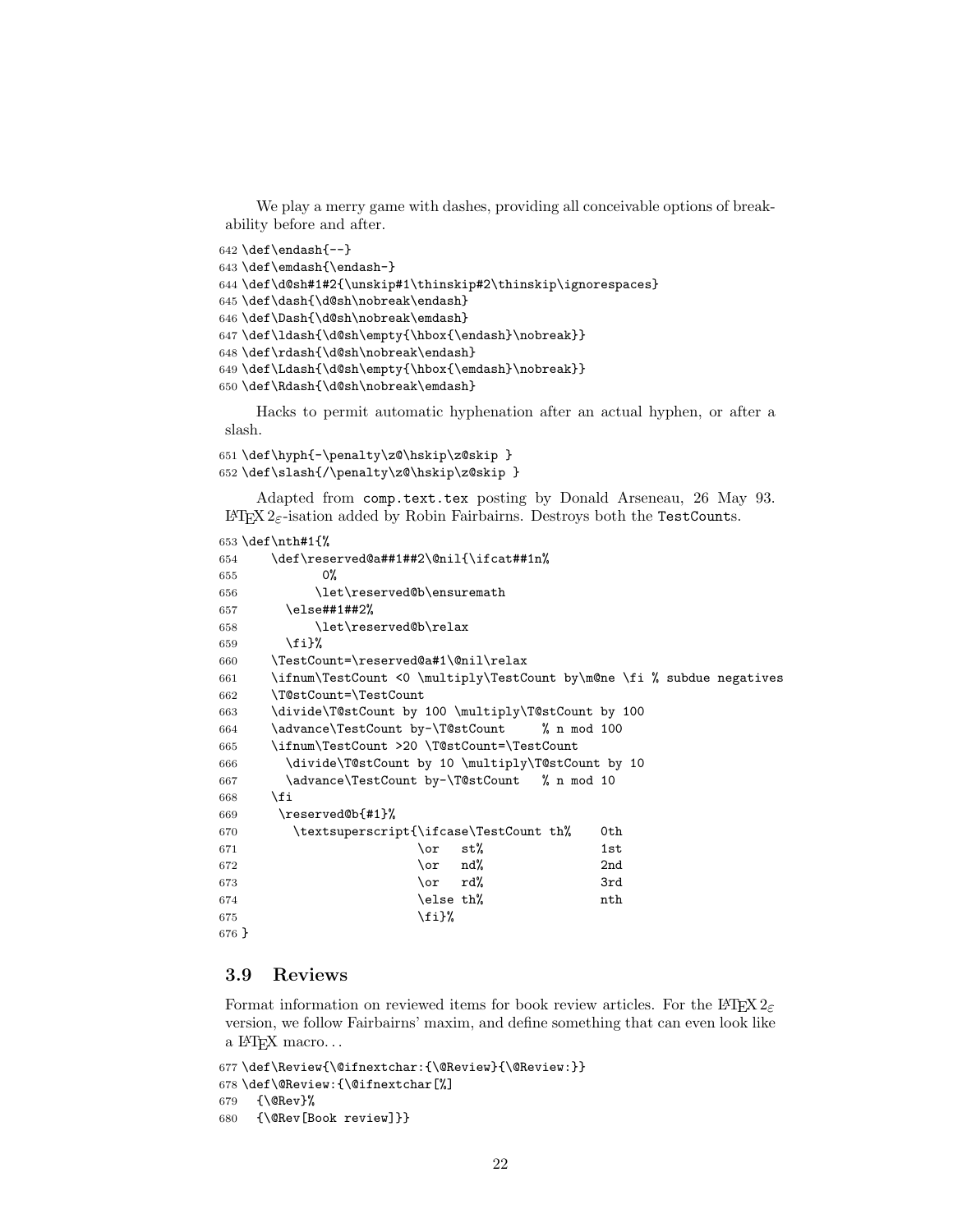```
681 \def\@Rev[#1]#2{{\ignorespaces#1\unskip:\enspace\ignorespaces
682 \slshape\mdseries#2}}
683 \def\reviewitem{\addvspace{\BelowTitleSkip}%
684 \def\revauth##1{\def\therevauth{##1, }\ignorespaces}%
685 \def\revtitle##1{\def\therevtitle{{\slshape##1}. }\ignorespaces}%
686 \def\revpubinfo##1{\def\therevpubinfo{##1.}\ignorespaces}%
687 }
688 \def\endreviewitem{{\noindent\interlinepenalty=10000
689 \therevauth\therevtitle\therevpubinfo\endgraf}%
690 \vskip\medskipamount
691 }
692 \def\booktitle#1{{\slshape\frenchspacing#1\/}}
```
# 3.10 Dates, volume and issue numbers, etc.

Dates and other items which identify the volume and issue.  $\iota$  issueseque is a sequential issue number starting from the first issue published; volume 15,4 has \issueseqno=45.

To use: \vol 19, 1. \issdate March 1998. \issueseqno=58

Starting with volume 23 (nominal 2002), we have \issyear instead of \issdate, because issues don't have months any more.

For production, these are set in a separate file, tugboat.dates, which is issue-specific.

```
693 \newcount\issueseqno \issueseqno=-1
694 \def\v@lx{\gdef\volx{Volume~\volno~(\volyr), No.~\issno}}
695 \def\volyr{}
696 \def\volno{}
697 \def\vol#1, #2.{%
698 \qquad \qquad \qquad \qquad \qquad \gdef\volno{#1}%
699 \gdef\issno{#2}%
700 \setbox\TestBox=\hbox{\volyr}%
701 \idim \wd\TestBox > .2em \vdash \ldots \xi \xi702 \def\issyear#1.{%
703 \gdef\issdt{#1}\gdef\volyr{#1}%
704 \gdef\bigissdt{#1}%
705 \setbox\TestBox=\hbox{\volno}%
706 \idim \wd\TestBox > .2em \vdash \Idi }
707 \def\issdate#1#2 #3.{%
708 \gdef\issdt{#1#2 #3}\gdef\volyr{#3}%
709 \gdef\bigissdt{#1{\smc\uppercase{#2}} #3}%
710 \setbox\TestBox=\hbox{\volno}%
711 \idim \wd\TestBox > .2em \vdash \ldots \xi 11
712 % The \vol command must be invoked precisely like this, including spaces.
713 % Since we are the only ones who write it, we can be strict.
714 \vol 0, 0.
715 \issdate Thermidor, 9999.
```
(The curious may like to know that Thermidor was one of the French revolutionary month names.)

For LATEX use, define a version of the issue declaration that can take or leave the old plain syntax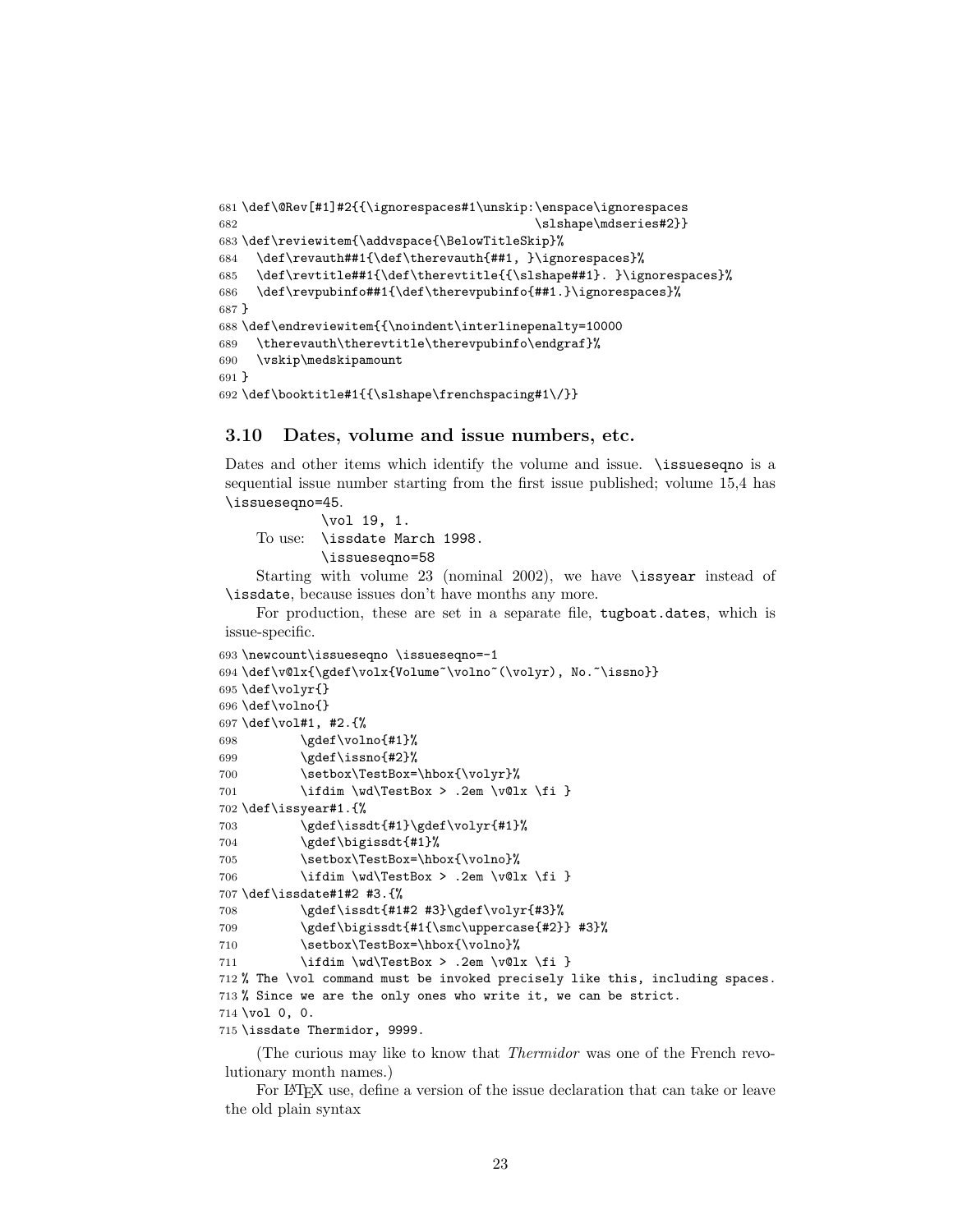```
716 ⟨!latex⟩\def\tubissue#1(#2)%
717 ⟨∗latex⟩
718 \def\tubissue#1{\@ifnextchar(%)
719 {\@tubissue@b{#1}}
720 {\@tubissue@a{#1}}}
721 \def\@tubissue@b#1(#2){\@tubissue@a{#1}{#2}}
722 \def\@tubissue@a#1#2%
723 ⟨/latex⟩
724 {\TUB~#1, no.~#2}
```
TUGboat conventions include the sequential issue number in the file name. Permit this to be incorporated into file names automatically. If issue number  $= 11$ , \Input filnam will read tb11filnam.tex

```
725 \def\infil@{\jobname}
726 \def\Input #1 {\ifnum\issueseqno<0
727 \def\infil@{#1}%
728 \else
729 \def\infil@{tb\number\issueseqno#1}
730 \fi
731 \edef\jobname{\infil@}\@readFLN
732 \@@input \infil@\relax
733 \if@RMKopen
734 \immediate\closeout\@TBremarkfile\@RMKopenfalse
735 \fi
736 }
```
\TBremarks are things that need to be drawn to the attention of the editors; the conscientious author will include such things in the article file. By default, remarks are suppressed, but their appearance may be enabled by the \TBEnableRemarks command, which can be included in the configuration file ltugboat.cfg (or ltugproc.cfg, if that's what we're at).

```
737\newif\if@RMKopen \@RMKopenfalse
738 \newwrite\@TBremarkfile
739 \def\@TBremark#1{%
740 \if@RMKopen
741 \else
742 \@RMKopentrue\immediate\openout\@TBremarkfile=\infil@.rmk
743 \fi
744 \toks@={#1}%
745 \immediate\write\@TBremarkfile{^^J\the\toks@}%
746 \immediate\write16{^^JTBremark:: \the\toks@^^J}%
747 }
```
We initialise \TBremark to ignore its argument (this used to involve a \TBremarkOFF which was cunningly defined exactly the same as \gobble)

```
748 \let\TBremark=\gobble
```
\TBEnableRemarks simply involves setting \TBremark to use the functional \@TBremark defined above.

\def\TBEnableRemarks{\let\TBremark\@TBremark}

For marking locations in articles that pertain to remarks in another file of editorial comments

\def\TUBedit#1{}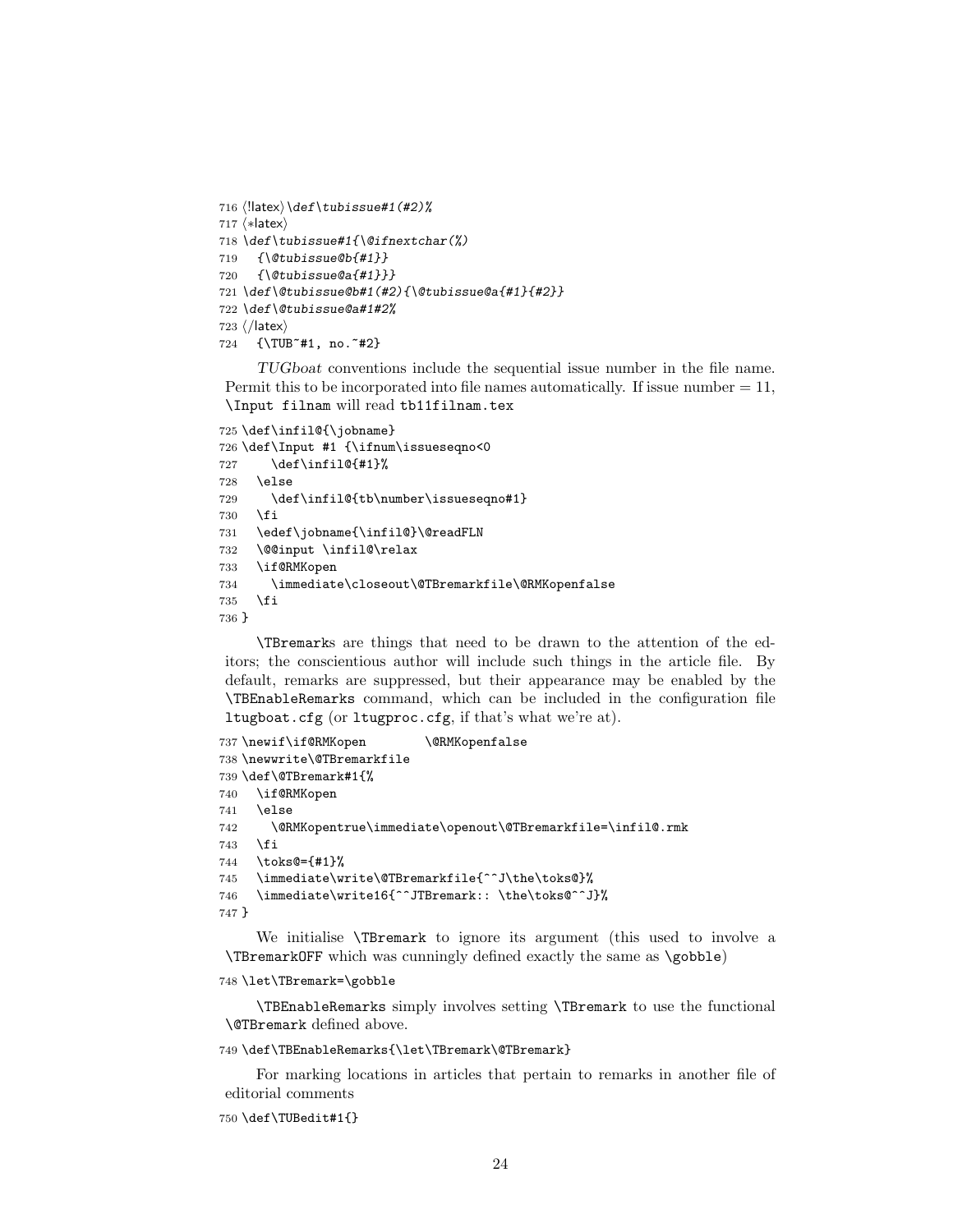For using different filenames in the production process than those supplied by authors

```
751 \def\TUBfilename#1#2{\expandafter\def\csname file@@#1\endcsname{#2}}
752 \newread\@altfilenames
753 \def\@readFLN{\immediate\openin\@altfilenames=\jobname.fln
754 \ifeof\@altfilenames\let\@result\relax\else
755 \def\@result{\@@input\jobname.fln }\fi
756 \immediate\closein\@altfilenames
757 \@result}
758 \@readFLN
759 \everyjob=\expandafter{\the\everyjob\@readFLN}
760 \InputIfFileExists{\jobname.fln}%
761 {\TBInfo{Reading alternative file file \jobname.fln}}{}
```
The following needs to work entirely in T<sub>EX</sub>'s mouth

```
762 \def\@tubfilename#1{\expandafter\ifx\csname file@@#1\endcsname\relax
763 #1\else\csname file@@#1\endcsname\fi}
764 \def\fileinput#1{\@@input\@tubfilename{#1} }
```
Write out (both to a file and to the log) the starting page number of an article, to be used for cross references and in contents. \pagexref is used for articles fully processed in the TUGboat run. \PageXref is used for 'extra' pages, where an item is submitted as camera copy, and only running heads (at most) are run.

```
765 ⟨∗!latex⟩
766 \def\pagexrefON#1{%
767 \write-1{\def\expandafter\noexpand\csname#1\endcsname{\number\pageno}}%
768 \write\ppoutfile{%
769 \def\expandafter\noexpand\csname#1\endcsname{\number\pageno}}%
770 }
771 \def\PageXrefON#1{%
772 \immediate\write-1{\def\expandafter
773 \noexpand\csname#1\endcsname{\number\pageno}}%
774 \immediate\write\ppoutfile{\def\expandafter
775 \noexpand\csname#1\endcsname{\number\pageno}}}
776 ⟨/!latex⟩
777 ⟨∗latex⟩
778 \def\pagexrefON#1{%
779 \write-1{\def\expandafter\noexpand\csname#1\endcsname{\number\c@page}}%
780 \write\ppoutfile{%
781 \def\expandafter\noexpand\csname#1\endcsname{\number\c@page}}%
782 }
783 \def\PageXrefON#1{%
784 \immediate\write-1{\def\expandafter
785 \noexpand\csname#1\endcsname{\number\c@page}}%
786 \immediate\write\ppoutfile{\def\expandafter
787 \noexpand\csname#1\endcsname{\number\c@page}}}
788 ⟨/latex⟩
789 \def\pagexrefOFF#1{}
790 \let\pagexref=\pagexrefOFF
791 \def\PageXrefOFF#1{}
792 \let\PageXref=\PageXrefOFF
793 \def\xreftoON#1{%
794 \ifundefined{#1}%
795 ???\TBremark{Need cross reference for #1.}%
```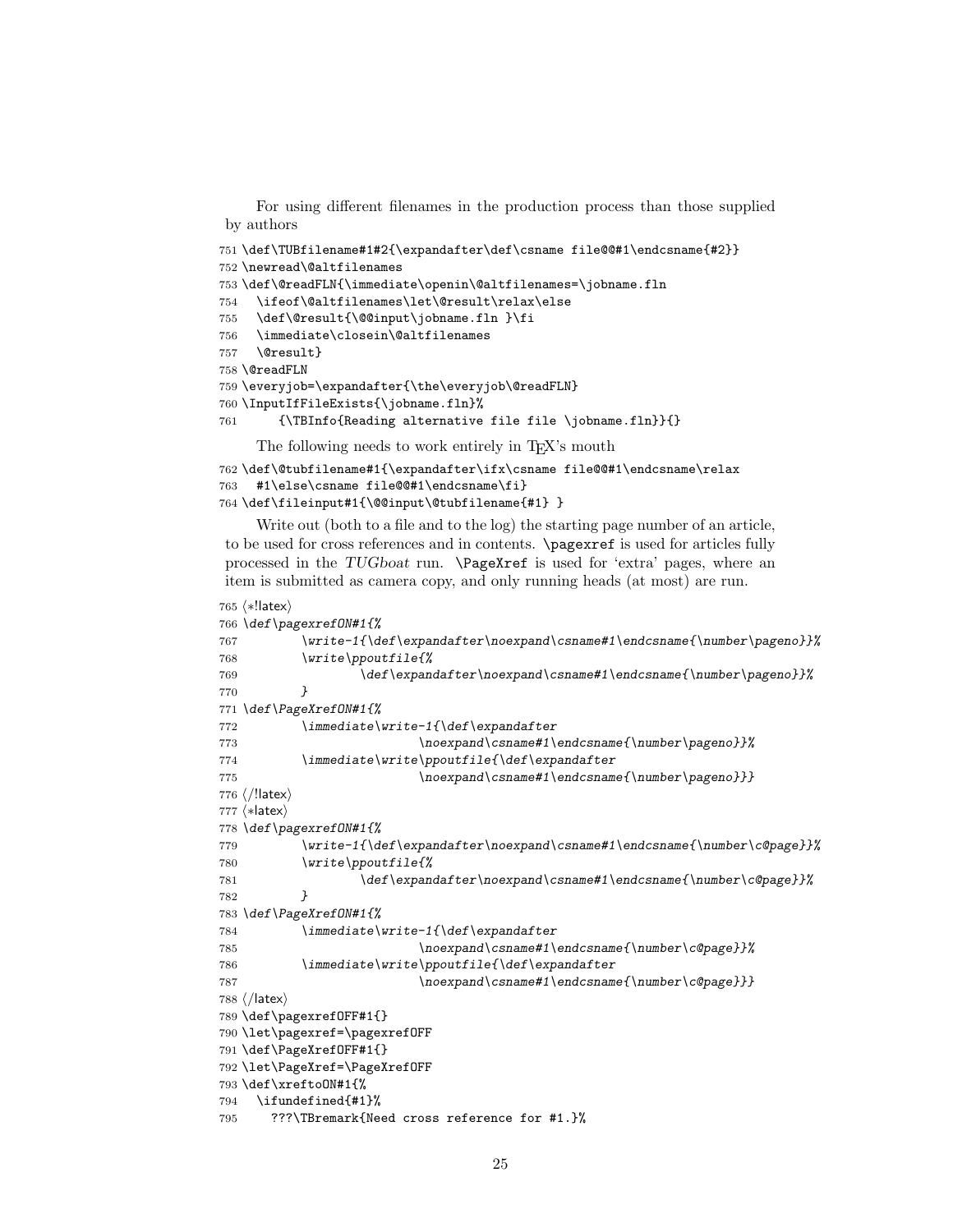```
796 \else\csname#1\endcsname\fi}
797 \def\xreftoOFF#1{???}
798 \let\xrefto=\xreftoOFF
```
\TBdriver 'marks code for use when articles are run together in a driver file'. Since we don't yet have a definition of that arrangement, we don't have a definition of \TBdriver. Its argument (which one presumes was intended as the code for this unusual state) is just gobbled.

```
799 \let\TBdriver\gobble
```
Some hyphenation exceptions:

```
800 \ifx\tubomithyphenations\@thisisundefined
801 \hyphenation{Del-a-ware Dijk-stra Duane Eijk-hout
802 Flor-i-da Free-BSD Ghost-script Ghost-view
803 Hara-lam-bous Jac-kow-ski Ja-pa-nese Karls-ruhe
804 Mac-OS Ma-la-ya-lam Math-Sci-Net
805 Net-BSD Open-BSD Open-Office
806 Pak-i-stan Pfa-Edit Post-Script Rich-ard Skoup South-all
807 Vieth VM-ware Win-Edt
808 acro-nym acro-nyms analy-sis ap-pen-di-ces ap-pen-dix asyn-chro-nous
809 bib-lio-graph-i-cal bit-map bit-mapped bit-maps buf-fer buf-fers bool-ean
810 col-umns com-put-able com-put-abil-ity cus-tom-iz-able
811 data-base data-bases
812 de-allo-cate de-allo-cates de-allo-cated de-allo-ca-tion
813 de-riv-a-tive de-riv-a-tives de-riv-a-ble der-i-va-tion dis-trib-ut-able
814 es-sence
815 fall-ing
816 half-way
817 in-fra-struc-ture
818 key-note
819 long-est
820 ma-gyar man-u-script man-u-scripts meta-table meta-tables
821 mne-mon-ic mne-mon-ics mono-space mono-spaced
822 name-space name-spaces
823 off-line over-view
824 pal-ettes par-a-digm par-a-dig-mat-ic par-a-digms
825 pipe-line pipe-lines
826 plug-in plug-ins pres-ent-ly pro-gram-mable
827 re-allo-cate re-allo-cates re-allo-cated re-printed
828 set-ups se-vere-ly spell-ing spell-ings stand-alone strong-est
829 sub-ex-pres-sion sub-tables sur-gery syn-chro-ni-city syn-chro-nous
830 text-height text-length text-width
831 time-stamp time-stamped time-stamps
832 vis-ual vis-ual-ly
833 which-ever white-space white-spaces wide-spread wrap-around
834 }
835 \fi
836 ⟨!latex⟩\restorecat\@
837 ⟨/common⟩
838 ⟨∗classtail⟩
839 \PrelimDrafttrue
```
3.11 Page dimensions, glue, penalties, etc.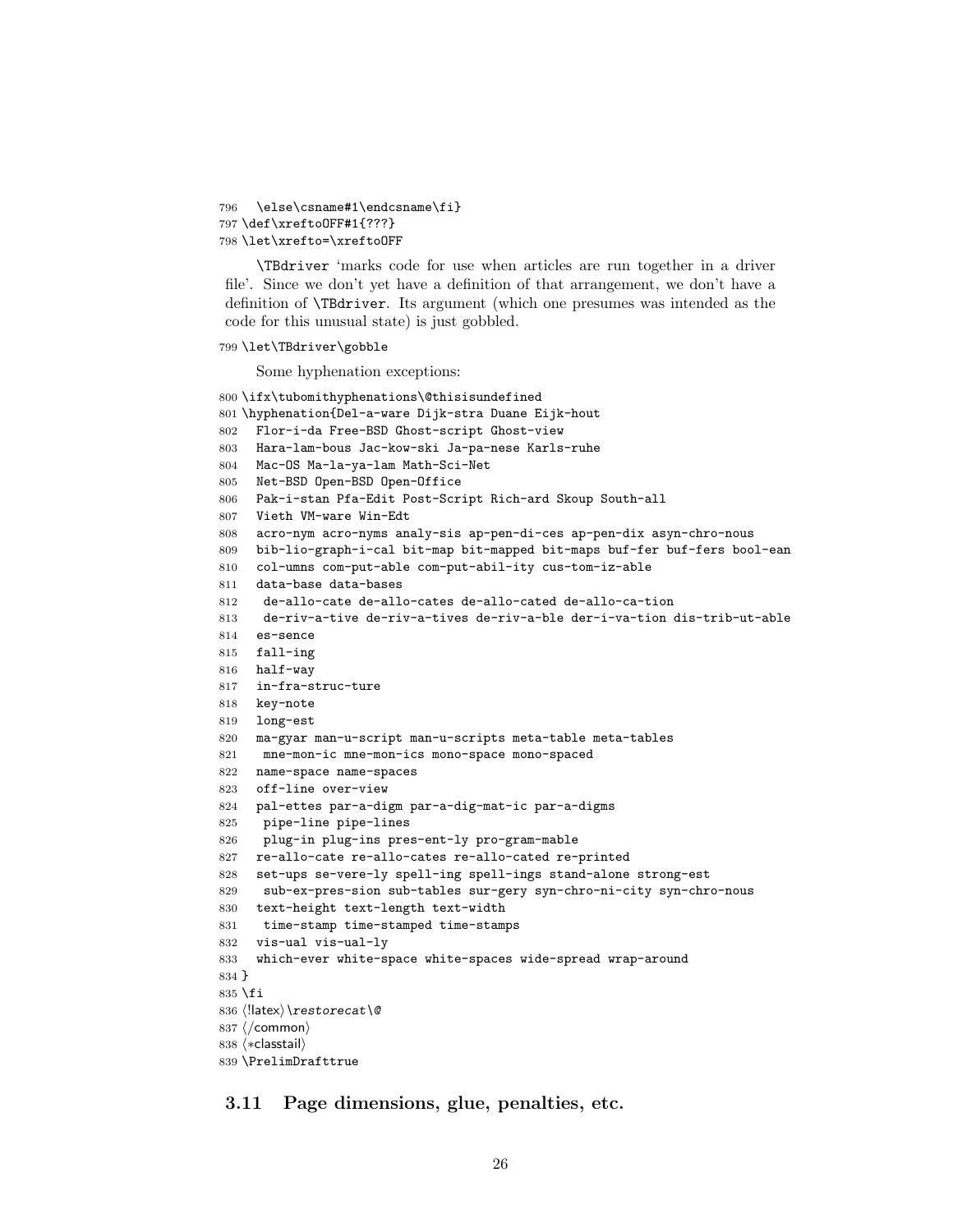```
840 \textheight 54pc
841 \textwidth 39pc
842 \columnsep 1.5pc
843 \columnwidth 18.75pc
844 \hfuzz 1pt
845 \parindent \normalparindent
846 \parskip \z@ % \@plus\p@
847 \leftmargini 2em
848 \leftmarginv .5em
849 \leftmarginvi .5em
850 \oddsidemargin \z@
851 \evensidemargin \z@
852 \topmargin -2.5pc
853 \headheight 12\p@
854 \headsep 20\p@
855 \marginparwidth 48\p@
856 \marginparsep 10\p@
857 \partopsep=\z@
858 \topsep=3\p@\@plus\p@\@minus\p@
859 \parsep=3\p@\@plus\p@\@minus\p@
860 \itemsep=\parsep
861 %
862 % The width of one column plus gutter (=243pt) is useful sometimes.
863 \newdimen\tubcolwidthandgutter
864 \tubcolwidthandgutter=\columnwidth
865 \advance\tubcolwidthandgutter by \columnsep
866 %
867 % Ordinarily we typeset in two columns, but the onecolumn option
868 % goes to one. In which case we want to center the text block on an
869 % 8.5in width, given the default 72.27pt offset with margins of zero.
870 % We are always in LaTeX's twoside mode because of how we load article,
871 % and this is a good thing, since we want different headings.
872 \if@tubtwocolumn \twocolumn \else
873 \onecolumn
874 \textwidth=34pc
875 \oddsidemargin=30.8775pt
876 \evensidemargin=\oddsidemargin
877 \fi
878 %
879 \newdimen\pagewd \pagewd=\textwidth<br>880 \newdimen\trimwd \trimwd=\pagewd
880 \newdimen\trimwd
881\newdimen\trimlgt \trimlgt=11in
882 \newdimen\headmargin \headmargin=3.5pc
```
In LAT<sub>E</sub>X  $2\varepsilon$ , twoside option is forced on when article.cls is loaded.

# 3.12 Messing about with the  $\angle$ FFX logo

Barbara Beeton's pleas for L<sup>AT</sup>EX logos that look right in any font shape provoked me to generate the following stuff that is configurable.

Here's the command for the user to define a new version. The arguments are font family, series and shape, and then the two kern values used in placing the raised 'A' of LAT<sub>EX</sub>.

```
883 \newcommand{\DeclareLaTeXLogo}[5]{\expandafter\def
884 \csname @LaTeX@#1/#2/#3\endcsname{{#4}{#5}}}
```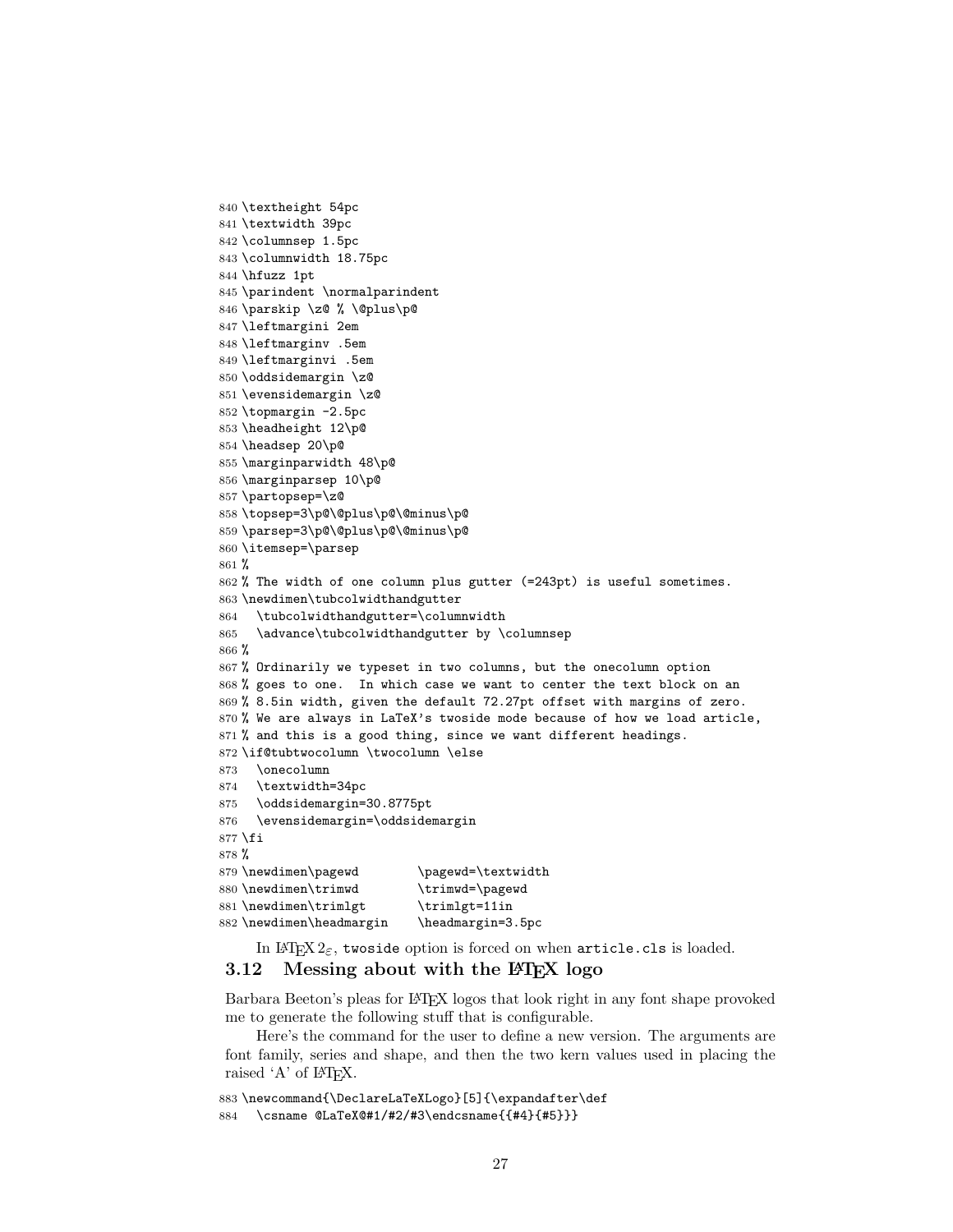The default values are as used in the source of LAT<sub>EX</sub> itself: \def\@LaTeX@default{{.36}{.15}}

More are defined in the initial version, for bold CM sans (which is used as \SecTitleFont), and CM italic medium and bold, and Bitstream Charter (which Nelson Beebe likes to use). Duplicate for Latin Modern.

```
886 \DeclareLaTeXLogo{cmss}{bx}{n}{.3}{.15}
887 \DeclareLaTeXLogo{lmss}{bx}{n}{.3}{.15}
888 %
889 \DeclareLaTeXLogo{cmr}{m}{it}{.29}{.2}
890 \DeclareLaTeXLogo{lmr}{m}{it}{.29}{.2}
891 %
892 \DeclareLaTeXLogo{cmr}{m}{sl}{.29}{.15}
893 \DeclareLaTeXLogo{lmr}{m}{sl}{.29}{.15}
894 %
895 \DeclareLaTeXLogo{cmr}{bx}{it}{.29}{.2}
896 \DeclareLaTeXLogo{lmr}{bx}{it}{.29}{.2}
897 %
898 \DeclareLaTeXLogo{cmr}{bx}{sl}{.29}{.2}
899 \DeclareLaTeXLogo{lmr}{bx}{sl}{.29}{.2}
900 %
901 \DeclareLaTeXLogo{bch}{m}{n}{.2}{.08}
902 \DeclareLaTeXLogo{bch}{m}{it}{.2}{.08}
```
Redefine \LaTeX to choose the parameters for the current font, or to use the default value otherwise:

```
903 \DeclareRobustCommand{\LaTeX}{\expandafter\let\expandafter\reserved@a
904 \csname @LaTeX@\f@family/\f@series/\f@shape\endcsname
905 \ifx\reserved@a\relax\let\reserved@a\@LaTeX@default\fi
906 \expandafter\@LaTeX\reserved@a}
```
Here's the body of what was originally \LaTeX, pulled out with its roots dripping onto the smoking ruin of original LATEX, and then bits stuck in on the side.

\@LaTeX@default provides parameters as one finds in the original; other versions are added as needed.

```
907 \newcommand{\@LaTeX}[2]{%
908 %\wlog{latex logo family=\f@family/\f@series/\f@shape -> #1, #2.}%
909 L\kern-#1em
910 {\sbox\z@ T%
911 \vbox to\ht0{\hbox{$\m@th$%
912 \csname S@\f@size\endcsname
913 \fontsize\sf@size\z@
914 \math@fontsfalse\selectfont
915 A}%
916 \forallss}%
917 }%
918 \kern-#2em%
919 \TeX}
```
# 3.13 Authors, contributors, addresses, signatures

An article may have several authors (of course), so we permit an **\author** command for each of them. The names are then stored in a set of \csnames called \author1,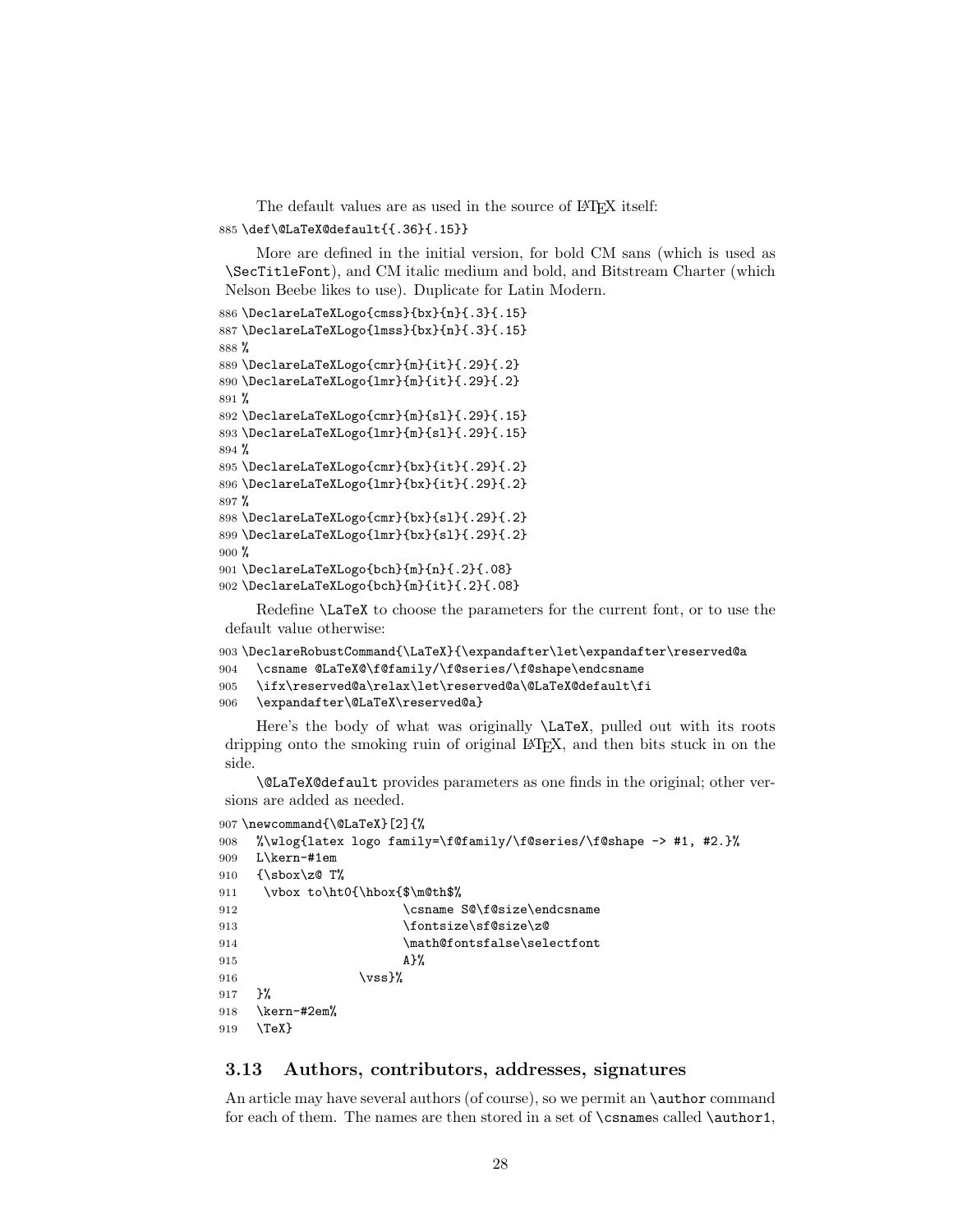\author2, . . . Similarly, there are several \address<n> and \netaddress<n> and \PersonalURL<n> and \ORCID<n> commands set up for each article.

Comment: I would like to make provision for several authors at the same address, but (short of preempting the \* marker, which it would be nice to retain so as to preserve compatibility with the plain style) I'm not sure how one would signal it.

```
920 \def\theauthor#1{\csname theauthor#1\endcsname}
921 \def\theaddress#1{\csname theaddress#1\endcsname}
922 \def\thenetaddress#1{\csname thenetaddress#1\endcsname}
923 \def\thePersonalURL#1{\csname thePersonalURL#1\endcsname}
924 \def\theORCID#1{\csname theORCID#1\endcsname}
```
The standard way of listing authors is to iterate from 1 to  $\count@$  and to pick the author names as we go.

```
925 ⟨!latex⟩\newcount\@tempcnta
926 \def\@defaultauthorlist{%
927 \@getauthorlist\@firstofone
928 }
```
\@getauthorlist processes the author list, passing every bit of stuff that needs to be typeset to the macro specified as its argument.

#### 929 \def\@getauthorlist#1{%

```
930 \count@\authornumber
931 \advance\count@ by -2
```
- 
- 932 \@tempcnta0

Loop to output the first  $n-2$  of the n authors (the loop does nothing if there are two or fewer authors)

```
933 \loop
```

```
934 \ifnum\count@>0
935 \advance\@tempcnta by \@ne
```

```
936 #1{\ignorespaces\theauthor{\number\@tempcnta}\unskip, }%
```
- 937 \advance\count@ by \m@ne
- 938 \repeat

```
939 \count@\authornumber
```

```
940 \advance\count@ by -\@tempcnta
```

```
941 \ifnum\authornumber>0
```
If there are two or more authors, we output the penultimate author's name here, followed by 'and'

```
942 \ifnum\count@>1
943 \count@\authornumber
944 \advance\count@ by \m@ne
945 #1{\ignorespaces\theauthor{\number\count@}\unskip\@tubauthorlastsep}%
946 \fi
    Finally (if there were any authors at all) output the last author's name:
```

```
947 #1{\ignorespaces\theauthor{\number\authornumber}\unskip}
948 \fi
949 }
950 %
951 \def\@tubauthorlastsep{, }% until 2018, was: "\ and "
```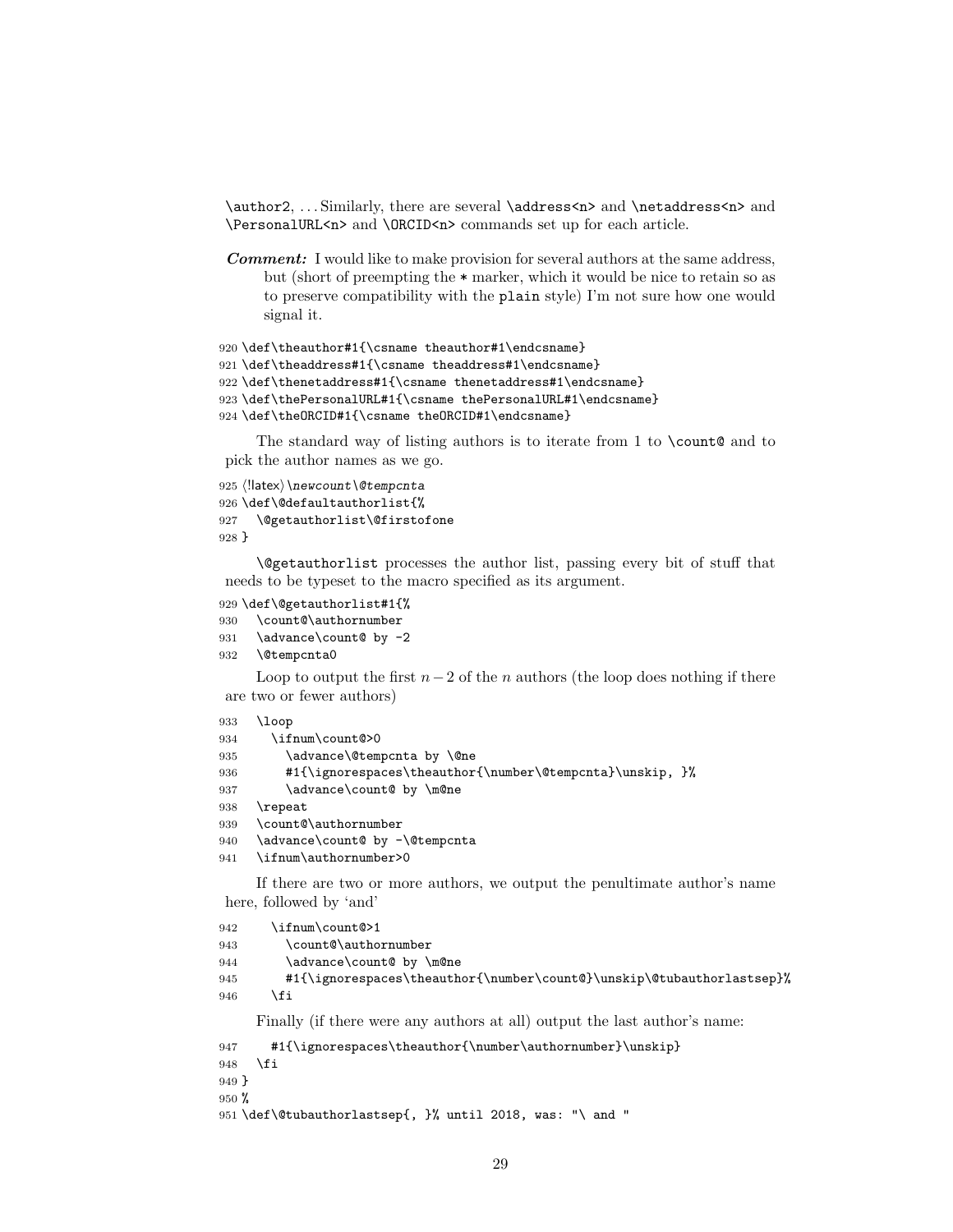Signature blocks. The author can (in principle) define a different sort of signature block using \signature, though this could well cause the editorial group to have collective kittens (unless it had been discussed in advance. . . )

```
952 \def\signature#1{\def\@signature{#1}}
953 \def\@signature{\@defaultsignature}
```
\@defaultsignature loops through all the authors, outputting the details we have about that author, or (if we're in a sub-article) outputs the contributor's name and closes the group opened by \contributor. It is (as its name implies) the default body for \makesignature

```
954 \def\@defaultsignature{{%
```

```
955 \let\thanks\@gobble
```

```
956 \frenchspacing
```

```
957 %
```

```
958 \ifnum\authornumber<0
```
if  $\a$ uthornumber  $0$ , we are in a contributor's section

| 959 | \medskip                                |
|-----|-----------------------------------------|
| 960 | \signaturemark                          |
| 961 | \theauthor{\number\authornumber}\\      |
| 962 | \theaddress{\number\authornumber}\\     |
| 963 | \allowhyphens                           |
| 964 | \thenetaddress{\number\authornumber}\\  |
| 965 | \thePersonalURL{\number\authornumber}\\ |
| 966 | \theORCID{\number\authornumber}\\       |
| 967 | else                                    |

 $\lambda$ uthornumber $\geq 0$ , so we are in the body of an ordinary article

| 968     | \count@=0                                            |
|---------|------------------------------------------------------|
| 969     | \loop                                                |
| 970     | \ifnum\count@<\authornumber                          |
| 971     | \medskip                                             |
| 972     | \advance\count@ by \@ne                              |
| 973     | \signaturemark                                       |
| 974     | \theauthor{\number\count@}\\                         |
| 975     | \theaddress{\number\count@}\\                        |
| 976     | ብ"                                                   |
| 977     | \allowhyphens                                        |
| 978     | \thenetaddress{\number\count@}\\                     |
| 979     | \thePersonalURL{\number\count@}\\                    |
| 980     | \the0RCID{\number\count@}\\                          |
| 981     | ጉ%                                                   |
| 982     | $\text{repeat}$                                      |
| 983     | \fi                                                  |
| 984     | ን‰                                                   |
| $985$ } |                                                      |
|         | 986 \newdimen\signaturewidth<br>\signaturewidth=12pc |

The optional argument to  $\mathscr{S}$  are is useful in some circumstances (e.g., multi-contributor articles)

\newcommand{\makesignature}[1][\medskipamount]{%

check the value the user has put in \signaturewidth: it may be at most 1.5pc short of \columnwidth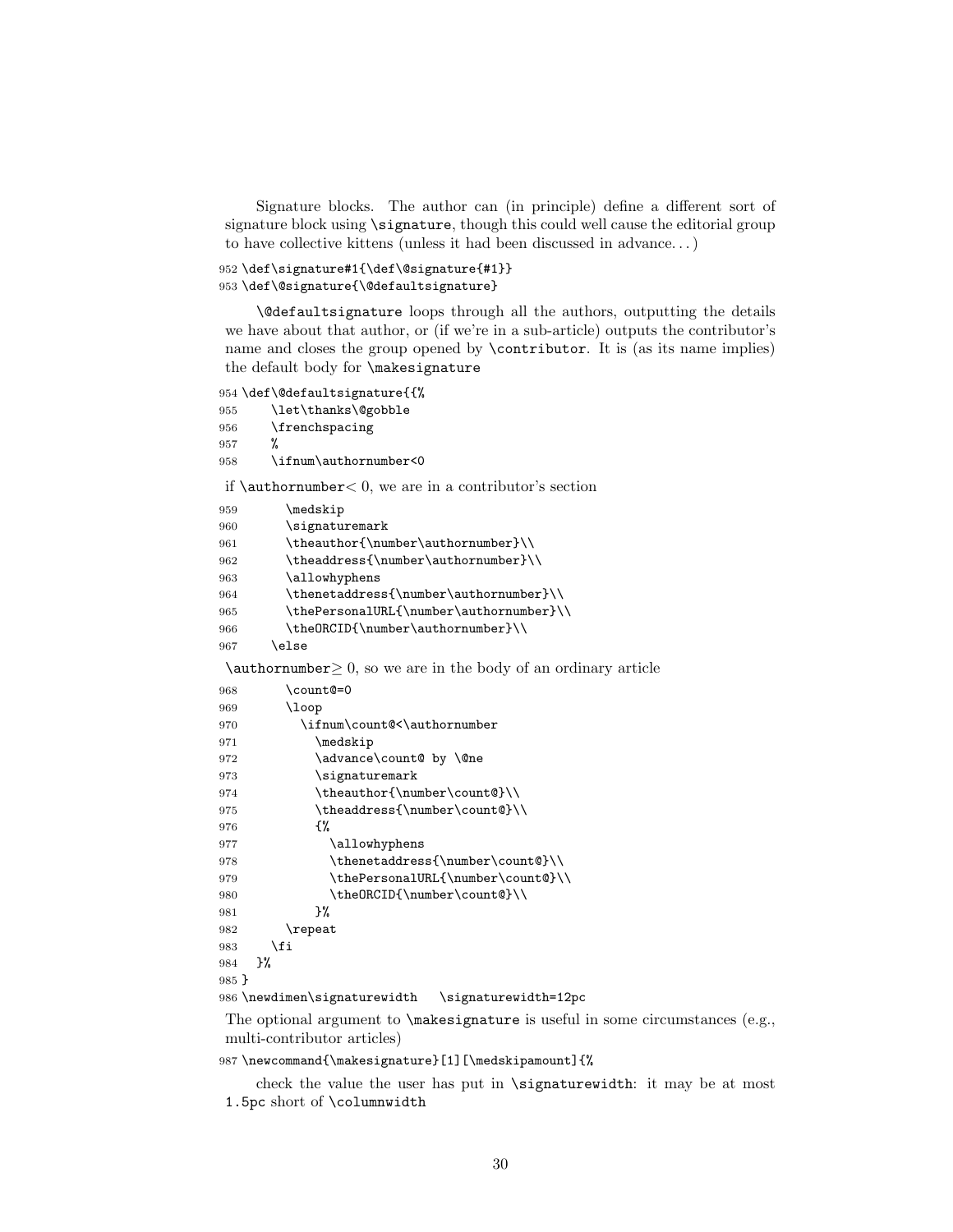```
988 \@tempdima\signaturewidth
989 \advance\@tempdima 1.5pc
990 \ifdim \@tempdima>\columnwidth
991 \signaturewidth \columnwidth
992 \advance\signaturewidth -1.5pc
993 \fi
994 \par
995 \penalty9000
996 \vspace{#1}%
997 \rightline{%
998 \vbox{\hsize\signaturewidth \ninepoint \raggedright
999 \parindent \z@ \everypar={\hangindent 1pc }%
1000 \parskip \z@skip
1001 \def\|{\unskip\hfil\break}%
1002 \def\{\end{}1003 \def\phone{\rm Phone: }%
1004 \def\tubmultipleaffilauthor{\unskip,\\\hspace*{1em}}%
1005 \rm\@signature}%
1006 }%
1007 \ifnum\authornumber<0 \endgroup\fi
1008 }
```
1009 \def\signaturemark{\leavevmode\llap{\$\diamond\$\enspace}}

The idea here is that if multiple authors share affiliation information, we need only typeset the affiliation once. We separate by commas for the \maketitle, and put on separate lines, also with commas, in the \makesignature.

Similarly, within \netaddress, !tubmultipleaffilnet separates with a space before and after the comma. (All this per bb.) See tb122childs-trotter.ltx, tb131sojka-czech.ltx for examples.

```
1010 \def\tubmultipleaffilauthor{\unskip,\ \ignorespaces}%
1011 \def\tubmultipleaffilnet{\unskip\textrm{\,,\ \ignorespaces}}
```
Now all the awful machinery of author definitions. \authornumber records the number of authors we have recorded to date.

### 1012 \newcount\authornumber

#### 1013 \authornumber=0

\author 'allocates' another author name (by bumping \authornumber) and also sets up the address and netaddress for this author to produce a warning and to prevent oddities if they're invoked. This last assumes that invocation will be in the context of \signature (ltugboat.cls) or \maketitle (ltugproc.cls); in both cases, invocation is followed by a line break (tabular line break  $\setminus\setminus$  in ltugproc, \endgraf in \makesignature in ltugboat).

1014 \def\author{%

```
1015 \global\advance\authornumber\@ne
1016 \TB@author
1017 }
```
\contributor is for a small part of a multiple-part article; it begins a group that will be ended in \makesignature.

1018 \def\contributor{%

```
1019 \begingroup
```
1020 \authornumber\m@ne

1021 \TB@author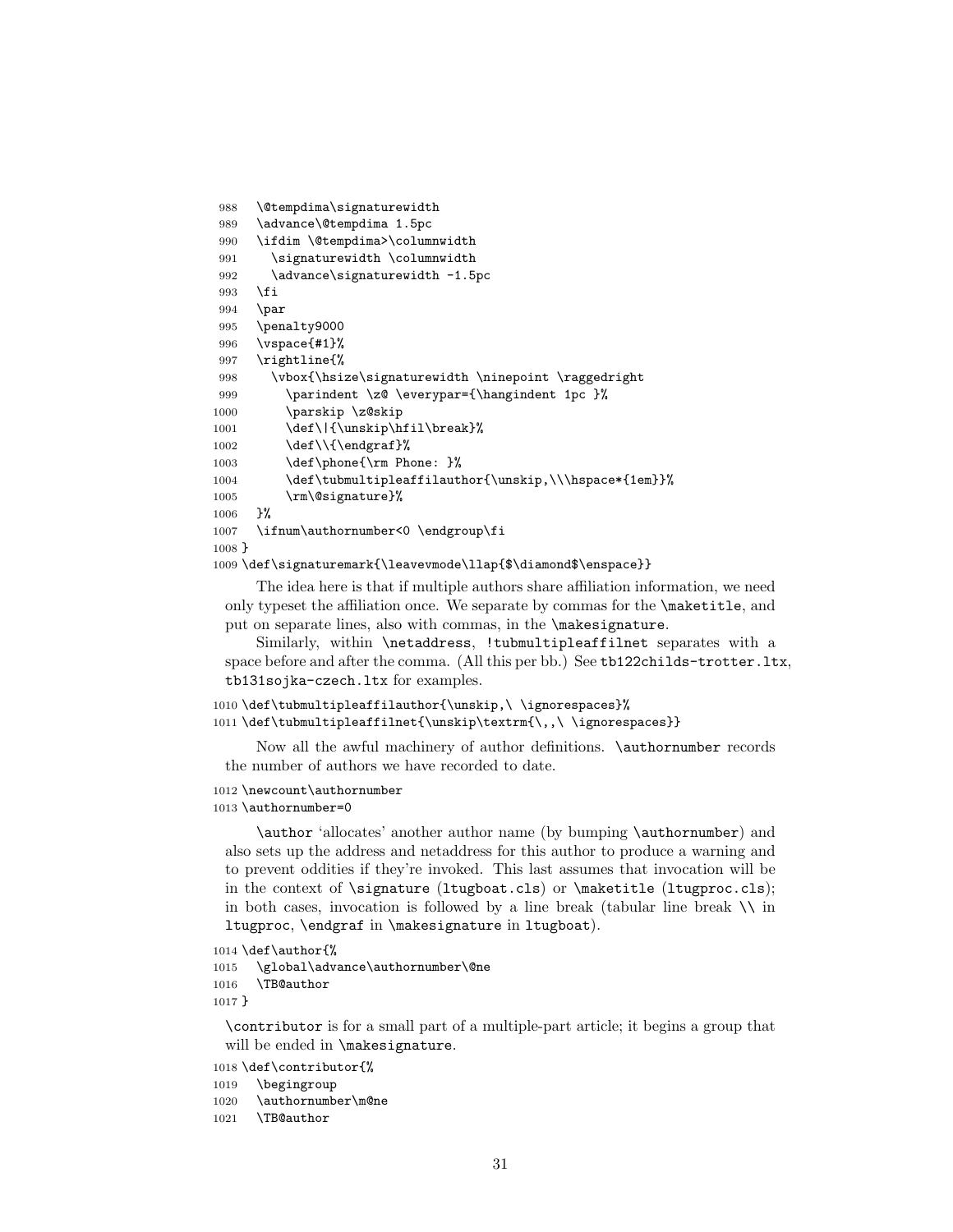#### }

Both 'types' of author fall through here to set up the author name and to initialise author-related things. \EDITORno\* commands allow the editor to record that there's good reason for an address or netaddress not to be there (the personalURL and ORCID are optional anyway).

```
1023 \def\TB@author#1{%
1024 \expandafter\def\csname theauthor\number\authornumber\endcsname
1025 {\ignorespaces#1\unskip}%
1026 \expandafter\def\csname theaddress\number\authornumber\endcsname
1027 {\TBWarningNL{Address for #1\space missing}\@gobble}%
1028 \expandafter\def\csname thenetaddress\number\authornumber\endcsname
1029 {\TBWarningNL{Net address for #1\space missing}\@gobble}%
1030 \expandafter\let\csname thePersonalURL\number\authornumber\endcsname
1031 \@gobble
1032 \expandafter\let\csname theORCID\number\authornumber\endcsname
1033 \@gobble
1034 }
1035 \def\EDITORnoaddress{%
1036 \expandafter\let\csname theaddress\number\authornumber\endcsname
1037 \@gobble
1038 }
1039 \def\EDITORnonetaddress{%
1040 \expandafter\let\csname thenetaddress\number\authornumber\endcsname
1041 \@gobble
1042 }
     \address copies its argument into the \theaddress<n> for this author.
1043 \def\address#1{%
```

```
1044 \expandafter\def\csname theaddress\number\authornumber\endcsname
1045 {\leavevmode\ignorespaces#1\unskip}}
```
\network is for use within the optional argument of \netaddress; it defines the name of the network the user is on.

Comment: I think this is a fantasy, since everyone (in practice, nowadays) quotes an internet address. In principle, there are people who will quote X.400 addresses (but they're few and far between) and I have (during 1995!) seen an address with an UUCP bang-path component on comp.text.tex, but really!

### \def\network#1{\def\@network{#1: }}

\netaddress begins a group, executes an optional argument (which should not, presumably, contain global commands) and then relays to \@relay@netaddress with both  $\mathcal{Q}$  and  $\mathcal{U}$  made active (so that they can be discretionary points in the address). If we're using  $\mathbb{F} \mathbb{F} \times \mathbb{Z}_{\epsilon}$ , we use the default-argument form of \newcommand; otherwise we write it out in all its horribleness.

\newcommand{\netaddress}[1][\relax]{%

- \begingroup
- \def\@network{}%

Unfortunately, because of the catcode hackery, we have still to do one stage of relaying within our own code, even if we're using  $\text{LATEX } 2\varepsilon$ .

```
1050 #1\@sanitize\makespace\ \makeactive\@%
```

```
1051 \makeescape! \makebgroup[ \makeegroup]% seems more useful than literals
```

```
1052 \makeactive\.\makeactive\%\@relay@netaddress}%
```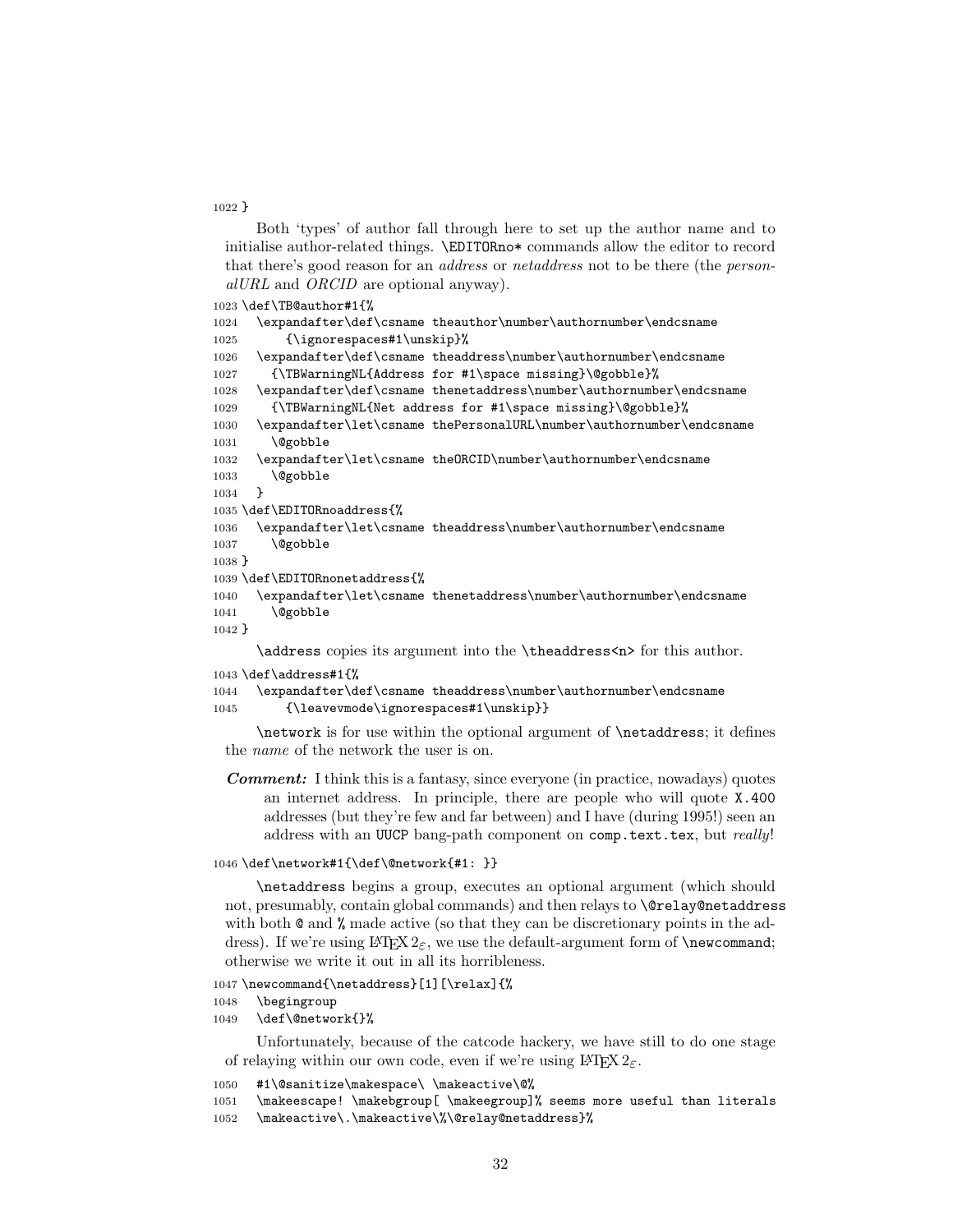\@relay@netaddress finishes the job. It sets \thenetaddress for this author to contain the network name followed by the address. As a result of our kerfuffle above, @ and % are active at the point we're entered. We ensure they're active when \thenetaddress gets expanded, too. ( $WOT$ ?!)

```
1053 \def\@relay@netaddress#1{%
```

```
1054 \ProtectNetChars
1055 \expandafter\protected@xdef
1056 \csname thenetaddress\number\authornumber\endcsname
1057 {\protect\leavevmode\textrm{\@network}%
1058 {\protect\NetAddrChars\net
1059 \ignorespaces#1\unskip}}%
1060 \endgroup
1061 }
```
\personalURL is in essence the same as \netaddress, apart from (1) the lack of the eccentric optional argument, and (2) the activation of '/'.

For general URLs,  $ur1.sty$  (with or without hyperref) suffices and is recommended.

```
1062 \def\personalURL{\begingroup
1063 \@sanitize\makespace\ \makeactive\@
1064 \makeactive\.\makeactive\%\makeactive\/\@personalURL}%
1065 \def\@personalURL#1{%
1066 \ProtectNetChars
1067 \expandafter\protected@xdef
1068 \csname thePersonalURL\number\authornumber\endcsname{%
1069 \protect\leavevmode
1070 {%
1071 \protect\URLchars\net
1072 \ignorespaces#1\unskip
1073 }%
1074 }%
1075 \endgroup
1076 }
```
Define the activation mechanism for ' $\mathcal{C}'$ ', '', '.' and '/', for use in the above. Note that, since the code has '%' active, we have '\*' as a comment character, which has a tendency to make things look peculiar...

```
1077 {%
```

```
1078 \makecomment\*
1079 \makeactive\@
1080 \gdef\netaddrat{\makeactive\@*
1081 \def@{\discretionary{\char"40}{}{\char"40}}}
1082 \makeactive\%
1083 \gdef\netaddrpercent{\makeactive\%*
1084 \def%{\discretionary{\char"25}{}{\char"25}}}
1085 \makeactive\.
1086 \gdef\netaddrdot{\makeactive\.*
1087 \def.{\discretionary{\char"2E}{}{\char"2E}}}
```
\NetAddrChars is what we use (we're constrained to retain the old interface to this stuff, but it is clunky...). Since URLs are a new idea, we are at liberty not to define a separate \netaddrslash command, and we only have \URLchars.

1088 \gdef\NetAddrChars{\netaddrat \netaddrpercent \netaddrdot}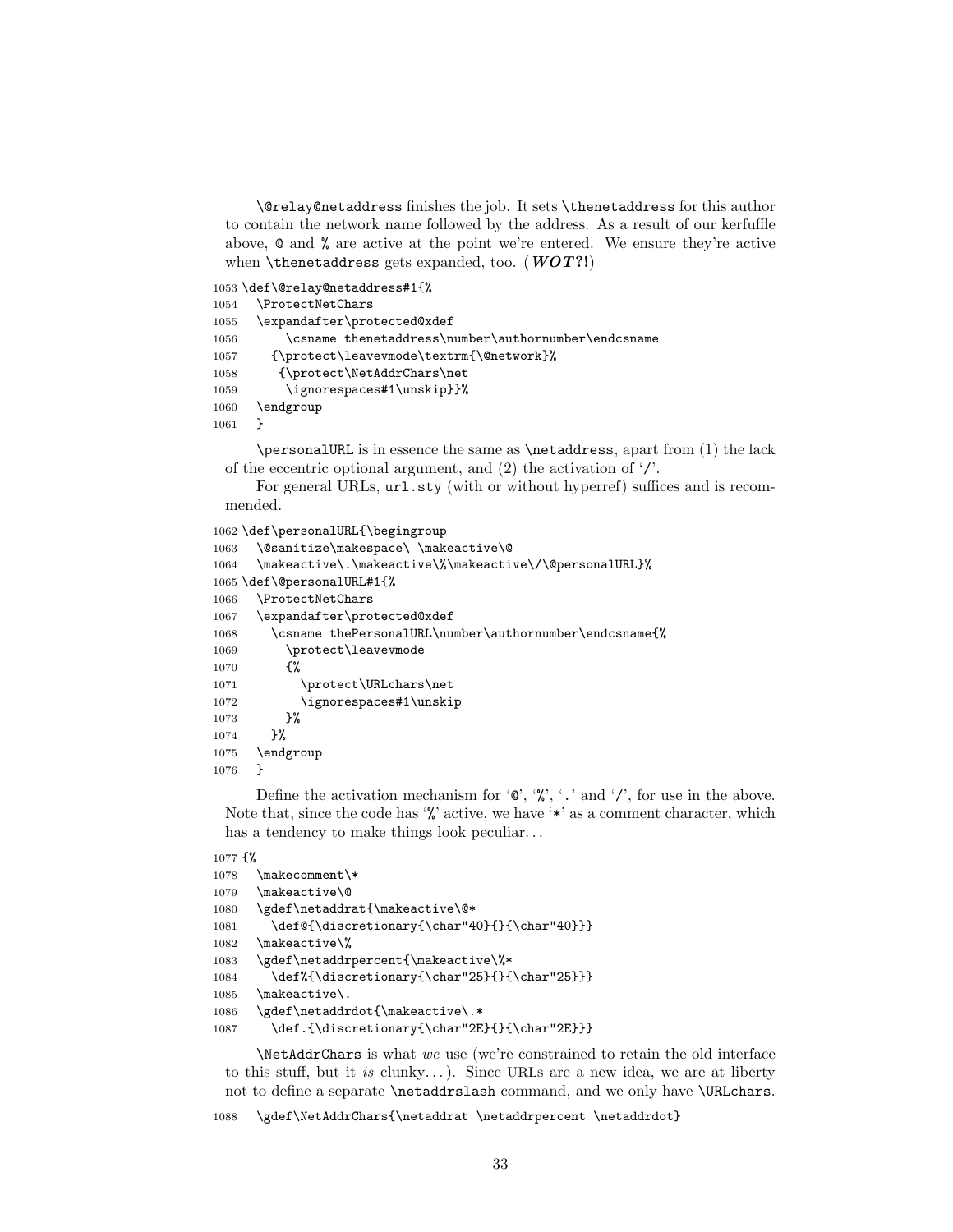```
1089 \makeactive\/
1090 \gdef\URLchars{*
1091 \NetAddrChars
1092 \makeactive\/*
1093 \def/{\discretionary{\char"2F}{}{\char"2F}}}
```
\ProtectNetChars includes protecting '/', since this does no harm in the case of net addresses (where it's not going to be active) and we thereby gain by not having yet another csname.

```
1094 \gdef\ProtectNetChars{*
1095 \def@{\protect@}*
1096 \def%{\protect%}*
1097 \def.{\protect.}*
1098 \def/{\protect/}*
1099 }
1100 }
```
LATEX 2ε (in its wisdom) suppresses \DeclareOldFontCommand when in compatibility mode, so that in that circumstance we need to use a declaration copied from latex209.def rather than the way we would normally do the thing (using the command LATFX  $2\varepsilon$  defines for the job).

```
1101 \if@compatibility
1102 \DeclareRobustCommand{\net}{\normalfont\ttfamily\mathgroup\symtypewriter}
1103 \else
1104 \DeclareOldFontCommand{\net}{\ttfamily\upshape\mdseries}{\mathtt}
1105 \fi
1106 \def\authorlist#1{\def\@author{#1}}
1107 \def\@author{\@defaultauthorlist}
```
\ORCID inserts 'ORCID' and then argument into the \theORCID<n> for this author. Also, we want \small for this.

```
1108 \def\ORCID#1{%
1109 \expandafter\def\csname theORCID\number\authornumber\endcsname
1110 {\leavevmode \ignorespaces {\SMC ORCID} #1\unskip}}
```
For the online re-publication (as of 2009) by Mathematical Sciences Publishers http://mathscipub.org, lots and lots of metadata is needed, much of it redundant with things we already do. They are flexible enough to allow us to specify it in any reasonable way, so let's make one command \mspmetavar which takes two arguments. Example: \mspmetavar{volumenumber}{30}. For our purposes, it is just a no-op. And this initiative never came to anything, so it is not used at all.

```
\mspmetavar
```
1111 \def\mspmetavar#1#2{}

## 3.14 Article title

\if@articletitle \maketitle \@r@maketitle

\maketitle takes an optional "\*"; if present, the operation is not defining the title of a paper, merely that of a "business" section (such as the participants at a meeting) that has no credited author or other title. In this case, the command flushes out the latest **\sectitle** (or whatever) but does nothing else.

Provide machinery (\PreTitleDrop to skip extra space, even one or more full columns, above the top of an article to leave space to paste up a previous article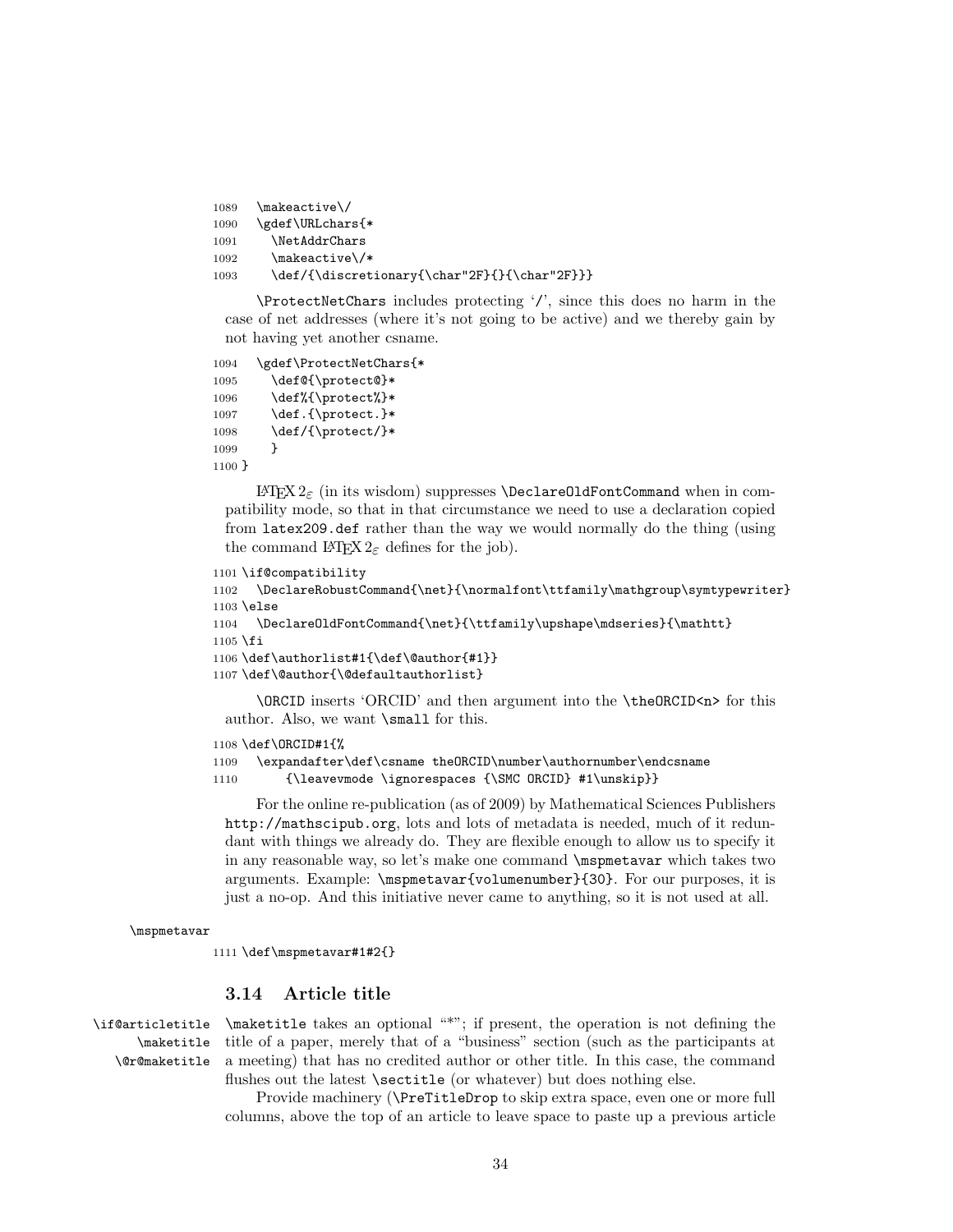that has finished on the same page. This is a fall back to accommodate the fact that multiple articles cannot yet be run together easily with  $\text{LFT} \times 2_{\epsilon}$ .

In addition, if the secondcolstart option was specified, do \null\newpage to move over. This is separate from \PreTitleDrop, for no particular reason.

```
1112 \newif\if@articletitle
1113 \def\maketitle{\@ifstar
1114 {\@articletitlefalse\@r@maketitle}%
1115 {\@articletitletrue\@r@maketitle}%
1116 }
1117 \def\@r@maketitle{\par
1118 \ifdim\PreTitleDrop > \z@
1119 \loop
1120 \ifdim \PreTitleDrop > \textheight
1121 \vbox{}\vfil\eject
1122 \advance\PreTitleDrop by -\textheight
1123 \repeat
1124 \vbox to \PreTitleDrop{}
1125 \global\PreTitleDrop=\z@
1126 \fi
1127 \iftubsecondcolstart \null\newpage\fi
1128 \begingroup
1129 \setcounter{footnote}{0}
1130 \global\@topnum\z@ % disallow floats above the title
1131 \def\thefootnote{\fnsymbol{footnote}}
1132 \@maketitle
1133 \@thanks
1134 \endgroup
1135 \setcounter{footnote}{0}
1136 \gdef\@thanks{}
1137 }
```
\title We redefine the \title command, so as to set the \rhTitle command at the same \TB@title time. While we're at it, we redefine it to have optional arguments for use as 'short' versions, thus obviating the need for users to use the \shortTitle command.

```
1138 \def\rhTitle{}% avoid error if no author or title
1139 \renewcommand{\title}{\@dblarg\TB@title}
1140 \def\TB@title[#1]#2{\gdef\@title{#2}%
1141 \bgroup
1142 \let\thanks\@gobble
1143 \def\\{\unskip\space\ignorespaces}%
1144 \protected@xdef\rhTitle{#1}%
1145 \egroup
1146 }
```
\shortTitle The \rh\* commands are versions to be used in the running head of the article. \ifshortAuthor Normally, they are the same things as the author and title of the article, but in the \shortAuthor case that there are confusions therein, the text should provide substitutes, using the **\short\*** commands.

```
1147 \def\shortTitle #1{\def\rhTitle{#1}}
1148 \newif\ifshortAuthor
```
\def\shortAuthor #1{\def\rhAuthor{#1}\shortAuthortrue}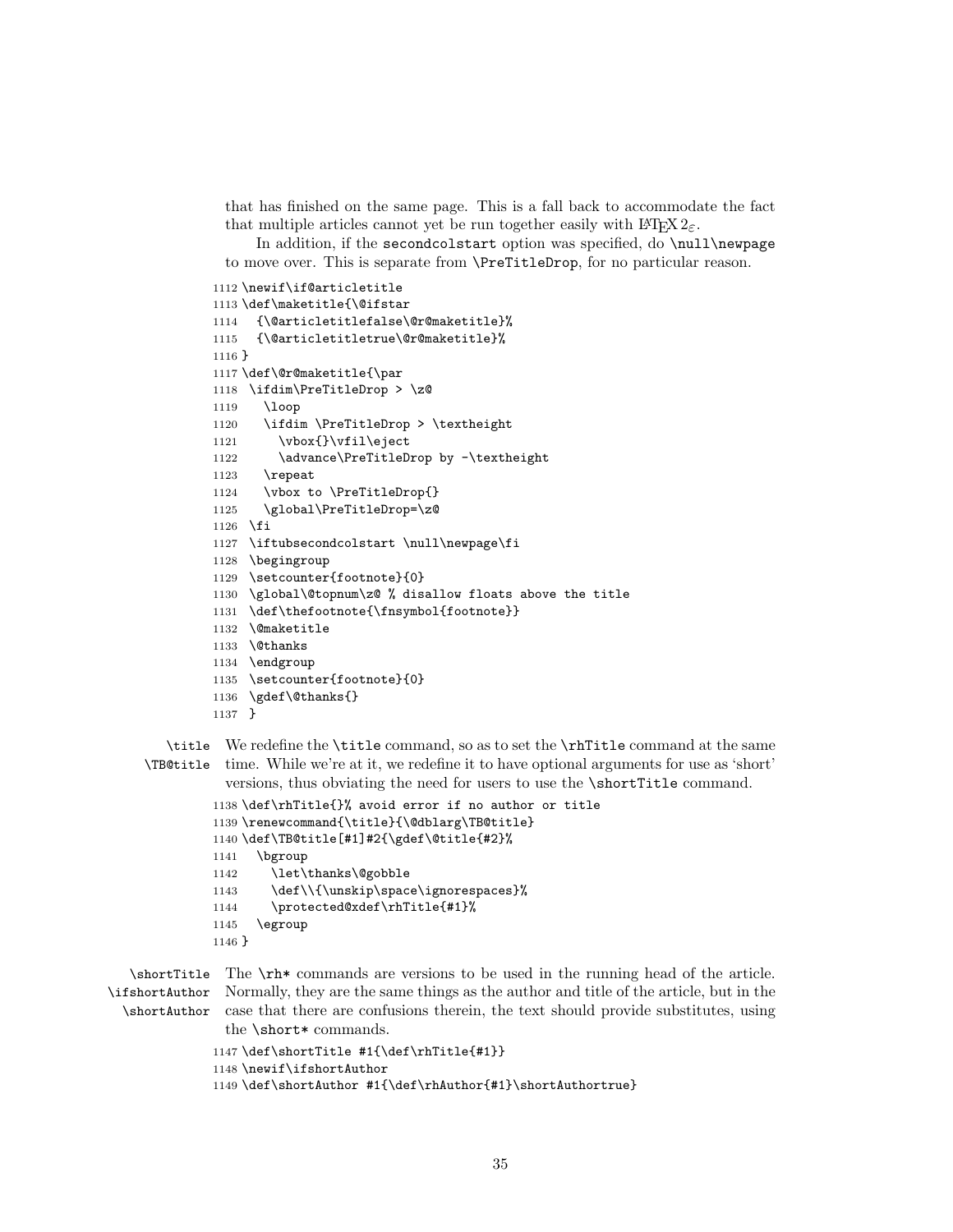# 3.15 Section titles

The following macros are used to set the large TUGboat section heads (e.g. "General Delivery", "Fonts", etc.)

Define the distance between articles which are run together:

#### 1150 \def\secsep{\vskip 5\baselineskip}

Note that \stbaselineskip is used in the definition of \sectitlefont, in  $\Delta E$ T<sub>E</sub>X  $2<sub>\epsilon</sub>$ , so that it has (at least) to be defined before **\sectitlefont** is used (we do the whole job).

```
1151\newdimen\stbaselineskip \stbaselineskip=18\p@
1152 \newdimen\stfontheight
1153 \settoheight{\stfontheight}{\sectitlefont O}
```
Declaring section titles; the conditional \ifSecTitle records the occurence of a \sectitle command. If (when) a subsequent \maketitle occurs, the section title box will get flushed out; as a result of this, one could in principle have a set of \sectitle commands in a semi-fixed steering file, and inclusions of files inserted only as and when papers have appeared. Only the last \sectitle will actually be executed.

```
1154 \newif\ifWideSecTitle
1155 \newif\iftubtitlerulefullwidth
1156 \newif\ifSecTitle \SecTitlefalse
1157 \newcommand{\sectitle}{%
1158 \SecTitletrue
1159 \@ifstar
1160 {\WideSecTitletrue\def\s@ctitle}%
1161 {\WideSecTitlefalse\def\s@ctitle}%
1162 }
```
\PreTitleDrop records the amount of column-space we need to eject before we start any given paper. It gets zeroed after that ejection has happened.

```
1163 \newdimen\PreTitleDrop \PreTitleDrop=\z@
```
The other parameters used in  $\text{Qsectitle}$ ; I don't think there's the slightest requirement for them to be registers (since they're constant values, AFAIK), but converting them to macros would remove the essentially useless functionality of being able to change them using assignment, which I'm not about to struggle with just now...

\AboveTitleSkip and \BelowTitleSkip are what you'd expect; \strulethickness is the value to use for \fboxrule when setting the title, and for the rule above titles when there is no box.

```
1164 \newskip\AboveTitleSkip \AboveTitleSkip=12\p@
1165 \newskip\BelowTitleSkip \BelowTitleSkip=8\p@
1166\newdimen\strulethickness \strulethickness=.6\p@
```
\@sectitle actually generates the section title (in a rather generous box). It gets called from \maketitle under conditional \ifSecTitle; by the time \@sectitle takes control, we already have \SecTitlefalse. This implementation uses LAT<sub>EX</sub>'s \framebox command, on the grounds that one doesn't keep a dog and bark for oneself...

```
1167 \def\@sectitle #1{%
1168 \par
1169 \penalty-1000
```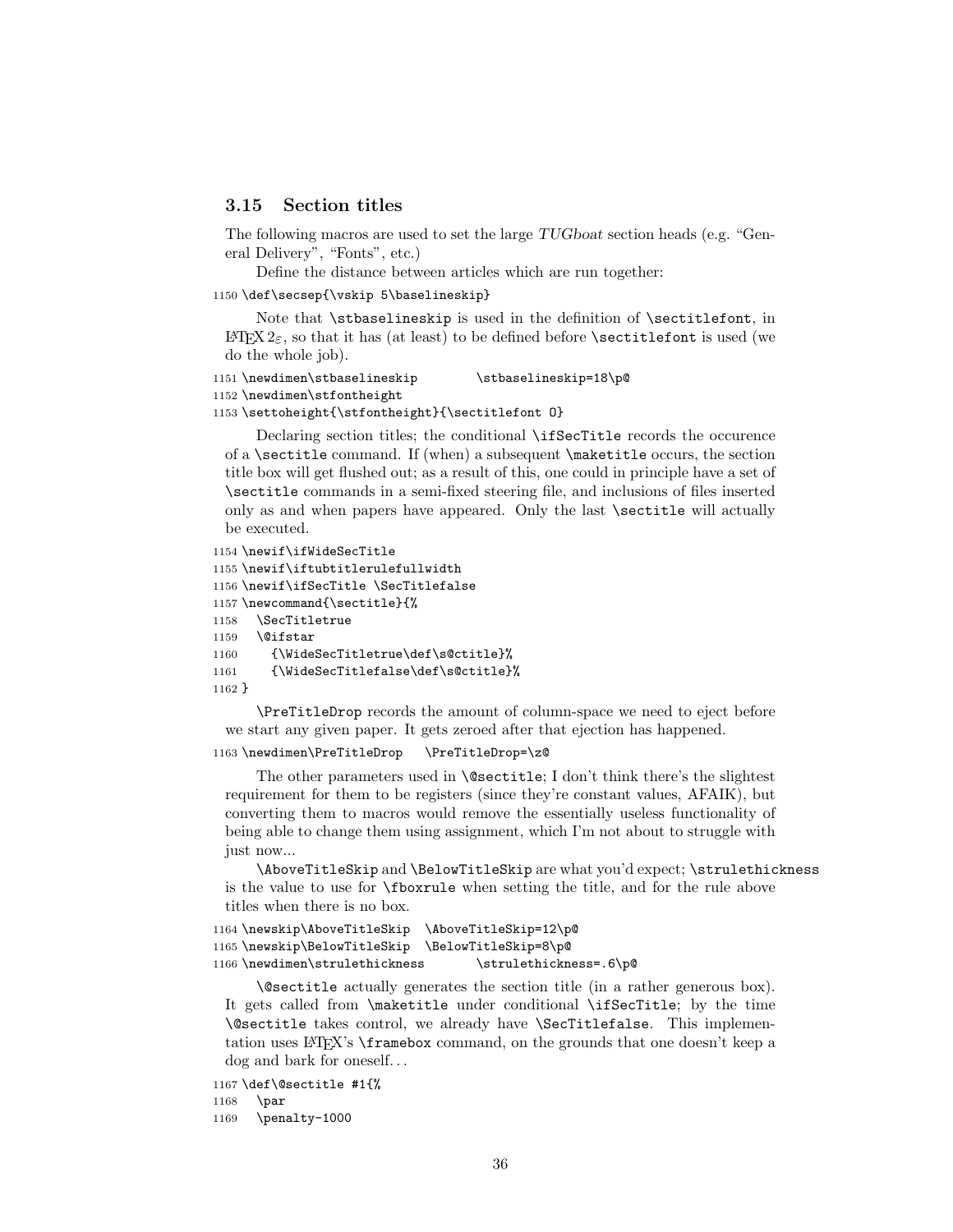If we're setting a wide title, the stuff will be at the top of a page (let alone a column) but inside a box, so that the separator won't be discardable: so don't create the separator in this case.

```
1170 \ifWideSecTitle\else\secsep\fi
1171 {%
1172 \fboxrule\strulethickness
1173 \fboxsep\z@
1174 \noindent\framebox[\hsize]{%
1175 \vbox{%
1176 \raggedcenter
1177 \let\\\@sectitle@newline
1178 \sectitlefont
1179 \makestrut[2\stfontheight;\z@]%
1180 #1%
1181 \makestrut[\z@;\stfontheight]\endgraf
1182 }%
1183 }%
1184 }%
1185 \nobreak
1186 \vskip\baselineskip
1187 }
```
\@sectitle@newline For use inside \sectitle as \\. Works similarly to \\ in the "real world"—uses an optional argument

```
1188 \newcommand{\@sectitle@newline}[1][\z@]{%
1189 \ifdim#1>\z@
1190 \makestrut[\z@;#1]%
1191 \fi
1192 \unskip\break
1193 }
```
We need to trigger the making of a section title in some cases where we don't have a section title proper (for example, in material taken over from TTN).

```
1194 \def\@makesectitle{\ifSecTitle
1195 \global\SecTitlefalse
1196 \ifWideSecTitle
1197 \twocolumn[\@sectitle{\s@ctitle}]%
1198 \global\WideSecTitlefalse
1199 \else
1200 \@sectitle{\s@ctitle}%
1201 \fi
1202 \else
1203 \vskip\AboveTitleSkip
1204 \kern\topskip
1205 \hrule \@height\z@ \@depth\z@ \@width 10\p@
1206 \kern-\topskip
1207 \kern-\strulethickness
1208 \iftubtitlerulefullwidth
1209 \hrule \@height\strulethickness \@depth\z@ width\textwidth
1210 \else
1211 \hrule \@height\strulethickness \@depth\z@
1212 \fi
1213 \kern\medskipamount
```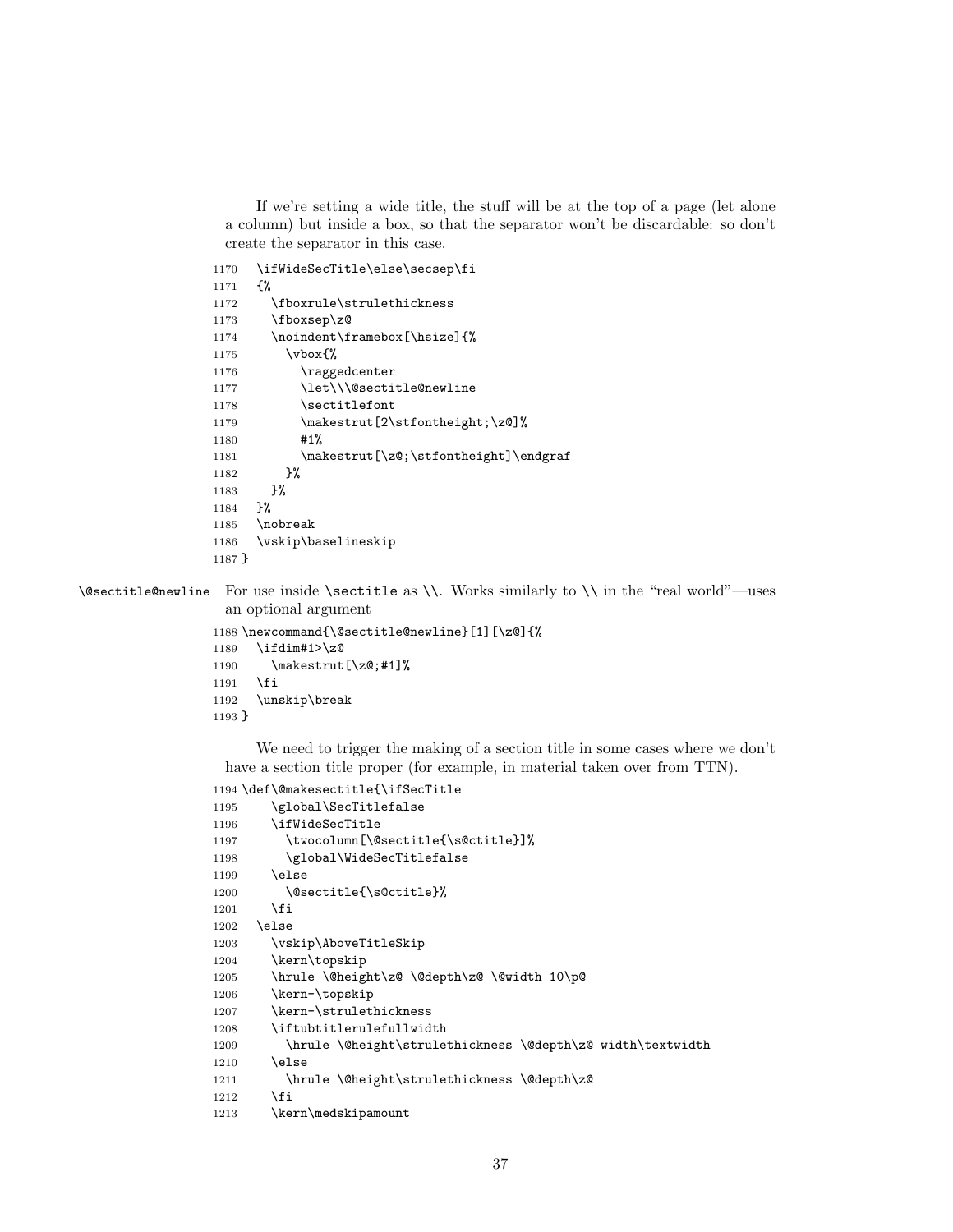```
1214 \nobreak
1215 \fi
1216 }
```
\@maketitle Finally, the body of \maketitle itself.

```
1217 \def\@maketitle{%
1218 \@makesectitle
1219 \if@articletitle{%
1220 \nohyphens \interlinepenalty\@M
1221 \setbox0=\hbox{%
1222 \let\thanks\@gobble
1223 \left\{\left(\frac{1}{23}\right)\right\}1224 \let\and=\quad
1225 \ignorespaces\@author}%
1226 {%
1227 \noindent\bf\raggedright\ignorespaces\frenchspacing
1228 \let\BibTeX=\bfBibTeX % else LaTeX Font Warning:
1229 % Font shape 'OT1/cmr/bx/sc' undefined
1230 \@title\endgraf
1231 }%
1232 \ifdim \wd0 < 5\p@ \% omit if author is null
1233 \else
 Since we have \BelowTitleStep + 4pt = \baselineskip, we say:
1234 \nobreak \vskip 4\p@
1235 {%
1236 \leftskip=\normalparindent
1237 \raggedright
1238 \det\and{\unskip}\{\}\1239 \noindent\@author\endgraf
1240 }%
1241 \fi
1242 \nobreak
1243 \vskip\BelowTitleSkip
1244 }\fi%
1245 \global\@afterindentfalse
1246 \aftergroup\@afterheading
1247 }
```
Dedications are ragged right, in italics.

```
1248 \newenvironment{dedication}%
```

```
1249 {\raggedright\noindent\itshape\ignorespaces}%
```

```
1250 {\endgraf\medskip}
```
The abstract and longabstract environments both use \section\*. For one-column articles (or in ltugproc class), indent the abstract. This is done in the usual bizarre LATEX way, by treating it as a one-item list with an empty item marker.

```
1251 \def\@tubonecolumnabstractstart{%
1252 \list{}{\listparindent\normalparindent
1253 \itemindent\z@ \leftmargin\@tubfullpageindent
1254 \rightmargin\leftmargin \parsep \z@}\item[]\ignorespaces
1255 }
1256 \def\@tubonecolumnabstractfinish{%
```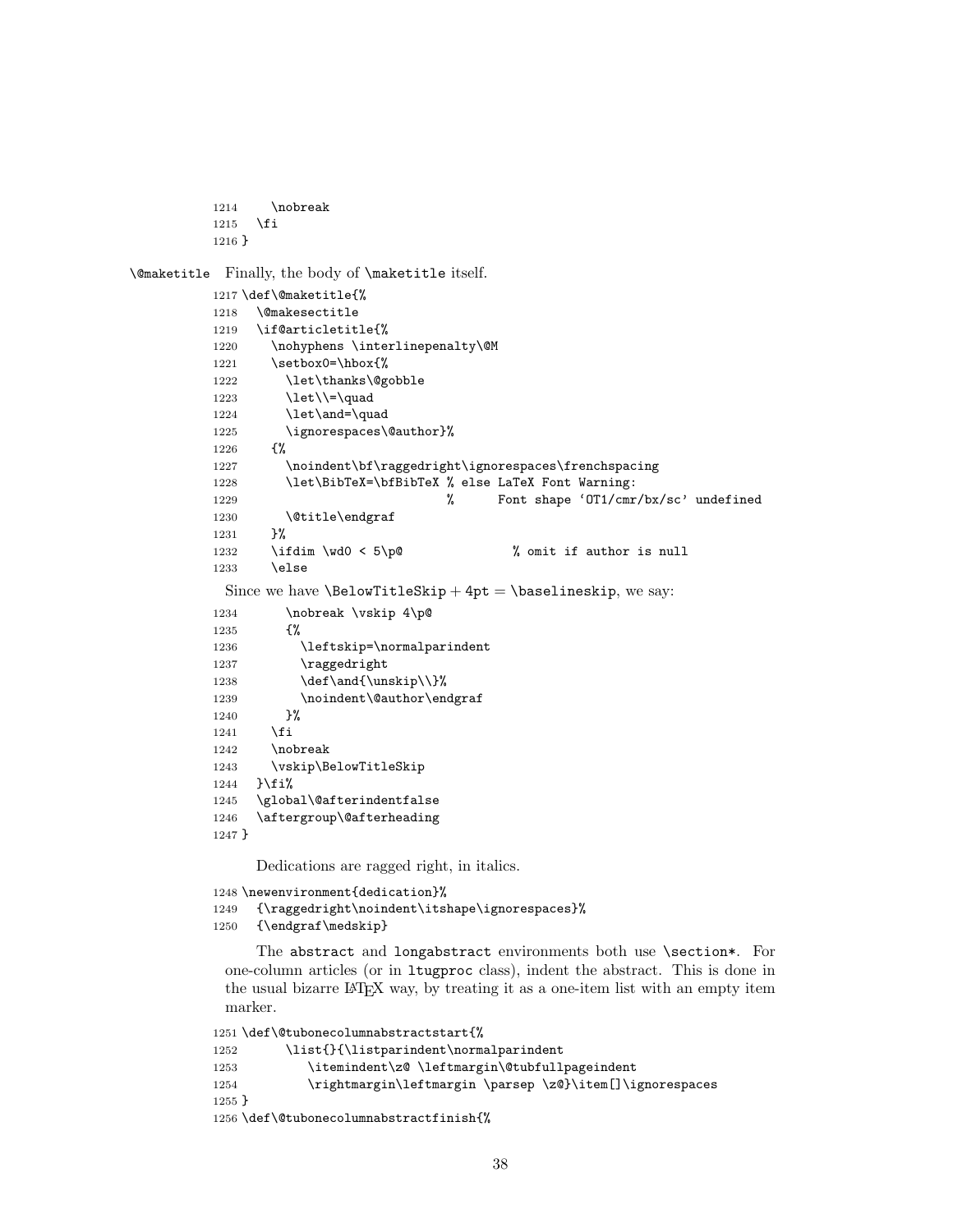```
1257 \endlist
1258 }
1259 \renewenvironment{abstract}%
1260 {\begin{SafeSection}%
1261 \section*{%
1262 \if@tubtwocolumn\else \hspace*{\@tubfullpageindent}\fi
1263 Abstract}%
1264 \if@tubtwocolumn\else \@tubonecolumnabstractstart \fi
1265 }%
1266 {\if@tubtwocolumn\else \@tubonecolumnabstractfinish \fi
1267 \end{SafeSection}}
1268 \newenvironment{longabstract}%
1269 {\begin{SafeSection}%
1270 \section*{Abstract}%
1271 \bgroup\small
1272 }%
1273 {\endgraf\egroup
1274 \end{SafeSection}%
1275 \vspace{.25\baselineskip}
1276 \begin{center}
1277 {$--*--$}
1278 \end{center}
1279 \vspace{.5\baselineskip}}
```
# 3.16 Section headings

Redefine style of section headings to match plain TUGboat. Negative beforeskip suppresses following parindent. (So negate the stretch and shrink too).

These macros are called \\*head in the plain styles.

Relaying via \TB@startsection detects inappropriate use of \section\*. Of course, if (when) we use it, we need to avoid that relaying; this can be done by \letting \TB@startsection to \TB@safe@startsection, within a group.

First the version for use in the default case, when class option numbersec is in effect.

```
1280 \def\tubsechook{}
1281 \if@numbersec
1282 \def\section{\TB@startsection{{section}%
1283 1%1284 \sqrt{20}1285 \{-8\pmod{0}\qquad \qquad \text{--} \1286 \{4\pmb{\downarrow} \text{p0}\}\text{,}1287 {\normalsize\bf\raggedright\hyphenpenalty\@M\tubsechook}}}
1288 \def\subsection{\TB@startsection{{subsection}%
1289 2\%1290 \qquad \qquad \Delta1291 1291 (-8\p@ \@plus-2\p@ \@minus-2\p@}%
1292 \{4\pmb{\downarrow} \pmb{\rho}\}\pmb{\uparrow}1293 {\normalsize\bf\raggedright\hyphenpenalty\@M\tubsechook}}}
1294 \def\subsubsection{\TB@startsection{{subsubsection}%
1295 3%
1296 \angle z
1297 <br>1297 <br>1297 <br>1298 <br>2009 <br>2019 <br>2019 <br>2019 <br>2019 <br>2019 <br>2019 <br>2019 <br>2019 <br>2019 <br>2019 <br>2019 <br>2019 <br>2019 <br>2019 <br>2019 <br>2019 <br>2019 <br>2019 <br>2019 <br>2019 <br>2019 <br>2019 <br>2019 <br>2019 <br>2019 <br>2019 <br>2019 <br>2019 <br>2019 <br>2019 <br>2019 <br>2019 <br>
1298 \{4\ p@\}\%
```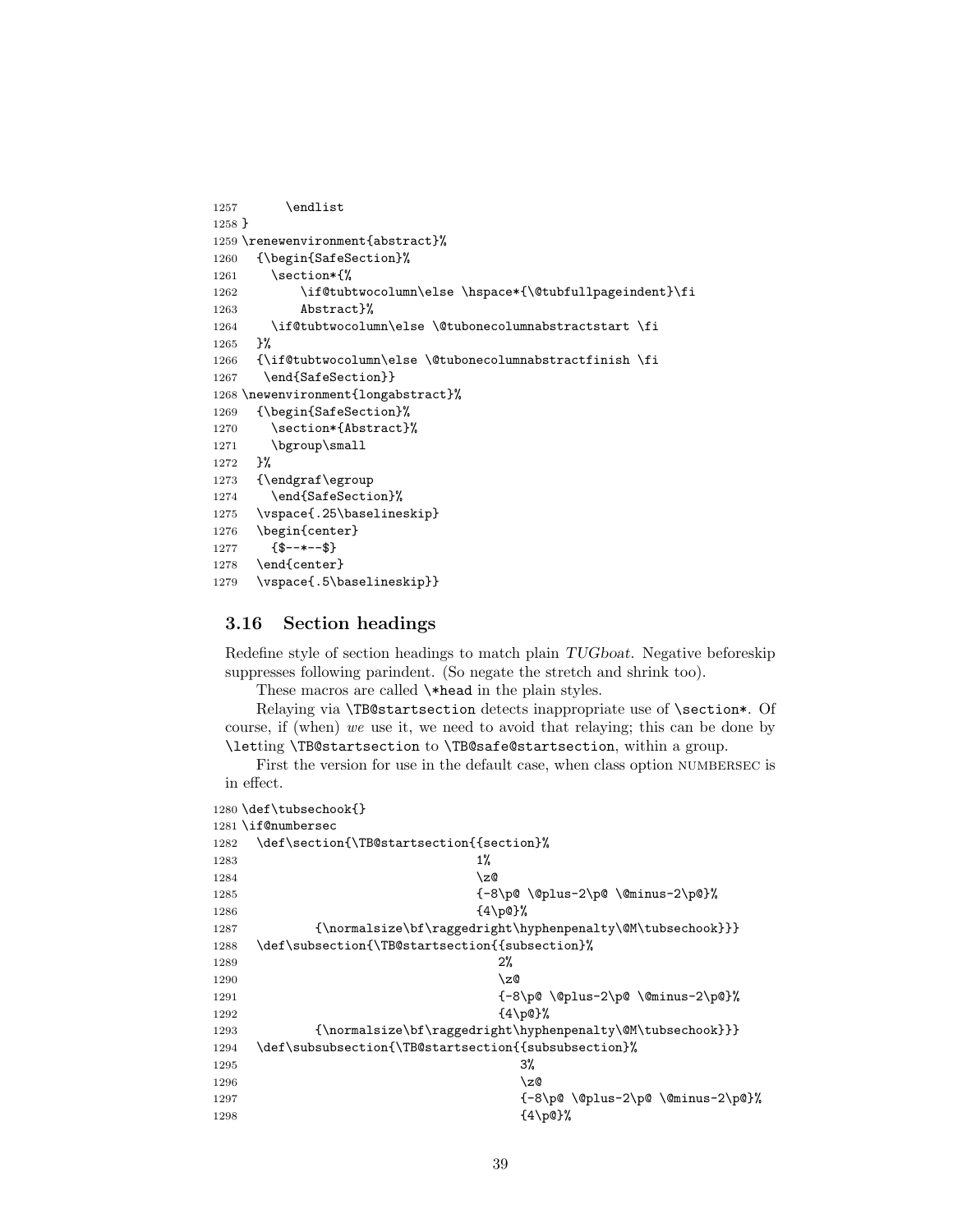| 1299 |                                                             |
|------|-------------------------------------------------------------|
| 1300 | \def\paragraph{\TB@startsection{{paragraph}%                |
| 1301 | 4%                                                          |
| 1302 | \z@                                                         |
| 1303 | $\{4\p0 \ \@plus 1\p0 \ \@minus \@minus \@minus \@minus \@$ |
| 1304 | $-1em$ $\%$                                                 |
| 1305 | $\{ \normal{normalsize\bf \} \} \}$                         |

Now the version if class option NONUMBER is in effect, i.e., if \if@numbersec is false.

\else

| 1307       | \setcounter{secnumdepth}{0}                                |
|------------|------------------------------------------------------------|
| 1308       | \def\section{\TB@nolimelabel                               |
|            |                                                            |
| 1309       | \TB@startsection{{section}%                                |
| 1310       | $1\%$                                                      |
| 1311       | \z@                                                        |
| 1312       | ${-8\po \Qplus-2\po \Qminus-2\po\},$                       |
| 1313       | ${4\pmod{%}}$                                              |
| 1314       | {\normalsize\bf\raggedright\hyphenpenalty\@M\tubsechook}}} |
| 1315       | \def\subsection{\TB@nolimelabel                            |
| 1316       | \TB@startsection{{subsection}%                             |
| 1317       | 2%                                                         |
| 1318       | $\zeta$                                                    |
| 1319       | ${-8\po \Qplus-2\po \Ominus-2\po}$                         |
| 1320       | {-0.5em\@plus-\fontdimen3\font}%                           |
| 1321       | {\normalsize\bf\raggedright\hyphenpenalty\@M\tubsechook}}} |
| 1322       | \def\subsubsection{\TB@nolimelabel                         |
| 1323       | \TB@startsection{{subsubsection}%                          |
| 1324       | 3%                                                         |
| 1325       | \parindent                                                 |
| 1326       | ${-8\po \Qpius-2\po \Qminus-2\po}$                         |
| 1327       | {-0.5em\@plus-\fontdimen3\font}%                           |
| 1328       | {\normalsize\bf\raggedright\hyphenpenalty\@M\tubsechook}}} |
| $1329$ \fi |                                                            |

\TB@startsection used to warn about \* versions of sectioning commands when numbering wasn't in effect. But that eventually seemed a useless complaint, since it can be useful to switch back and forth between numbered and unnumbered can be useful during article development. So now \TB@startsection is just a synonym for \@startsection.

#### \def\TB@startsection#1{\@startsection#1}%

\TB@safe@startsection is to be used where \section\* (etc.) appear in places where the request is OK (because it's built in to some macro we don't fiddle with).

\def\TB@safe@startsection#1{\@startsection#1}

The SafeSection environment allows use of \*-forms of sectioning environments. It's not documented for the general public: it's intended as an editor's facility.

```
1332 \newenvironment{SafeSection}%
1333 {\let\TB@startsection\TB@safe@startsection}%
1334 {}
```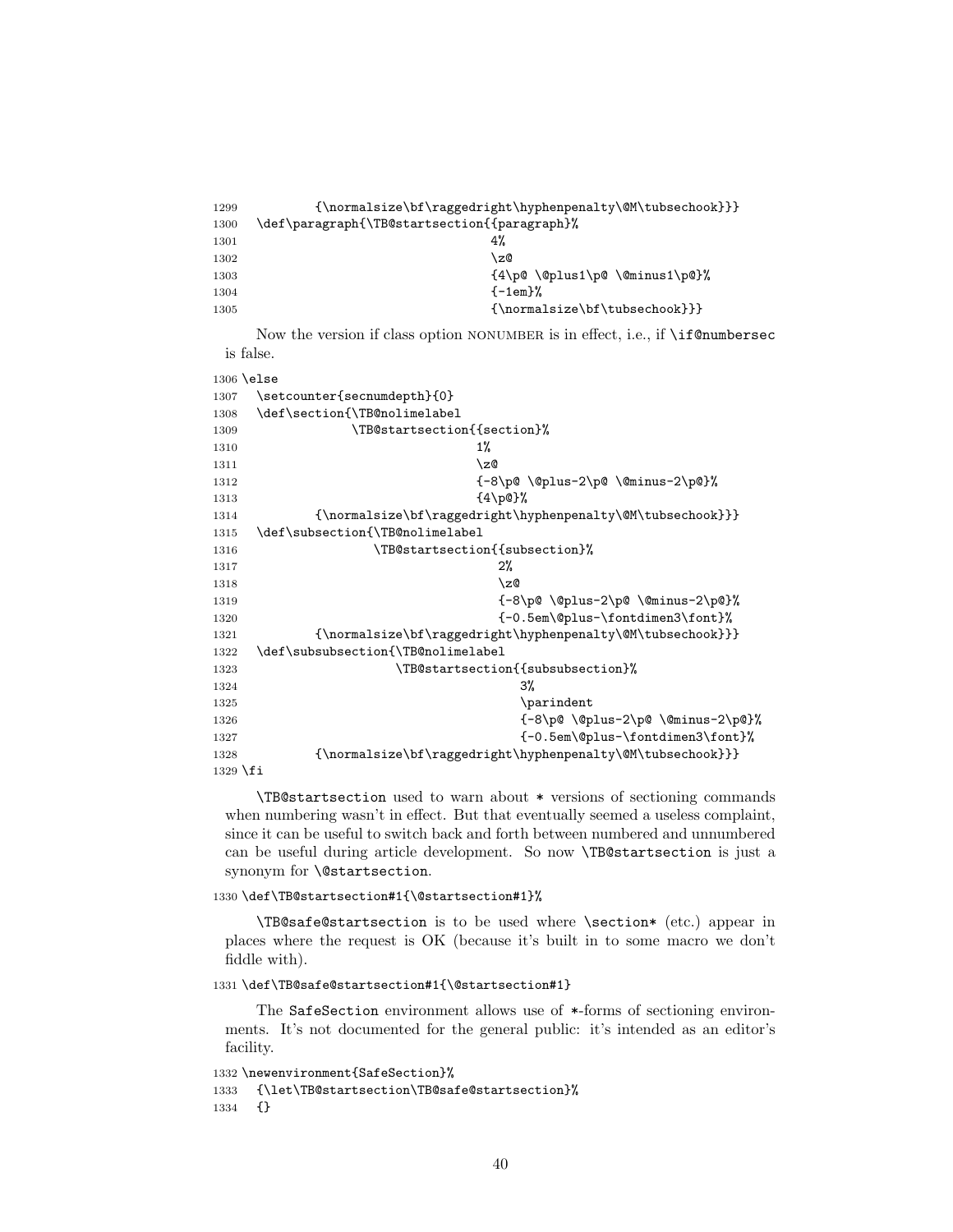And now for the exciting sectioning commands that LAT<sub>EX</sub> defines but we don't have a definition for (whatever else, we don't want Lamport's originals, which come out 'like the blare of a bugle in a lullaby'<sup>1</sup>).

The three inappropriate ones are subparagraph (indistinguishable from paragraph), and chapter and part. The last seemed almost to be defined in an early version of these macros, since there was a definition of **\l@part**. I've not got down to where that came from (or why). If class option nonumber is in effect, we also suppress \paragraph, since it has no parallel in the plain style.

```
1335 \if@numbersec
1336 \def\subparagraph{\TB@nosection\subparagraph\paragraph}
1337 \else
1338 \def\paragraph{\TB@nosection\paragraph\subsubsection}
1339 \def\subparagraph{\TB@nosection\subparagraph\subsubsection}
1340 \fi
1341 \def\chapter{\TB@nosection\chapter\section}
1342 \def\part{\TB@nosection\part\section}
1343 \def\TB@nosection#1#2{\TBWarning{class does not support \string#1,
1344 \string#2\space used instead}#2}
```
\l@\dotsectioning-name> is for table of contents (of an article). We define new macros to allow easily changing the font used for toc entries (for TUGboat, we usually want roman, not bold), and the space between entries. Nelson Beebe and Frank Mittelbach's articles often have toc's (and few others). Also turn off microtype protrusion after

# **Contents**

or leaders get messed up.

```
1345 \def\TBtocsectionfont{\normalfont}
1346 \newskip\TBtocsectionspace \TBtocsectionspace=1.0ex\@plus\p@
1347 \def\l@section#1#2{\addpenalty{\@secpenalty}%
1348 \addvspace{\TBtocsectionspace}%
1349 \@tempdima 1.5em
1350 \begingroup
1351 \parindent\z@ \rightskip\z@ % article style makes \rightskip > 0
1352 \parfillskip\z@
1353 \TBtocsectionfont
1354 \leavevmode\advance\leftskip\@tempdima\hskip-\leftskip#1\nobreak\hfil
1355 \nobreak\hb@xt@\@pnumwidth{\hss #2}\par
1356 \endgroup}
```
# 3.17 Appendices

Appendices (which are really just another sort of section heading) raise a problem: if the sections are unnumbered, we plainly need to restore the section numbering, which in turn allows labelling of section numbers again (**\TBnolimelabel** happens before the \refstepcounter, so its effects get lost . . . what a clever piece of design that was). So here we go:

1357 \renewcommand{\appendix}{\par

<sup>&</sup>lt;sup>1</sup>Thurber, The Wonderful O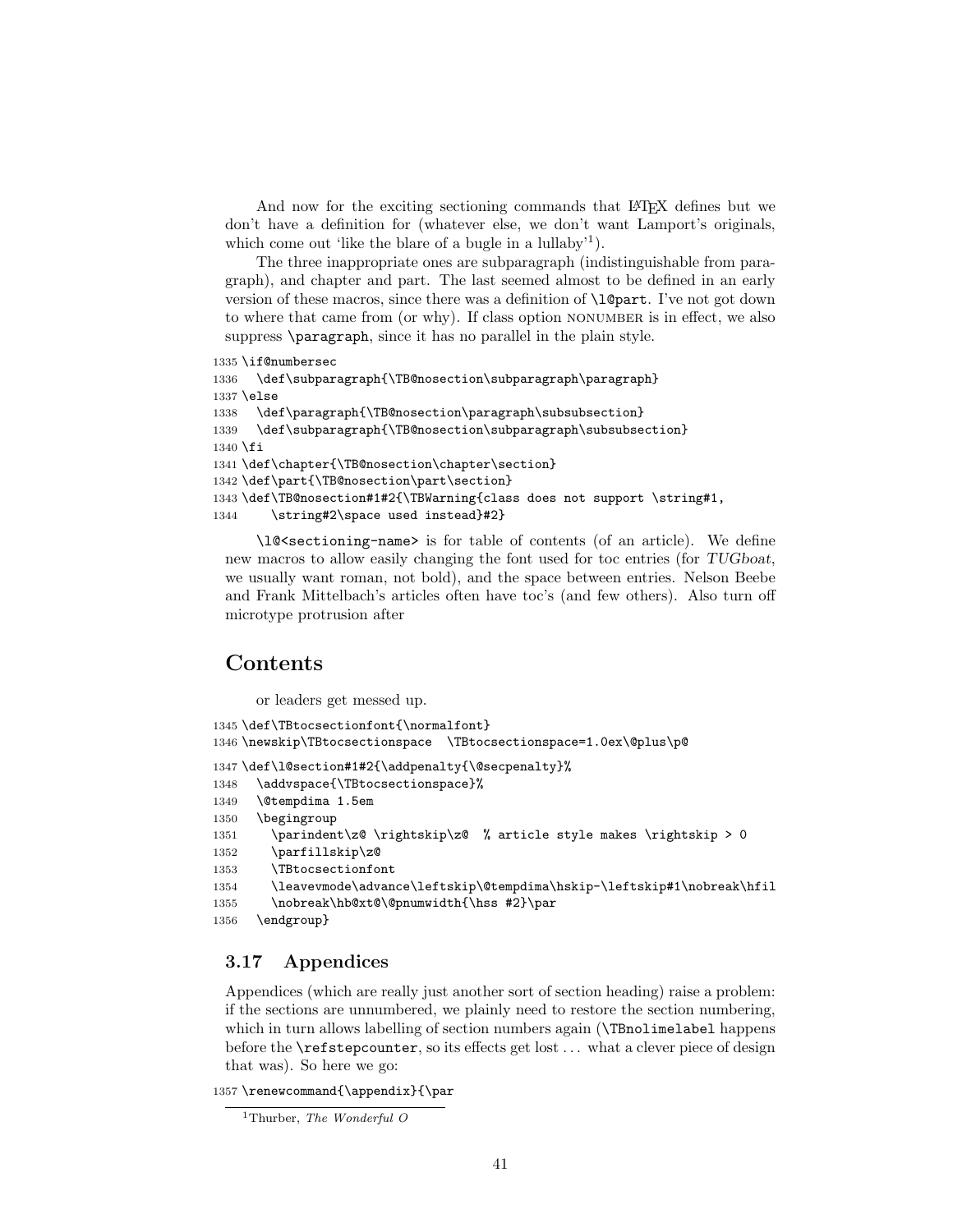```
1358 \renewcommand{\thesection}{\@Alph\c@section}%
1359 \setcounter{section}{0}%
1360 \if@numbersec
1361 \else
1362 \setcounter{secnumdepth}{1}%
1363 \fi
```
Now: is this the start of an appendix environment? This can be detected by looking at  $\&$  currenvir; if we are, we need to relay to  $\&$  expendix@env to pick up the optional argument.

```
1364 \def\@tempa{appendix}
1365 \ifx\@tempa\@currenvir
1366 \expandafter\@appendix@env
1367 \fi
1368 }
```
Here we deal with  $\begin{cases} \text{appendix}[(app-name)] \end{cases}$ 

```
1369 \newcommand{\app@prefix@section}{}
1370 \newcommand{\@appendix@env}[1][Appendix]{%
1371 \renewcommand{\@seccntformat}[1]{\csname app@prefix@##1\endcsname
1372 \csname the##1\endcsname\quad}%
1373 \renewcommand{\app@prefix@section}{#1 }%
1374 }
```
Ending an appendix environment is pretty trivial. . .

1375 \let\endappendix\relax

### 3.18 References

If the sections aren't numbered, the natural tendency of the author to crossreference (which, after all, is one of the things LATEX is for ever being advertised as being good at) can cause headaches.

The following command is used by each of the sectioning commands to make a following \ref command bloop at the author. Even if the author then ignores the complaint, the poor old editor may find the offending \label rather more easily.

(Note that macro name is to be read as "noli me label" (I don't know the mediæval Latin for 'label').

Comment To come (perhaps): detection of the act of labelling, and an analogue of \ifG@refundefined for this sort of label

```
1376 \def\TB@nolimelabel{%
1377 \def\@currentlabel{%
1378 \protect\TBWarning{%
1379 Invalid reference to numbered label on page \thepage
1380 \MessageBreak made%
1381 }%
1382 \textbf{?!?}%
1383 }%
1384 }
```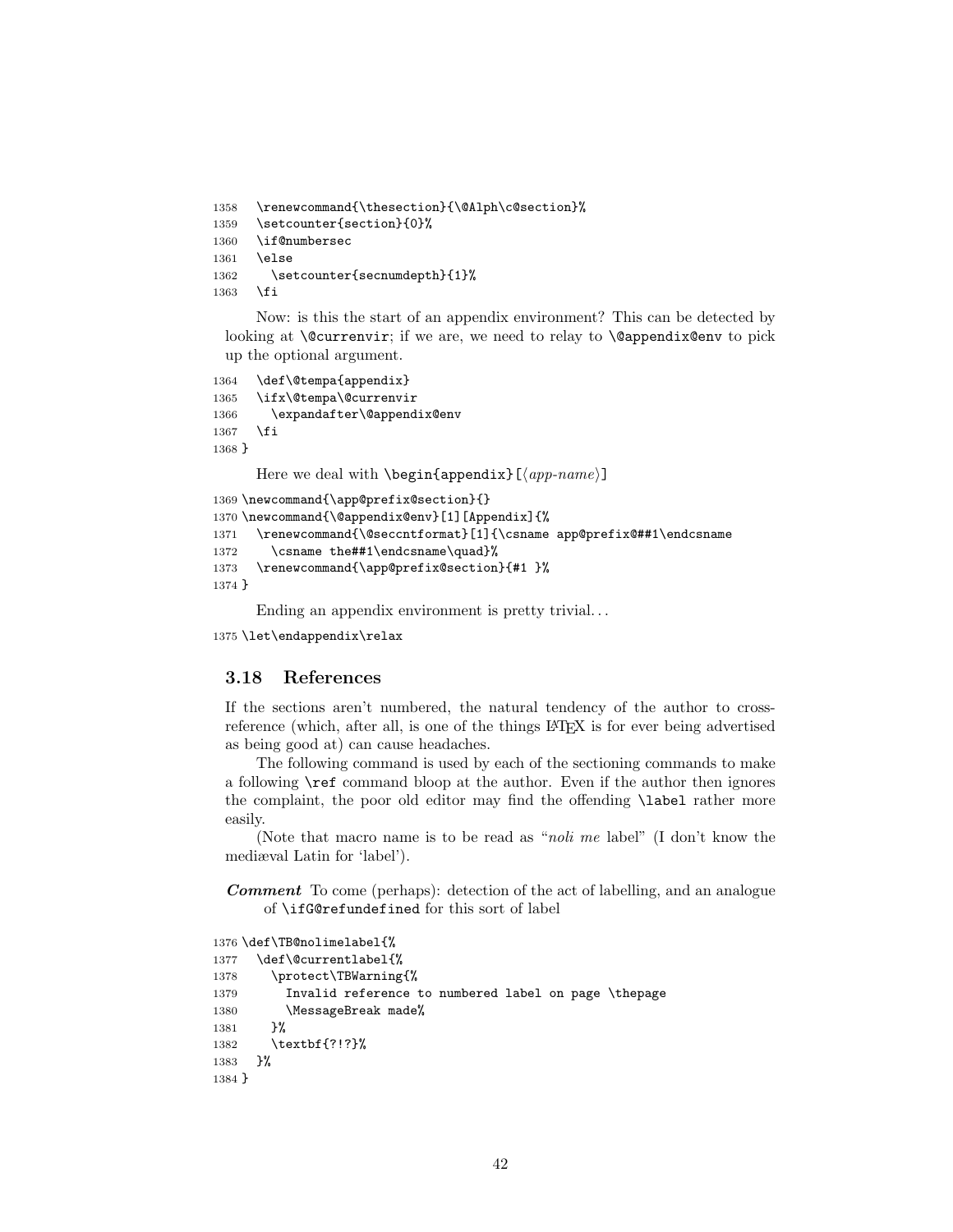# 3.19 Title references

This is a first cut at a mechanism for referencing by the title of a section; it employs the delightfully simple idea Sebastian Rahtz has in the nameref package (which is part of hyperref). As it stands, it lacks some of the bells and whistles of the original, but they could be added; this is merely proof-of-concept.

The name label comes from the moveable bit of the section argument; we subvert the \@sect and \@ssect commands (the latter deals with starred section commands) to grab the relevant argument.

```
1385 \let\TB@@sect\@sect
1386 \let\TB@@ssect\@ssect
1387 \def\@sect#1#2#3#4#5#6[#7]#8{%
1388 \def\@currentlabelname{#7}%
1389 \TB@@sect{#1}{#2}{#3}{#4}{#5}{#6}[{#7}]{#8}%
1390 }
1391 \def\@ssect#1#2#3#4#5{%
1392 \def\@currentlabelname{#5}%
1393 \TB@@ssect{#1}{#2}{#3}{#4}{#5}%
1394 }
```
We output the name label as a second **\newlabel** command in the .aux file. That way, packages such as varioref which also read the .aux information can still work. So we redefine \label to first call the standard LATEX \label and then write our named label as  $nr$ <label>.

```
1395 \let\@savelatexlabel=\label % so save original LaTeX command
1396 %
1397 \def\label#1{% de
1398 \@savelatexlabel{#1}%
1399 \@bsphack
1400 \if@filesw
1401 \protected@write\@auxout{}%
1402 {\string\newlabel{nr@#1}{{\@currentlabel}{\@currentlabelname}}}%
1403 \fi
1404 \@esphack
1405 }
```
Of course, in the case of a sufficiently mad author, there will be no sectioning commands, so we need to

### 1406 \let\@currentlabelname\@empty

Getting named references is then just like getting page references in the LATEX kernel (see ltxref.dtx).

The above was written by RobinF decades ago; the macros in TUGboat were never changed. Meanwhile, the \nameref in hyperref has changed many times, and we want to use its version if available. So we provide our \nameref \AtBeginDocument, so as not to overwrite any previous version. Until May 2022, hyperref silently overwrote an existing definition, that is, TUGboat's. But now it is no longer silent.

It seems that all the internal definitions above do not cause problems, so just let them alone.

1407 \AtBeginDocument{%

```
1408 \providecommand\nameref[1]{%
1409 \expandafter\@setref
```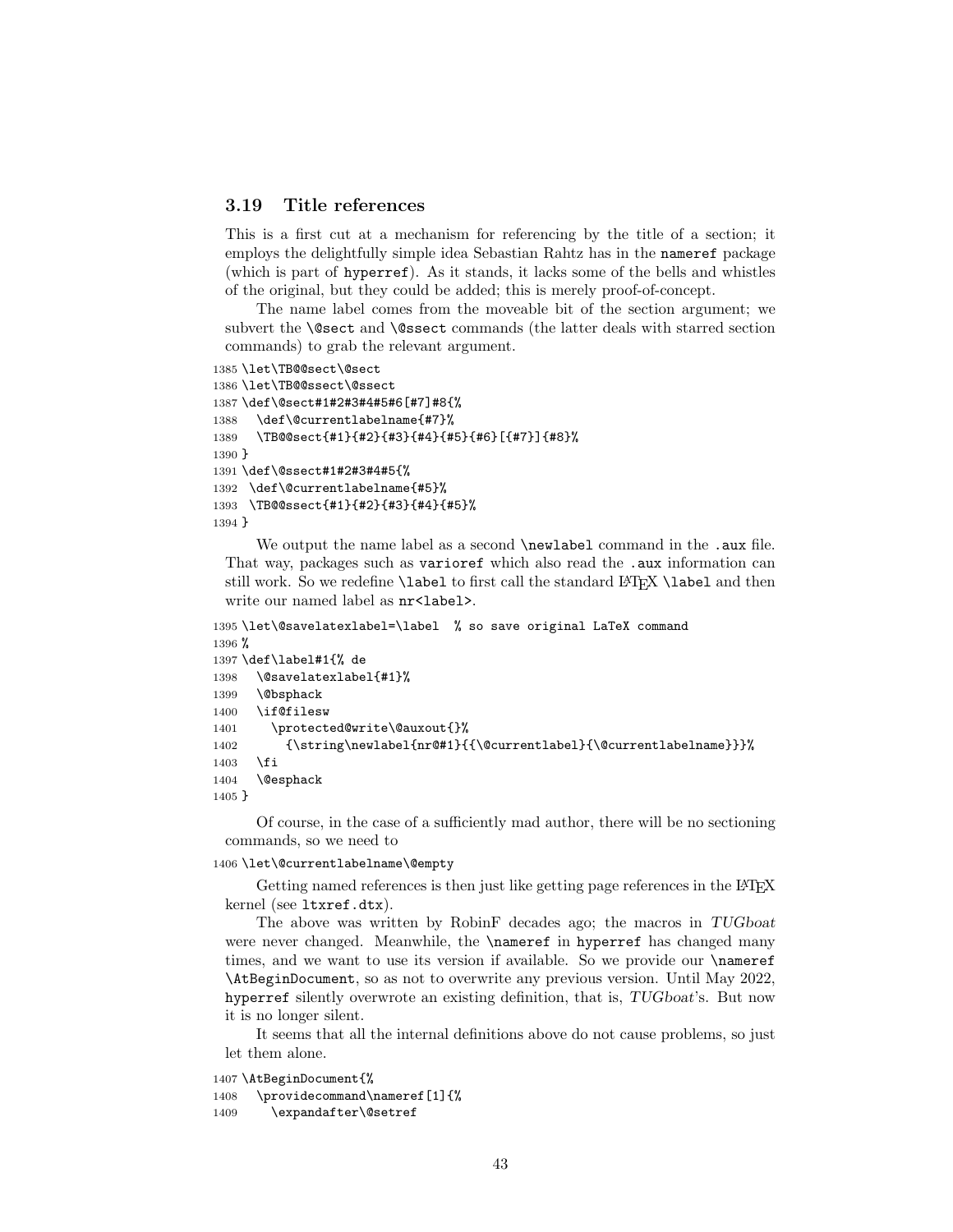```
1410 \csname r@nr@#1\endcsname\@secondoftwo{#1}%
1411 }%
1412 }
```
## 3.20 Float captions

By analogy with what we've just done to section titles and the like, we now do our best to discourage hyphenation within captions. We also typeset them in \small (actually \tubcaptionfonts).

First, let's define a dimension by which we will indent full-page captions. We'll also use this to indent abstracts in proceedings style.

#### \@tubfullpageindent

```
1413 \newdimen\@tubfullpageindent
1414 \@tubfullpageindent = \if@tubtwocolumn 4.875pc \else 3.875pc \fi
```
One-line captions are normally centered, but sometimes we want to set them flush left for consistency with other nearby figures.

#### \tubcaptionleftglue

1415 \let\tubcaptionleftglue=\hfil

For TUGboat, we like 9pt captions to help differentiate from the main text.

```
1416 \def\tubcaptionfonts{\small}%
```
Ok, here is \@makecaption.

```
1417 \long\def\@makecaption#1#2{%
1418 \vskip\abovecaptionskip
1419 % try in an hbox:
1420 \sbox\@tempboxa{\tubcaptionfonts \frenchspacing \tubmakecaptionbox{#1}{#2}}%
1421 \ifdim \wd\@tempboxa > \hsize
1422 {% caption doesn't fit on one line; set as a paragraph.
1423 \tubcaptionfonts \raggedright \hyphenpenalty=\@M \parindent=1em
1424 % indent full-width captions {figure*}, but not single-column {figure}.
1425 \tilde{\text{hsize}} = \text{tetwindth}1426 \leftskip=\@tubfullpageindent \rightskip=\leftskip
1427 \advance\rightskip by 0pt plus2em % increase acceptable raggedness
1428 \fi
1429 \noindent \tubmakecaptionbox{#1}{#2}\par}%
1430 \text{ kg}1431 % fits on one line; use the hbox, usually centered. Do not reset its glue.
1432 \global\@minipagefalse
1433 \hb@xt@\hsize{\tubcaptionleftglue\box\@tempboxa\hfil}%
1434 \fi
1435 \vskip\belowcaptionskip}
1436 %
1437 \def\tubmakecaptionbox#1#2{#1:\ #2}% allow overriding for a paper
     Also use \tubcaptionfonts for the caption labels, and put the label (e.g.,
 "Figure 1") in bold. If the listings package is being used, bold for its label too;
```
this \def is too early, but maybe listings will play nice later.

```
1438 \def\fnum@figure{{\tubcaptionfonts \bf \figurename\nobreakspace\thefigure}}
1439 \def\fnum@table{{\tubcaptionfonts \bf \tablename\nobreakspace\thetable}}
1440 \def\lstlistingnamestyle{\bfseries}
```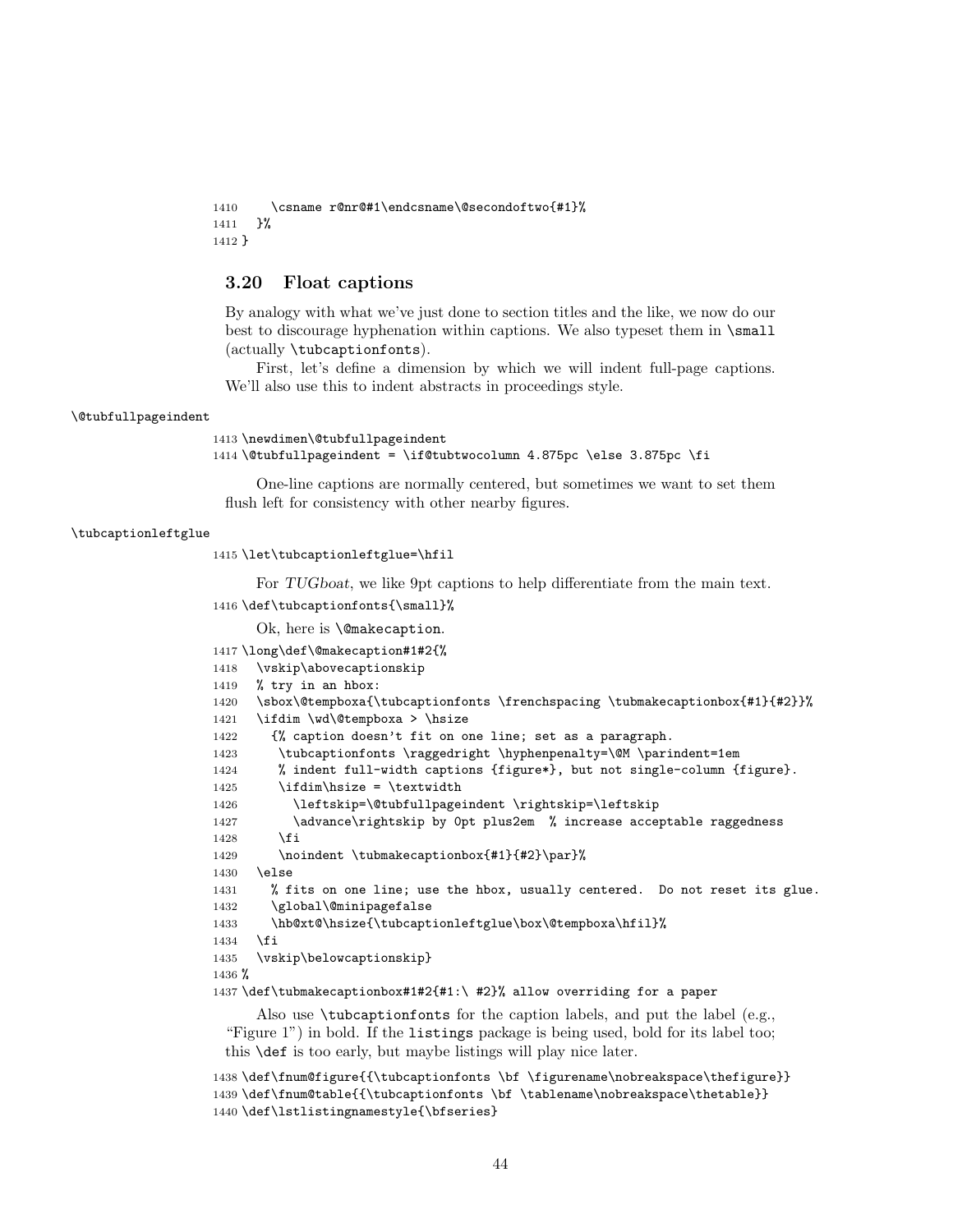Let's reduce the default space above captions a bit, and give it some flexibility. The default is 10pt, which seems too much.

\setlength\abovecaptionskip{6pt plus1pt minus1pt}

# 3.21 Size changing commands

Apart from their 'normal' effects, these commands change the glue around displays.

```
1442 \renewcommand{\normalsize}{%
1443 \@setfontsize\normalsize\@xpt\@xiipt
1444 \abovedisplayskip=3\p@\@plus 3\p@\@minus\p@
1445 \belowdisplayskip=\abovedisplayskip
1446 \abovedisplayshortskip=\z@\@plus 3\p@
1447 \belowdisplayshortskip=\p@\@plus 3\p@\@minus\p@
1448 }
1449
1450 \renewcommand{\small}{%
1451 \@setfontsize\small\@ixpt{11}%
1452 \abovedisplayskip=2.5\p@\@plus 2.5\p@\@minus\p@
1453 \belowdisplayskip=\abovedisplayskip
1454 \abovedisplayshortskip=\z@\@plus 2\p@
1455 \belowdisplayshortskip=\p@\@plus 2\p@\@minus\p@
1456 }
1457
1458 \renewcommand{\footnotesize}{%
1459 \@setfontsize\footnotesize\@viiipt{9.5}%
1460 \abovedisplayskip=3\p@\@plus 3\p@\@minus\p@
1461 \belowdisplayskip=\abovedisplayskip
1462 \abovedisplayshortskip=\z@\@plus 3\p@
1463 \belowdisplayshortskip=\p@\@plus 3\p@\@minus\p@
1464 }
```
# 3.22 Lists and other text inclusions

```
1465 \def\@listi{%
1466 \leftmargin\leftmargini\parsep=\p@\@plus\p@\@minus\p@
1467 \itemsep=\parsep
1468 \listparindent=1em
1469 }
1470
1471 \def\@listii{%
1472 \leftmargin\leftmarginii
1473 \labelwidth=\leftmarginii \advance\labelwidth-\labelsep
1474 \topsep=2\p@\@plus\p@\@minus\p@
1475 \parsep=\p@\@plus\p@\@minus\p@
1476 \itemsep=\parsep
1477 \listparindent=1em
1478 }
1479
1480 \def\@listiii{%
1481 \leftmargin=\leftmarginiii
1482 \labelwidth=\leftmarginiii \advance\labelwidth-\labelsep
1483 \topsep=\p@\@plus\p@\@minus\p@
```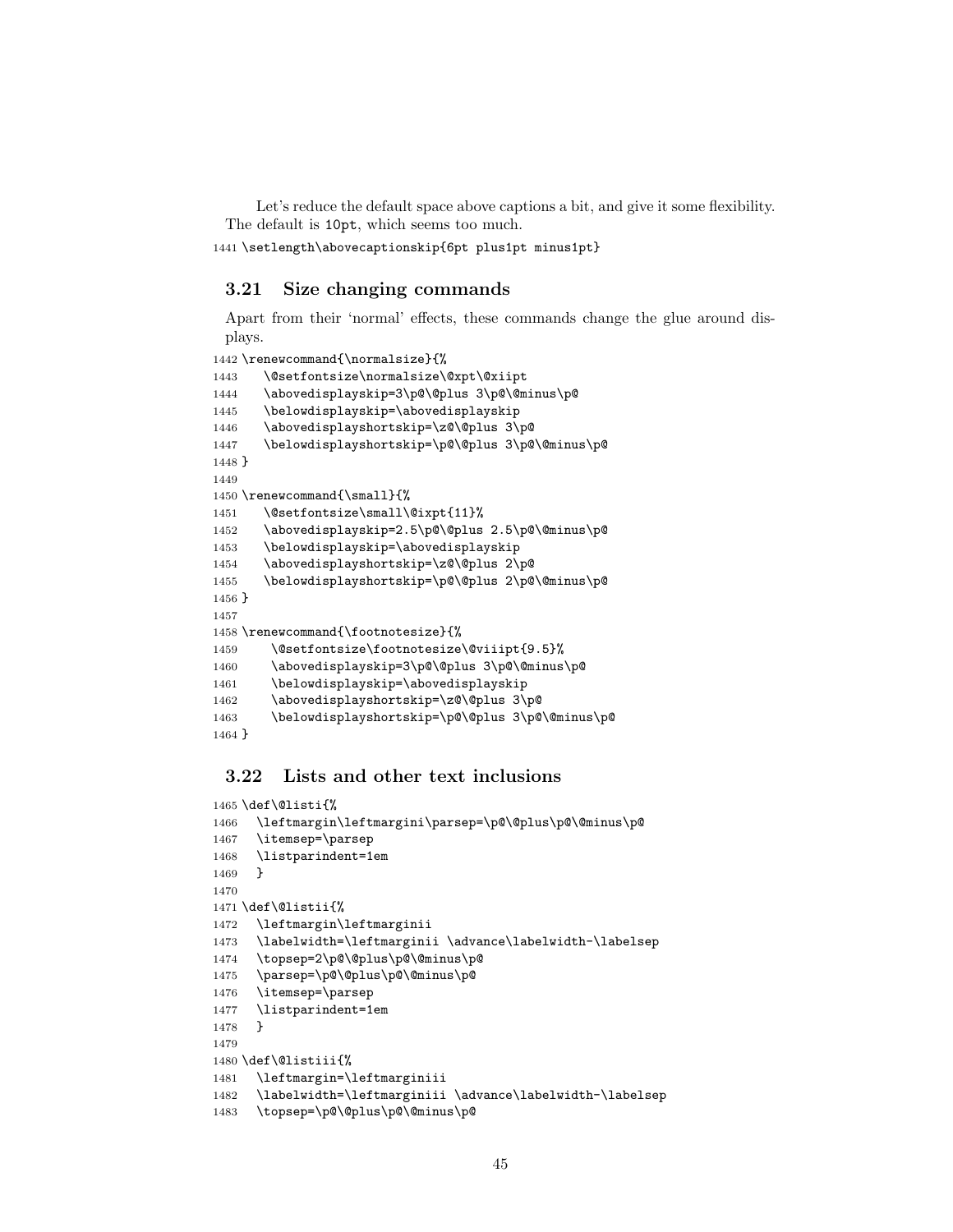```
1484 \parsep=\z@
1485 \itemsep=\topsep
1486 \listparindent=1em
1487 }
1488 \def\quote{\list{}{\rightmargin.5\leftmargin}\item[]}
```
From Dominik Wujastyk's font article. First paragraph of a quotation will not be indented, and right margin is decreased for narrow columns. 1489 \renewcommand{\quotation}{\list{}{\listparindent 1.5em

```
1490 \rightmargin.5\leftmargin\parsep \z@\@plus\p@}\item[]}
```
The compactitemize, compactenumerate, and compactdescription environments, without space between the items.

```
1491 \newenvironment{compactitemize}%
1492 {\begin{itemize}%
1493 \setlength{\itemsep}{0pt}%
1494 \setlength{\parskip}{0pt}%
1495 \setlength{\parsep} {0pt}%
1496 }%
1497 {\end{itemize}}
1498 %
1499 \newenvironment{compactenumerate}%
1500 {\begin{enumerate}%
1501 \setlength{\itemsep}{0pt}%
1502 \setlength{\parskip}{0pt}%
1503 \setlength{\parsep} {0pt}%
1504 }%
1505 {\end{enumerate}}
1506 %
1507 \newenvironment{compactdescription}%
1508 {\begin{description}%
1509 \setlength{\itemsep}{0pt}%
1510 \setlength{\parskip}{0pt}%
1511 \setlength{\parsep} {0pt}%
1512 }%
1513 {\end{description}}
1514 %
```
# 3.23 Some fun with verbatim

The plain TUGboat style allows [optional] arguments to its \verbatim command. This will allow the author (or editor) to specify a range of exciting features; we would definitely like the numbered verbatim style for code (that facility is reserved for a future version of this package), and the present little bit of code imposes the \ruled option on the built-in verbatim environment. (Note that we don't yet deal with verbatim∗, which is in itself an option to the plain original.)

We start by saving various bits and bobs whose operation we're going to subvert.

```
1515 %\let\@TB@verbatim\@verbatim
1516 \let\@TBverbatim\verbatim
1517 \let\@TBendverbatim\endverbatim
```
Impose an optional argument on the environment.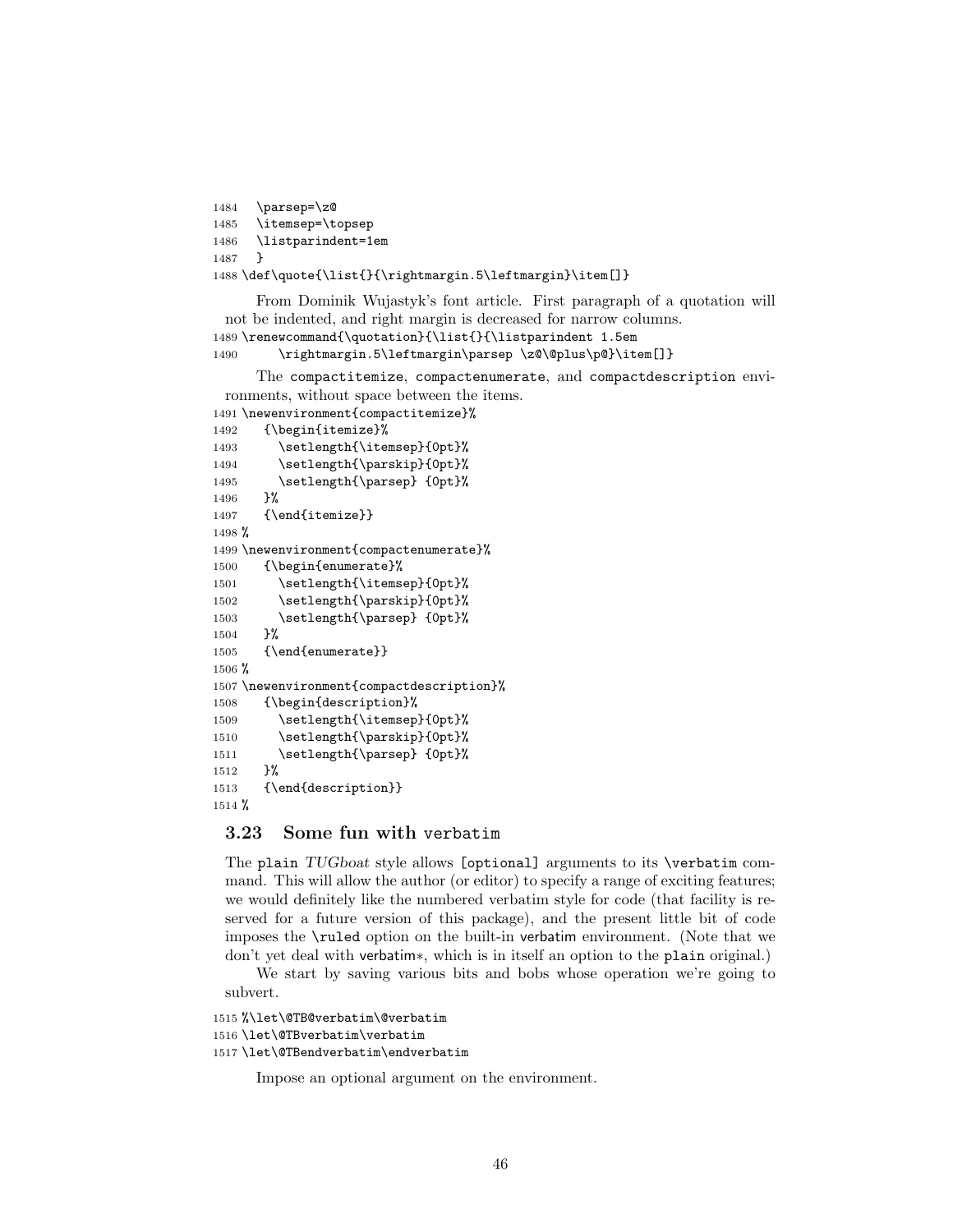We start the macro with **\par** to avoid a common error: if the optional argument is \small, and the document has no blank line before the verbatim block, we don't want that preceding paragraph to be set with  $\s$ mall's line spacing.

(\obeylines added to prevent the \futurelet from propagating into the body of the verbatim, thus causing lines that start with odd characters (like # or even  $\setminus$  to behave peculiarly.)

```
1518 \def\verbatim{\par\obeylines
1519 \futurelet\reserved@a\@switch@sqbverbatim}
1520 %
1521 \def\@switch@sqbverbatim{\ifx\reserved@a[%]
1522 \expandafter\@sqbverbatim\else
1523 \def\reserved@b{\@sqbverbatim[]}\expandafter\reserved@b\fi}
1524 %
```
1525 \def\@sqbverbatim[#1]{%

The optional argument consists entirely of functions that modify the appearance of the environment. Following the plain style, we define the functions we can execute in the optional argument here.

The command \ruled tells us that there should be rules above and below the verbatim block.

### 1526 \def\ruled{\let\if@ruled\iftrue}%

The command **\makevmeta** says to make  $\cdot$   $\cdot$ , do  $\langle ... \rangle$ .

```
1527 \def\makevmeta{\makeescape\! \let\<\tubverb@meta \tubverb@clearliglist}
1528 \def\tubverb@meta##1>{\meta{##1}}
```
The default verbatim defines  $\gamma_{\vec{k},\vec{k}}$  as active characters to stop ligatures; remove  $\mu$  from the list so we get normal characters. Just hope that the CM  $\mu$ ligatures aren't used.

```
1529 \def\tubverb@clearliglist{%
1530 \def\verbatim@nolig@list{\do\'\do\,\do\'\do\-}%
1531 }
```
Then we execute the arguments we've got, and relay to a (hacked) copy of the LATEX verbatim environment.

#### 1532 #1\@TBverbatim}

The built-in environment itself relays to \@verbatim, which we've subverted to impose our views on appearance.

#### 1533 \def\@verbatim{%

First, we deal with \ruled:

1534 \if@ruled\trivlist\item\hrule\kern5\p@\nobreak\fi

Now, the code out of the original verbatim environment:

```
1535 \trivlist \item\relax
1536 \if@minipage\else\vskip\parskip\fi
1537 \leftskip\@totalleftmargin\rightskip\z@skip
1538 \parindent\z@\parfillskip\@flushglue\parskip\z@skip
1539 \@@par
1540 \@tempswafalse
1541 \def\par{%
1542 \if@tempswa
```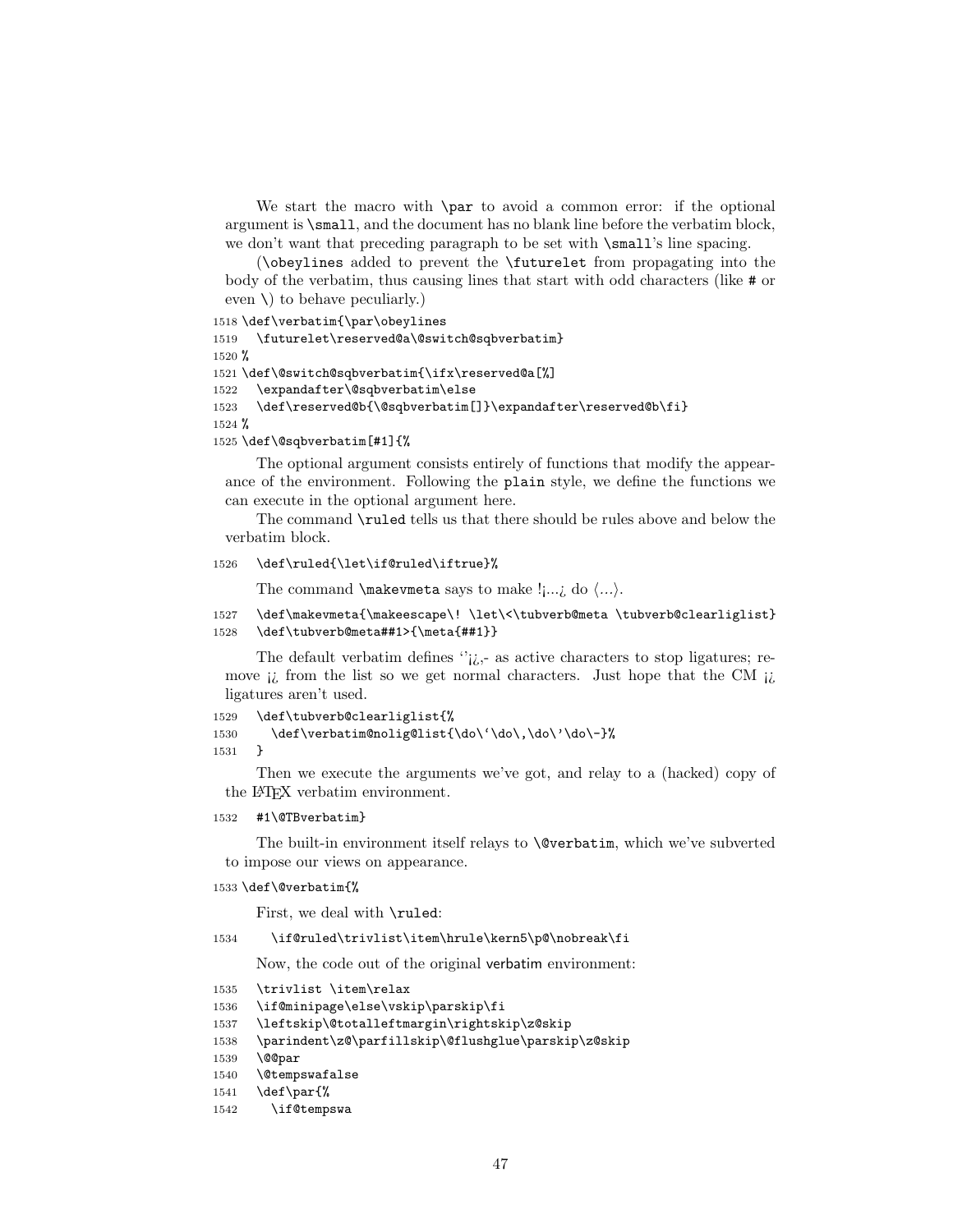```
1543 \leavevmode \null \@@par\penalty\interlinepenalty
1544 \else
1545 \@tempswatrue
1546 \ifhmode\@@par\penalty\interlinepenalty\fi
1547 \fi}%
1548 \obeylines \verbatim@font \@noligs
1549 \let\do\@makeother \dospecials
1550 \everypar \expandafter{\the\everypar \unpenalty}%
1551 }% end |\@sqbverbatim|
```
To end the environment, we do everything in reverse order: relay via the copy we made of \endverbatim, and then finish off the option changes (again \ruled only, so far).

```
1552 \def\endverbatim{\@TBendverbatim
1553 \if@ruled\kern5\p@\hrule\endtrivlist\fi}
```
Define the \if used by the \ruled option:

#### 1554 \let\if@ruled\iffalse

Finally, if microtype is loaded, we want it to be deactivated in verbatim blocks. It often manipulates a leading  $\setminus$  rather too much, thus messing with the visible fixed-width alignment.

```
1555 \AtBeginDocument{%
```

```
1556 \@ifpackageloaded{microtype}
1557 {\g@addto@macro\@verbatim{\microtypesetup{activate=false}}}{}
1558 }
```
### 3.24 Bibliography

This is more or less copied verbatim from Glenn Paulley's *chicago.sty* (gnpaulle@ bluebox.uwaterloo.ca). It produces an author-year citation style bibliography, using output from the BIBTEX style file based on that by Patrick Daly. It needs extra macros beyond those in standard LATEX to function properly. The form of the bibitem entries is:

```
\bibitem[\protect\citeauthoryear{Jones, Baker, and Smith}
     {Jones et al.}{1990}{key}...
```
The available citation commands are:

| \cite{key}    | $\rightarrow$ (Jones, Baker, and Smith 1990) |
|---------------|----------------------------------------------|
| \citeA{key}   | $\rightarrow$ (Jones, Baker, and Smith)      |
| \citeNP{key}  | $\rightarrow$ Jones, Baker, and Smith 1990   |
| \citeANP{key} | $\rightarrow$ Jones, Baker, and Smith        |
| \citeN{key}   | $\rightarrow$ Jones, Baker, and Smith (1990) |
| \shortcite    | $\rightarrow$ (Jones et al. 1990)            |
| \citeyear     | $\rightarrow$ (1990)                         |
| \citeyearNP   | $\rightarrow$ 1990                           |
|               |                                              |

First of all (after checking that we're to use Harvard citation at all), make a copy of LATEX's default citation mechanism.

1559 \if@Harvardcite 1560 \let\@internalcite\cite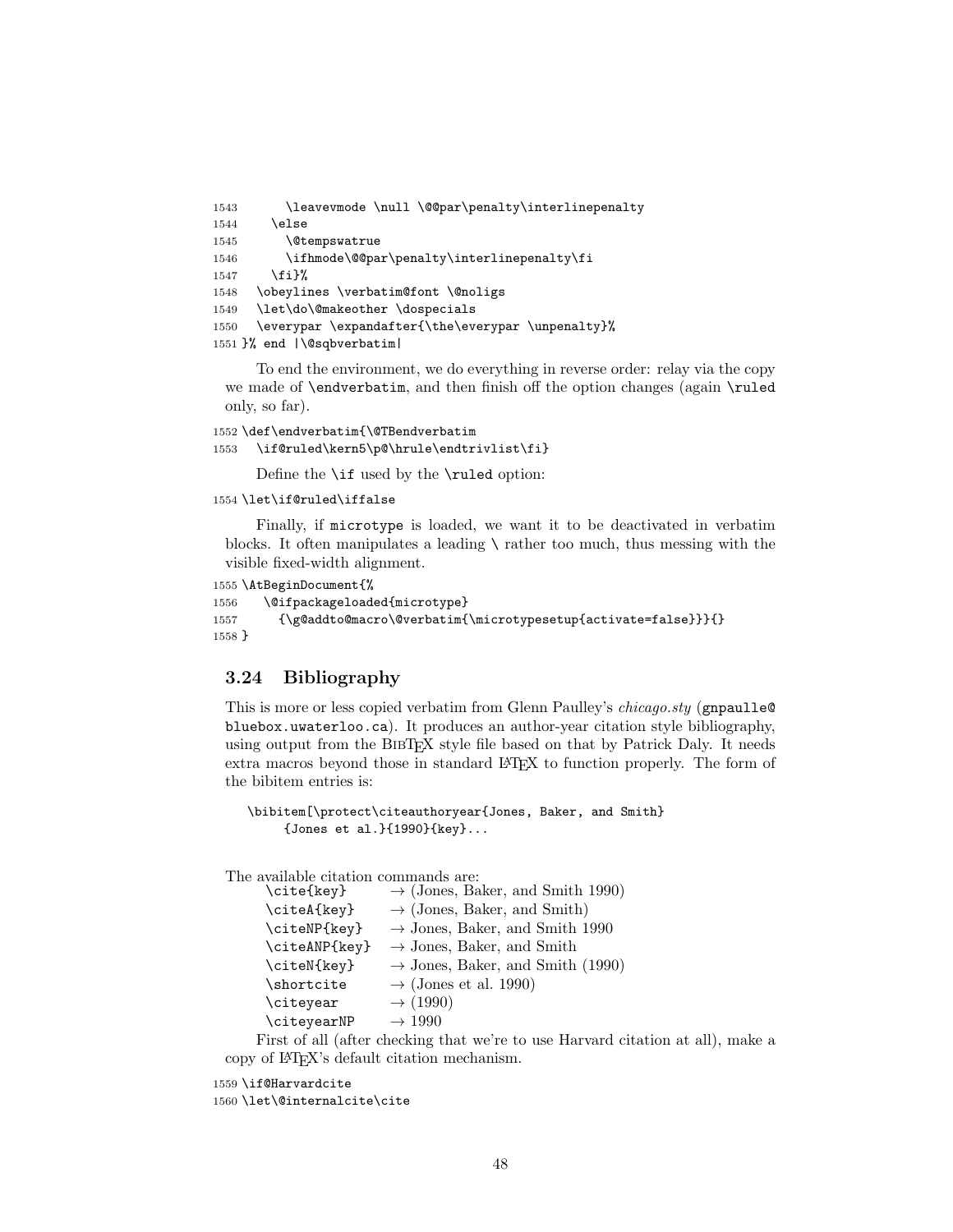Normal forms.

```
1561 \def\cite{\def\@citeseppen{-1000}%
1562 \def\@cite##1##2{(##1\if@tempswa , ##2\fi)}%
1563 \def\citeauthoryear##1##2##3{##1, ##3}\@internalcite}
1564 \def\citeNP{\def\@citeseppen{-1000}%
1565 \def\@cite##1##2{##1\if@tempswa , ##2\fi}%
1566 \def\citeauthoryear##1##2##3{##1, ##3}\@internalcite}
1567 \def\citeN{\def\@citeseppen{-1000}%
1568 \def\@cite##1##2{##1\if@tempswa , ##2)\else{)}\fi}%
1569 \def\citeauthoryear##1##2##3{##1 (##3}\@citedata}
1570 \def\citeA{\def\@citeseppen{-1000}%
1571 \def\@cite##1##2{(##1\if@tempswa , ##2\fi)}%
1572 \def\citeauthoryear##1##2##3{##1}\@internalcite}
1573 \def\citeANP{\def\@citeseppen{-1000}%
1574 \def\@cite##1##2{##1\if@tempswa , ##2\fi}%
1575 \def\citeauthoryear##1##2##3{##1}\@internalcite}
 Abbreviated forms (using et al.)
1576 \def\shortcite{\def\@citeseppen{-1000}%
1577 \def\@cite##1##2{(##1\if@tempswa , ##2\fi)}%
1578 \def\citeauthoryear##1##2##3{##2, ##3}\@internalcite}
1579 \def\shortciteNP{\def\@citeseppen{-1000}%
1580 \def\@cite##1##2{##1\if@tempswa , ##2\fi}%
1581 \def\citeauthoryear##1##2##3{##2, ##3}\@internalcite}
1582 \def\shortciteN{\def\@citeseppen{-1000}%
1583 \def\@cite##1##2{##1\if@tempswa , ##2)\else{)}\fi}%
1584 \def\citeauthoryear##1##2##3{##2 (##3}\@citedata}
1585 \def\shortciteA{\def\@citeseppen{-1000}%
1586 \def\@cite##1##2{(##1\if@tempswa , ##2\fi)}%
1587 \def\citeauthoryear##1##2##3{##2}\@internalcite}
1588 \def\shortciteANP{\def\@citeseppen{-1000}%
1589 \def\@cite##1##2{##1\if@tempswa , ##2\fi}%
1590 \def\citeauthoryear##1##2##3{##2}\@internalcite}
 When just the year is needed:
1591 \def\citeyear{\def\@citeseppen{-1000}%
1592 \def\@cite##1##2{(##1\if@tempswa , ##2\fi)}%
1593 \def\citeauthoryear##1##2##3{##3}\@citedata}
1594 \def\citeyearNP{\def\@citeseppen{-1000}%
1595 \def\@cite##1##2{##1\if@tempswa, ##2\fi}%
1596 \def\citeauthoryear##1##2##3{##3}\@citedata}
 Place commas in-between citations in the same \citeyear, \citeyearNP, \citeN,
 or \shortciteN command. Use something like \citeN{ref1,ref2,ref3} and
 \citeN{ref4} for a list.
1597 \def\@citedata{%
1598 \@ifnextchar [{\@tempswatrue\@citedatax}%
1599 {\text{\`{Ctempswafalse\@citedatax}}\}1600 }
1601
```

```
1603 \if@filesw\immediate\write\@auxout{\string\citation{#2}}\fi%
1604 \def\@citea{}\@cite{\@for\@citeb:=#2\do%
1605 {\@citea\def\@citea{, }\@ifundefined% by Young
1606 {b@\@citeb}{{\bf ?}%
```
\def\@citedatax[#1]#2{%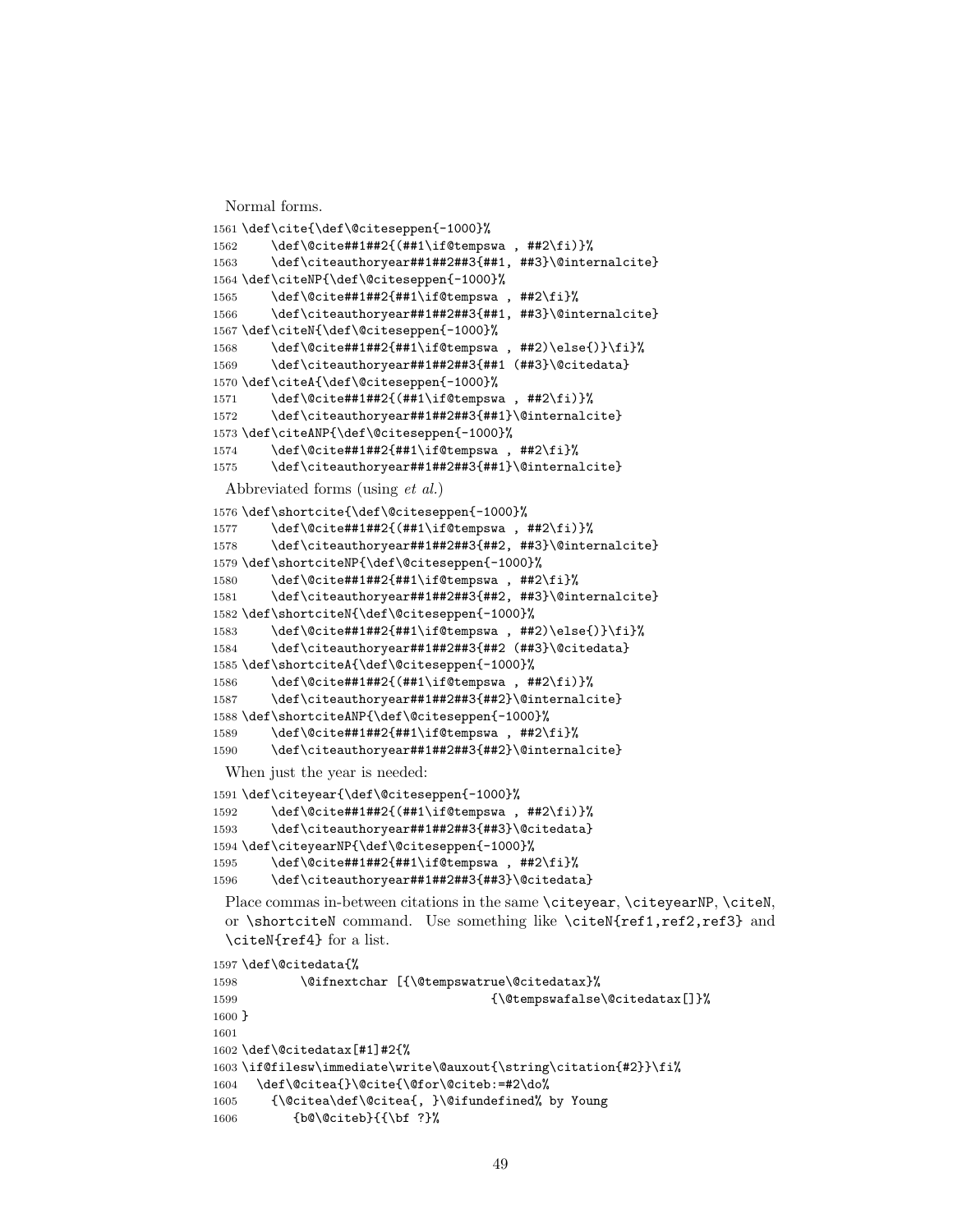1607 \@warning{Citation '\@citeb' on page \thepage \space undefined}}% {\csname b@\@citeb\endcsname}}}{#1}}%

Don't box citations, separate with ; and a space; Make the penalty between citations negative: a good place to break.

\def\@citex[#1]#2{%

```
1610 \if@filesw\immediate\write\@auxout{\string\citation{#2}}\fi%
1611 \def\@citea{}\@cite{\@for\@citeb:=#2\do%
1612 {\@citea\def\@citea{; }\@ifundefined% by Young
1613 {b@\@citeb}{{\bf ?}%
1614 \@warning{Citation '\@citeb' on page \thepage \space undefined}}%
1615 {\csname b@\@citeb\endcsname}}}{#1}}%
```
No labels in the bibliography.

```
1616 \def\@biblabel#1{}
```
Set length of hanging indentation for bibliography entries.

```
1617 \newlength{\bibhang}
```
\setlength{\bibhang}{2em}

Indent second and subsequent lines of bibliographic entries. Stolen from openbib.sty: \newblock is set to {}.

```
1619 \newdimen\bibindent
```
\bibindent=1.5em

\@ifundefined{refname}%

```
1622 {\newcommand{\refname}{References}}%
```

```
1623 {}%
```
For safety's sake, suppress the **\TB@startsection** warnings here...

```
1624 \def\thebibliography#1{% for harvardcite
1625 \let\TB@startsection\TB@safe@startsection
1626 \section*{\refname
1627 \@mkboth{\uppercase{\refname}}{\uppercase{\refname}}}%
1628 \list{[\arabic{enumi}]}{%
1629 \labelwidth\z@ \labelsep\z@
1630 \leftmargin\bibindent
1631 \itemindent -\bibindent
1632 \listparindent \itemindent
1633 \parsep \z@
1634 \usecounter{enumi}}%
1635 \def\newblock{}%
1636 \BibJustification
1637 \frenchspacing % more than just period, see comments below
1638 }
```
etal Other bibliography odds and ends.

```
\big\{\begin{array}{c}\n\phi\end{array} \cdot \begin{array}{c}\n\phi\end{array} \cdot \begin{array}{c}\n\phi\end{array} \cdot \begin{array}{c}\n\phi\end{array} \cdot \begin{array}{c}\n\phi\end{array} \cdot \begin{array}{c}\n\phi\end{array} \cdot \begin{array}{c}\n\phi\end{array} \cdot \begin{array}{c}\n\phi\end{array} \cdot \begin{array}{c}\n\phi\end{array} \cdot \begin{array}{c}\n\phi\end{array} \cdot \begin{array}{c}\n\phi\end{array} \cdot \begin{array}{c}\n\phi\end{array} \cdot \begin{array}{c}\n\phi\end{1640 \def\bibentry{%
                              1641 \smallskip
                              1642 \hangindent=\parindent
                              1643 \hangafter=1
                              1644 \noindent
                              1645 \sloppy
                              1646 \clubpenalty500 \widowpenalty500
                              1647 \frenchspacing
                              1648 }
```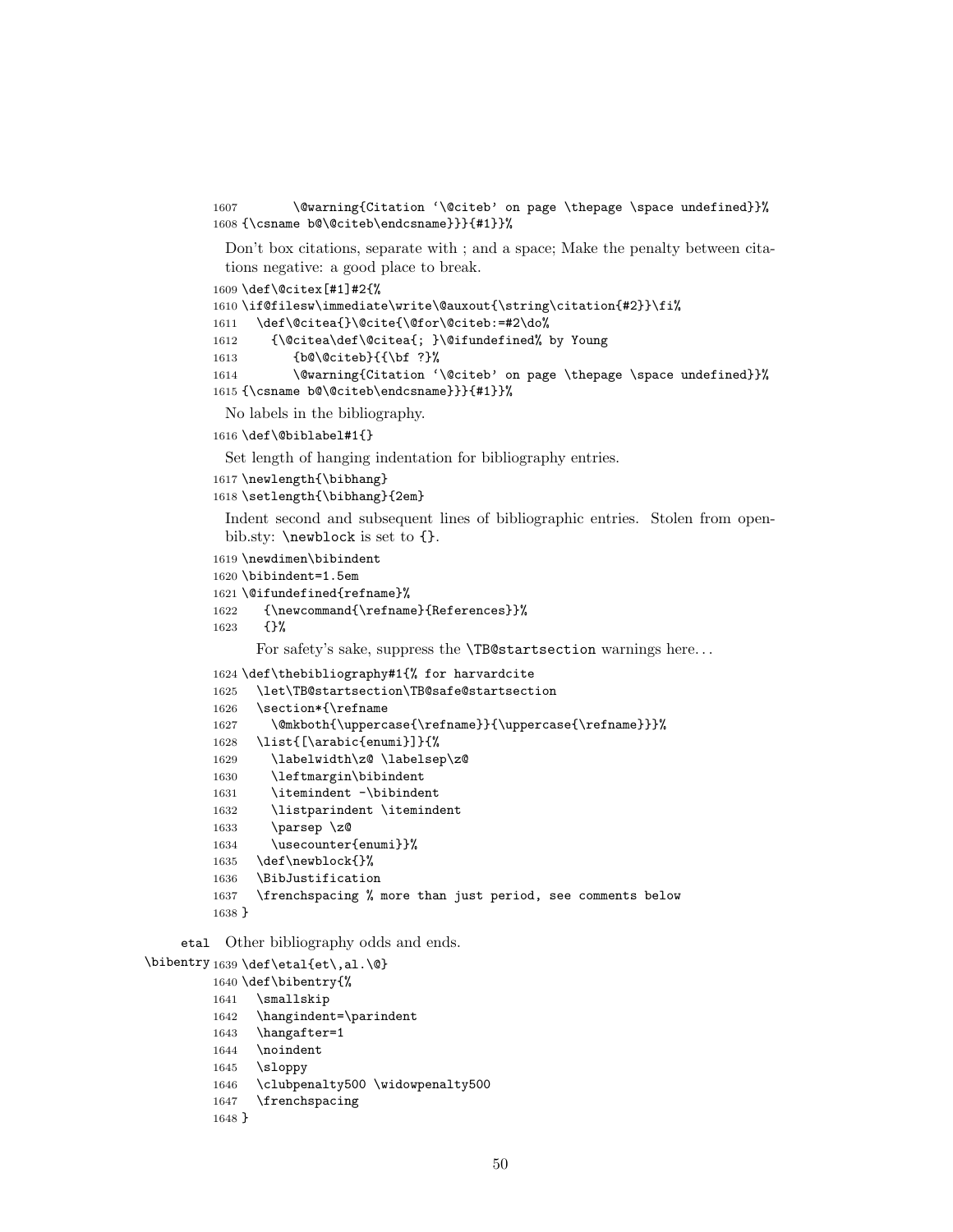\bibliography Changes made to accommodate TUB file naming conventions

```
\bibliographystyle
1649 \def\bibliography#1{%
                  1650 \if@filesw
                  1651 \immediate\write\@auxout{\string\bibdata{\@tubfilename{#1}}}%
                  1652 \fi
                  1653 \@input{\jobname.bbl}%
                  1654 }
                  1655 \def\bibliographystyle#1{%
                  1656 \if@filesw
                  1657 \immediate\write\@auxout{\string\bibstyle{\@tubfilename{#1}}}%
                  1658 \fi
                  1659 }
```
\thebibliography \TB@@thebibliography

If the user's asked to use LAT<sub>EX</sub>'s default citation mechanism (using the rawcite option), we still need to patch \sloppy to support justification of the body of the bibliography. We kludge in a call to \frenchspacing too, since there is no reason to change only period's **\sfcode**, as LATEX's original thebibliography (in classes.dtx) does.

By the way, amsgen.sty changes \frenchspacing to set the \sfcode of punctuation character to successively decreasing integers ending at 1001 for comma. Thus its 1006 for period is overwritten to 1000 for thebibliography, making amsgen's \@addpunct ineffective. Don't know what that means in practice, if anything.

Back here, we also play with The TEXbook@startsection since we always have, though that is no longer needed.

```
1660 \else % not harvardcite
1661 \let\TB@origthebibliography\thebibliography
1662 \def\thebibliography{%
1663 \let\TB@startsection\TB@safe@startsection
1664 \def\sloppy{\frenchspacing\BibJustification}%
1665 \TB@origthebibliography} % latex's thebibliography now reads args.
1666 \fi % not harvardcite
```
\BibJustification \BibJustification defines how the bibliography is to be justified. The Lamport \SetBibJustification default is simply "\sloppy", but we regularly find some sort of ragged right setting \TB@@sloppy is appropriate. (\BibJustification is nevertheless reset to its default value at the start of a paper.)

```
1667 \let\TB@@sloppy\sloppy
1668 \let\BibJustification\TB@@sloppy
1669 \newcommand{\SetBibJustification}[1]{%
1670 \renewcommand{\BibJustification}{#1}%
1671 }
1672 \ResetCommands\expandafter{\the\ResetCommands
1673 \let\BibJustification\TB@@sloppy
1674 }
```
# 3.25 Registration marks

We no longer use these since Cadmus does not want them.

```
1675 \def\HorzR@gisterRule{\vrule \@height 0.2\p@ \@depth\z@ \@width 0.5in }
1676 \def\DownShortR@gisterRule{\vrule \@height 0.2\p@ \@depth 1pc \@width 0.2\p@ }
1677 \def\UpShortR@gisterRule{\vrule \@height 1pc \@depth\z@ \@width 0.2\p@ }
```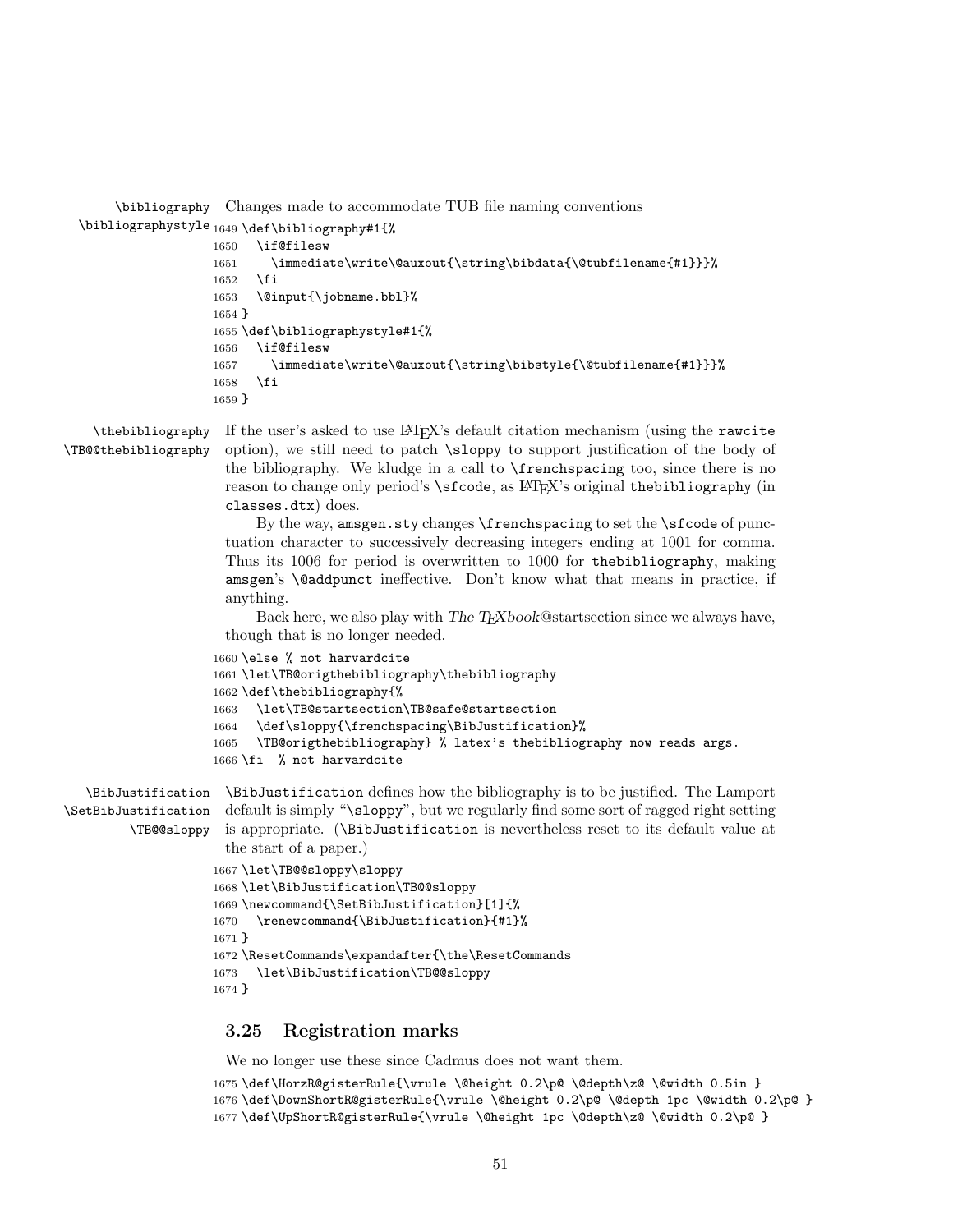"T" marks centered on top and bottom edges of paper

```
1678 \def\ttopregister{\dlap{%
1679 \hb@xt@\trimwd{\HorzR@gisterRule \hfil \HorzR@gisterRule
1680 \HorzR@gisterRule \hfil \HorzR@gisterRule}%
1681 \hb@xt@\trimwd{\hfil \DownShortR@gisterRule \hfil}}}
1682 \def\tbotregister{\ulap{%
1683 \hb@xt@\trimwd{\hfil \UpShortR@gisterRule \hfil}%
1684 \hb@xt@\trimwd{\HorzR@gisterRule \hfil \HorzR@gisterRule
1685 \HorzR@gisterRule \hfil \HorzR@gisterRule}}}
1686 \def\topregister{\ttopregister}
1687 \def\botregister{\tbotregister}
```
# 3.26 Running headers and footers

\def\rtitlex{\def\texttub##1{{\normalsize\textrm{##1}}}\TUB, \volx}

```
registration marks; these are temporarily inserted in the running head
1689 \def\MakeRegistrationMarks{}
1690 \def\UseTrimMarks{%
1691 \def\MakeRegistrationMarks{%
1692 \ulap{\rlap{%
1693 \vbox{\dlap{\vbox to\trimlgt{\vfil\botregister}}%
1694 \topregister\vskip \headmargin \vskip 10\p@}}}}%
1695 }
1696 % put issue identification and page number in header.
1697 \def\@oddhead{\MakeRegistrationMarks
1698 \frenchspacing
1699 \normalsize\csname normalshape\endcsname\rm \tubheadhook
1700 \rtitlex\qquad \midrtitle\hfil \rtitlenexttopage\quad \thepage}
1701 \def\@evenhead{\MakeRegistrationMarks
1702 \frenchspacing
1703 \normalsize\csname normalshape\endcsname\rm \tubheadhook
1704 \thepage \quad\rtitlenexttopage \hfil\midrtitle \qquad\rtitlex}
1705
1706 % can be used to reset the font, e.g., tb98kuester.
1707 \def\tubheadhook{}
1708
1709 % in case the official \author is too verbose for the footline.
1710 % (the \shortauthor / \rhAuthor stuff is only enabled for proceedings, fix!)
1711 \def\tubrunningauthor{\@author}
1712
1713 % put title and author in footer.
1714 \def\@tubrunningfull{%
1715 \def\@oddfoot{% make line break commands produce a normal space
1716 \def\\{\unskip\ \ignorespaces}%
1717 \let\newline=\\%
1718 \tubtypesetdoi
1719 \frenchspacing\hfil\rhTitle}
1720 \def\@evenfoot{%
1721 \let\thanks\@gobble
1722 \tubtypesetdoi
1723 \frenchspacing\tubrunningauthor\hfil}
1724 }
1725
```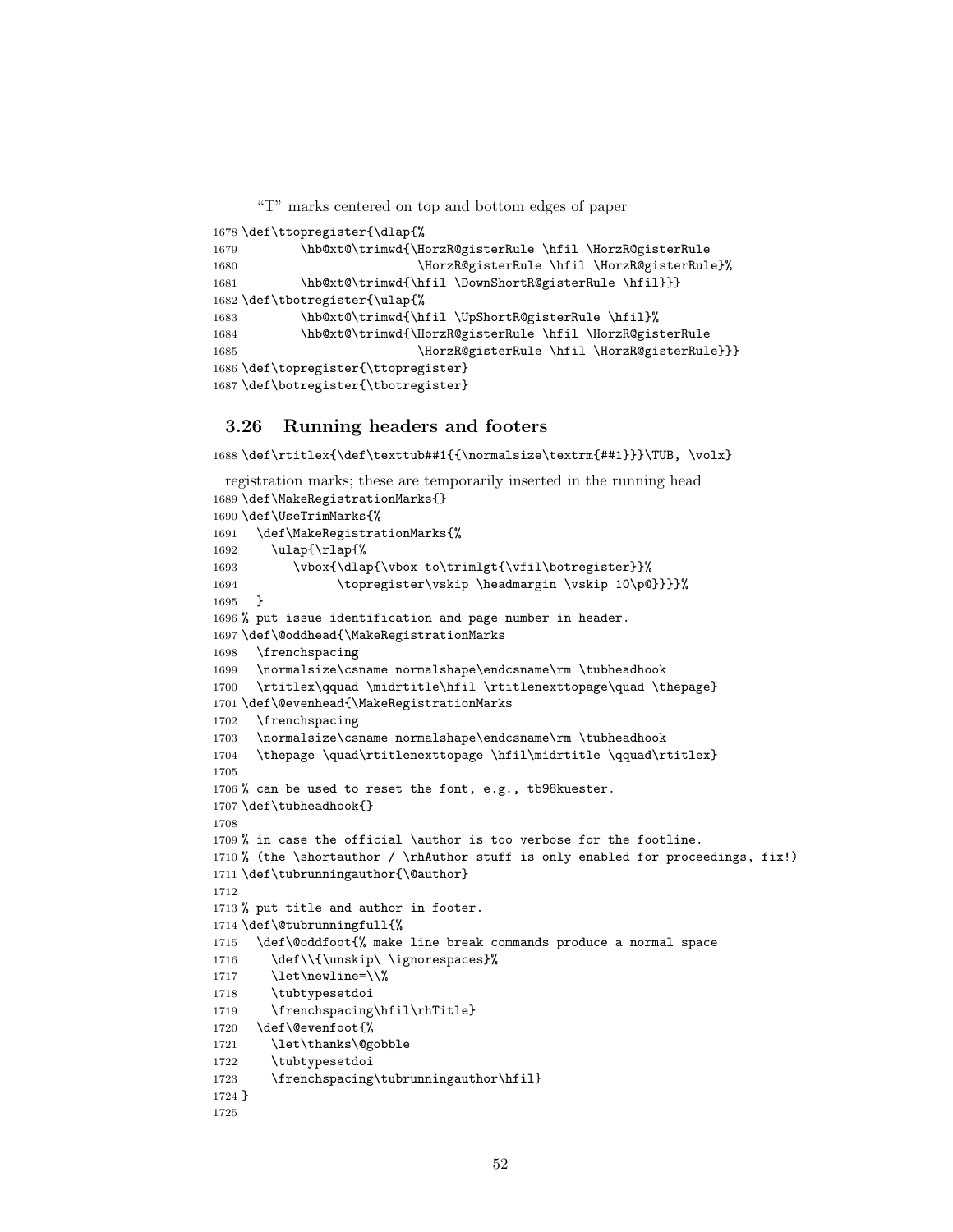```
1726 % empty footer.
1727 \def\@tubrunningminimal{%
1728 \def\@oddfoot{\tubtypesetdoi\hfil}%
1729 \def\@evenfoot{\tubtypesetdoi\hfil}%
1730 }
1731
1732 % empty footer and header.
1733 \def\@tubrunningoff{%
1734 \@tubrunningminimal
1735 \def\@oddhead{\hfil}%
1736 \def\@evenhead{\hfil}%
1737 }
1738
1739 \def\ps@headings{}
1740 \pagestyle{headings}
```
Typeset the doi. The format we decided on looks like:  $https://doi.org/10.47397/tb/41-3/tb129$ mans where the last element is the \jobname.

We put this below the footline. The footer definitions above specify that it is always called, even if the regular footer is empty.

If the article started in the second column (option [secondcolstart]), we manually move the doi over.

```
We do not check for validity of \volno, \issno, \jobname. For testing, etc.,
 seems simpler to just typeset what we've got. Other scripts will verify consistency.
1741 %
1742 \def\tubdoiprefix{10.47397/tb} % the number crossref assigned us
1743 \def\tubabovedoi{} \% fudge spacing or whatever.
1744 %
1745 \def\tubtypesetdoi{\iftubomitdoioption\else % if not explicit omission ...
1746 \iftubfinaloption % do this if [final], even if pageno>900
1747 \vbox to 0pt{% don't impact normal layout
1748 \edef\thedoi{\ifnum\count0>900 xnot\fi % but make url invalid if >900
1749 doi.org/\tubdoiprefix/\volno-\issno/\jobname}%
1750 \scriptsize
1751 \vskip\baselineskip
1752 \tubabovedoi
1753 \iftubsecondcolstart \moveright \tubcolwidthandgutter \fi
1754 \rlap{\expandafter\tbsurl\expandafter{\thedoi}}%
1755 \vss
1756 }%
1757 \global\let\tubtypesetdoi\@empty % only do it once, no matter what.
1758 \fi
1759 \fi}
1760 %
1761 %
```
# 3.27 Output routine

Modified to alter \brokenpenalty across columns

Comment We're playing with fire here: for example, *\@outputdblcol has* changed in LATEX  $2\varepsilon$  for 1995/06/01 (with the use of \hb@xt@). This time there's no semantic change, but. . .

```
1762 \def\@outputdblcol{\if@firstcolumn \global\@firstcolumnfalse
```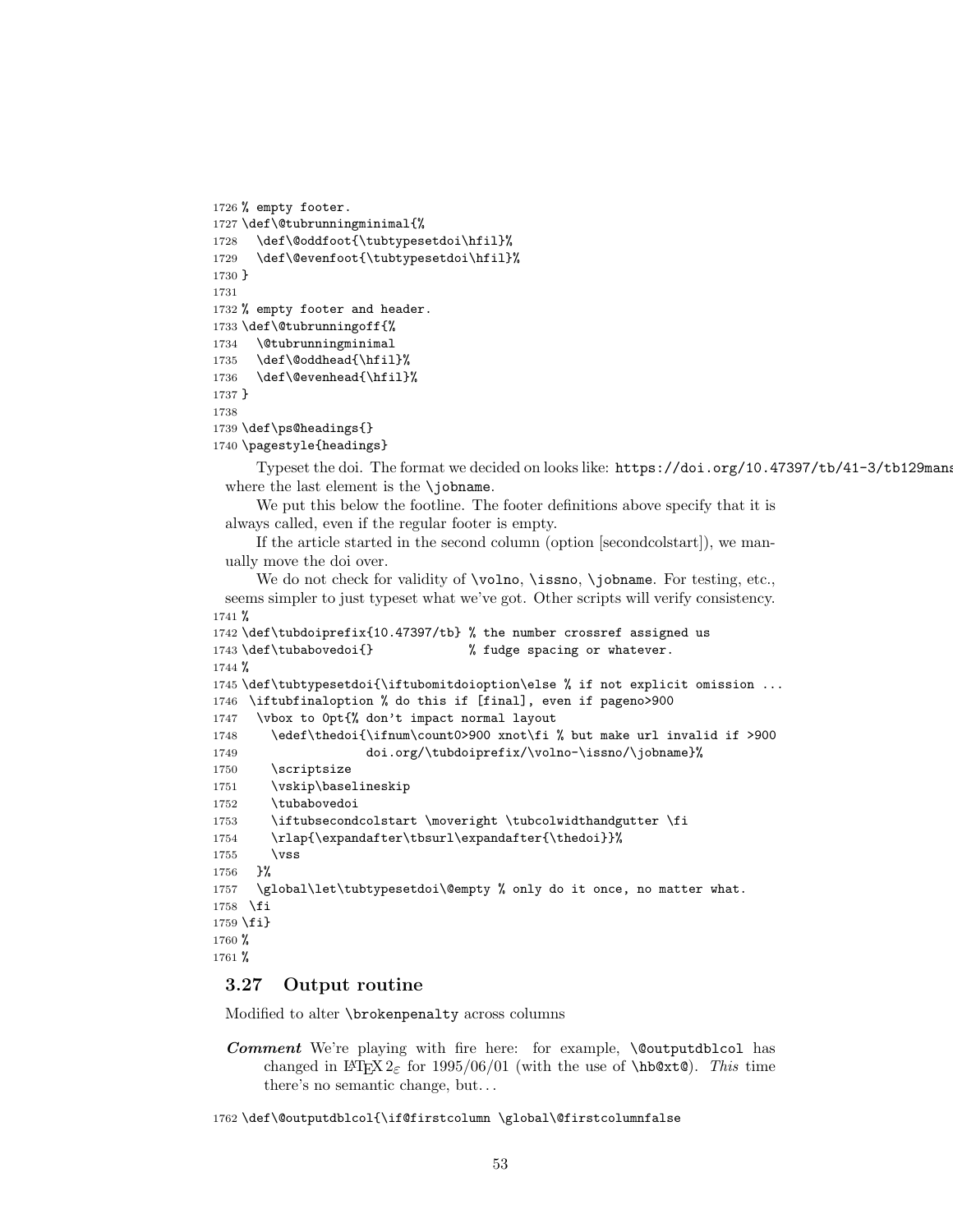```
1763 \global\setbox\@leftcolumn\box\@outputbox
1764 \global\brokenpenalty10000
1765 \else \global\@firstcolumntrue
1766 \global\brokenpenalty100
1767 \setbox\@outputbox\vbox{\hb@xt@\textwidth{\hb@xt@\columnwidth
1768 {\box\@leftcolumn \hss}\hfil \vrule \@width\columnseprule\hfil
1769 \hb@xt@\columnwidth{\box\@outputbox \hss}}}\@combinedblfloats
1770 \@outputpage \begingroup \@dblfloatplacement \@startdblcolumn
1771 \@whilesw\if@fcolmade \fi{\@outputpage\@startdblcolumn}\endgroup
1772 \fi}
```
### 3.28 Font-related definitions and machinery

These are mostly for compatibility with plain tugboat.sty

```
1773 \newif\ifFirstPar \FirstParfalse
```

```
1774 \def\smash{\frac{\sc}{s}}
```

```
1775 \def\ninepoint{\small}
```

```
1776 ⟨/classtail⟩
```
\SMC isn't small caps—Barbara Beeton says she thinks of it as "big small caps". She says (modulo capitalisation of things. . . ):

For the things it's used for, regular small caps are not appropriate they're too small. Real small caps are appropriate for author names (and are so used in continental bibliographies), section headings, running heads, and, on occasion, words to which some emphasis is to be given. \SMC was designed to be used for acronyms and all-caps abbreviations, which look terrible in small caps, but nearly as bad in all caps in the regular text size. The principle of using "one size smaller" than the text size is similar to the design of caps in German—where they are smaller relative to lowercase than are caps in fonts intended for English, to improve the appearance of regular text in which caps are used at the heads of all nouns, not just at the beginnings of sentences.

We define this in terms of the memory of the size currently selected that's maintained in \@currsize: if the user does something silly re. selecting fonts, we'll get the wrong results. The following code is adapted from an old version of relsize.sty by Donald Arseneau and Matt Swift. (The order of examination of \@currsize is to get the commonest cases out of the way first.)

```
1777 ⟨∗common⟩
1778 \DeclareRobustCommand{\SMC}{%
1779 \ifx\@currsize\normalsize\small\else
1780 \ifx\@currsize\small\footnotesize\else
1781 \ifx\@currsize\footnotesize\scriptsize\else
1782 \ifx\@currsize\large\normalsize\else
1783 \ifx\@currsize\Large\large\else
1784 \ifx\@currsize\LARGE\Large\else
1785 \ifx\@currsize\scriptsize\tiny\else
1786 \ifx\@currsize\tiny\tiny\else
1787 \ifx\@currsize\huge\LARGE\else
1788 \ifx\@currsize\Huge\huge\else
1789 \small\SMC@unknown@warning
1790 \fi\fi\fi\fi\fi\fi\fi\fi\fi\fi
```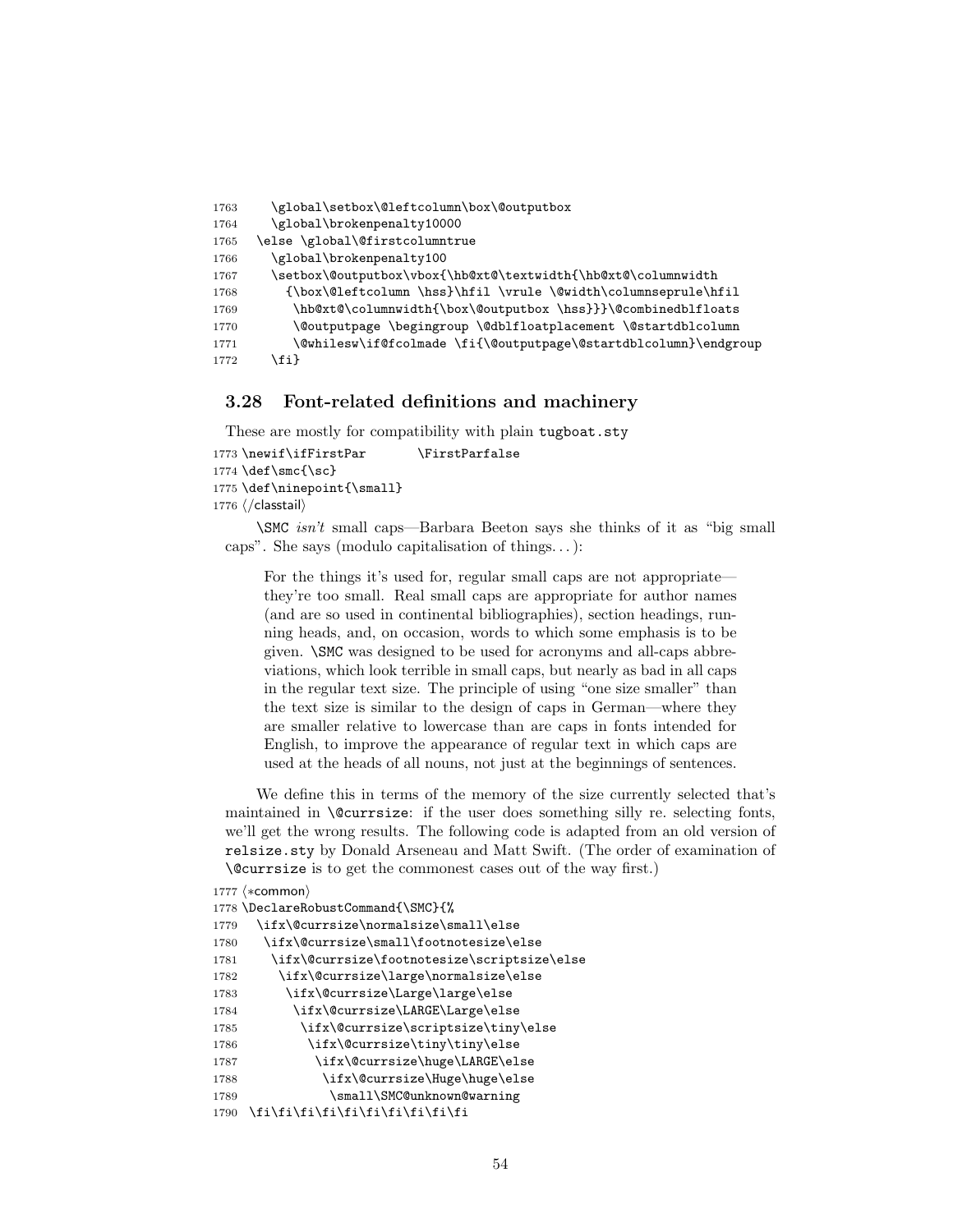```
1791 }
1792 \newcommand{\SMC@unknown@warning}{\TBWarning{\string\SMC: nonstandard
1793 text font size command -- using \string\small}}
1794 \newcommand{\textSMC}[1]{{\SMC #1}}
```
The **\acro** command uses **\SMC** as it was originally intended. Since these things are uppercase-only, it fiddles with the spacefactor after inserting its text.

```
1795 \newcommand{\acro}[1]{\textSMC{#1}\@}
1796 ⟨/common⟩
```
## 3.29 Editor's notes and other footnotes

\EdNote allows the editor to enter notes in the text of a paper. If the command is given something that appears like an optional argument, the entire text of the note is placed in square brackets. (Yes, it really is!)

```
1797 ⟨∗classtail⟩
1798 \def\xEdNote{{\EdNoteFont Editor's note:\enspace }}
1799 \def\EdNote{\@ifnextchar[%]
1800 {%
1801 \ifvmode
1802 \smallskip\noindent\let\@EdNote@\@EdNote@v
1803 \else
1804 \unskip\quad\def\@EdNote@{\unskip\quad}%
1805 \fi
1806 \@EdNote
1807 }%
1808 \xEdNote
1809 }
1810 \long\def\@EdNote[#1]{%
1811 [\thinspace\xEdNote\ignorespaces
1812 #1%
1813 \unskip\thinspace]%
1814 \@EdNote@
1815 }
1816 \def\@EdNote@v{\par\smallskip}
 Macros for Mittelbach's self-documenting style
```
\def\SelfDocumenting{%

```
1818 \setlength\textwidth{31pc}
1819 \onecolumn
1820 \parindent \z@
1821 \parskip 2\p@\@plus\p@\@minus\p@
1822 \oddsidemargin 8pc
1823 \evensidemargin 8pc
1824 \marginparwidth 8pc
1825 \toks@\expandafter{\@oddhead}%
1826 \xdef\@oddhead{\hss\hb@xt@\pagewd{\the\toks@}}%
1827 \toks@\expandafter{\@evenhead}%
1828 \xdef\@evenhead{\hss\hb@xt@\pagewd{\the\toks@}}%
1829 \def\ps@titlepage{}%
1830 }
1831 \def\ps@titlepage{}
1832
1833 \long\def\@makefntext#1{\parindent 1em\noindent\hb@xt@2em{}%
```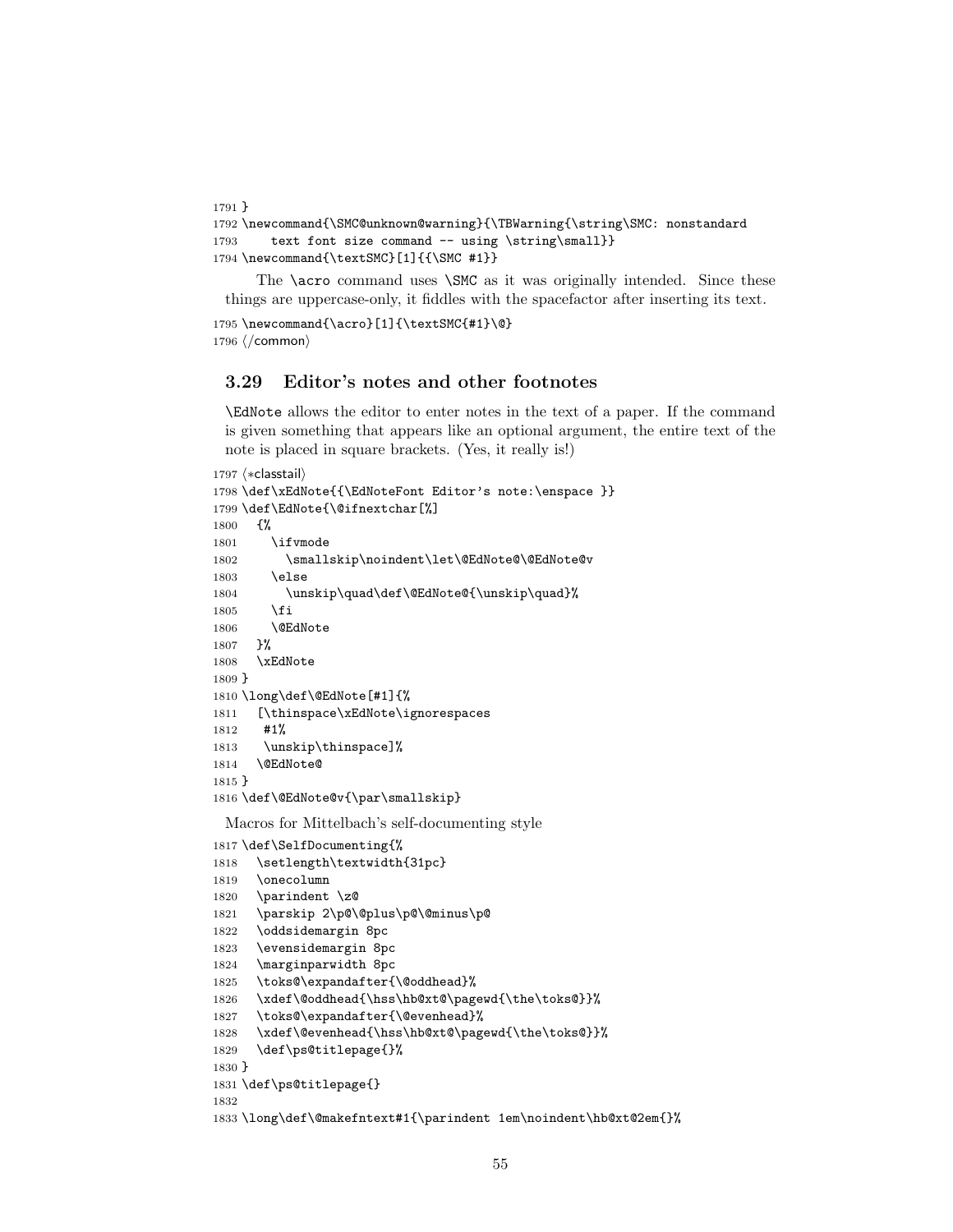```
1834 \llap{\@makefnmark}\null$\mskip5mu$#1}
1835
1836 %% \long\def\@makefntext#1{\parindent 1em
1837 %% \noindent
1838 %% \hb@xt@2em{\hss\@makefnmark}%
1839 %% \hskip0.27778\fontdimen6\textfont\z@\relax
1840 %% #1%
1841 %% }
```
\tubraggedfoot To get a ragged-right footnote.

\newcommand{\tubraggedfoot}{\rightskip=\raggedskip plus\raggedstretch\relax}

\creditfootnote Sometimes we want the label "Editor's Note:", sometimes not.

```
\supportfootnote
1843 \def\creditfootnote{\nomarkfootnote\xEdNote}
                1844 \def\supportfootnote{\nomarkfootnote\relax}
```
General macro \nomarkfootnote to make a footnote without a reference mark, etc. #1 is an extra command to insert, #2 the user's text.

```
1845 \gdef\nomarkfootnote#1#2{\begingroup
1846 \def\thefootnote{}%
1847 % no period, please, also no fnmark.
1848 \def\@makefntext##1{##1}%
1849 \footnotetext{\noindent #1#2}%
1850 \endgroup
1851 }
```
# 3.30 Initialization

If we're going to use Harvard-style bibliographies, we set up the bibliography style: the user doesn't get any choice. (Not recommended.)

```
1852 \if@Harvardcite
1853 \AtBeginDocument{%
1854 \bibliographystyle{ltugbib}%
1855 }
1856 \fi
1857 \authornumber\z@
1858 \let\@signature\@defaultsignature
1859 \InputIfFileExists{ltugboat.cfg}{\TBInfo{Loading ltugboat
1860 configuration information \{\}1861 ⟨/classtail⟩
```
# 4 LATEX  $2_{\varepsilon}$  Proceedings class

\@tugclass Make the code of ltugboat.cls (when we load it) say it's really us:

```
1862 ⟨∗ltugproccls⟩
1863 \def\@tugclass{ltugproc}
```
\if@proc@sober TUG'96 proceedings switched to more sober headings still; so the tug95 option \if@proc@numerable establishes the original state. In the absence of any other guidance, we use the '96 for TUG'97 proceedings, but also allow numbering of sections.

```
1864 \newif\if@proc@sober
```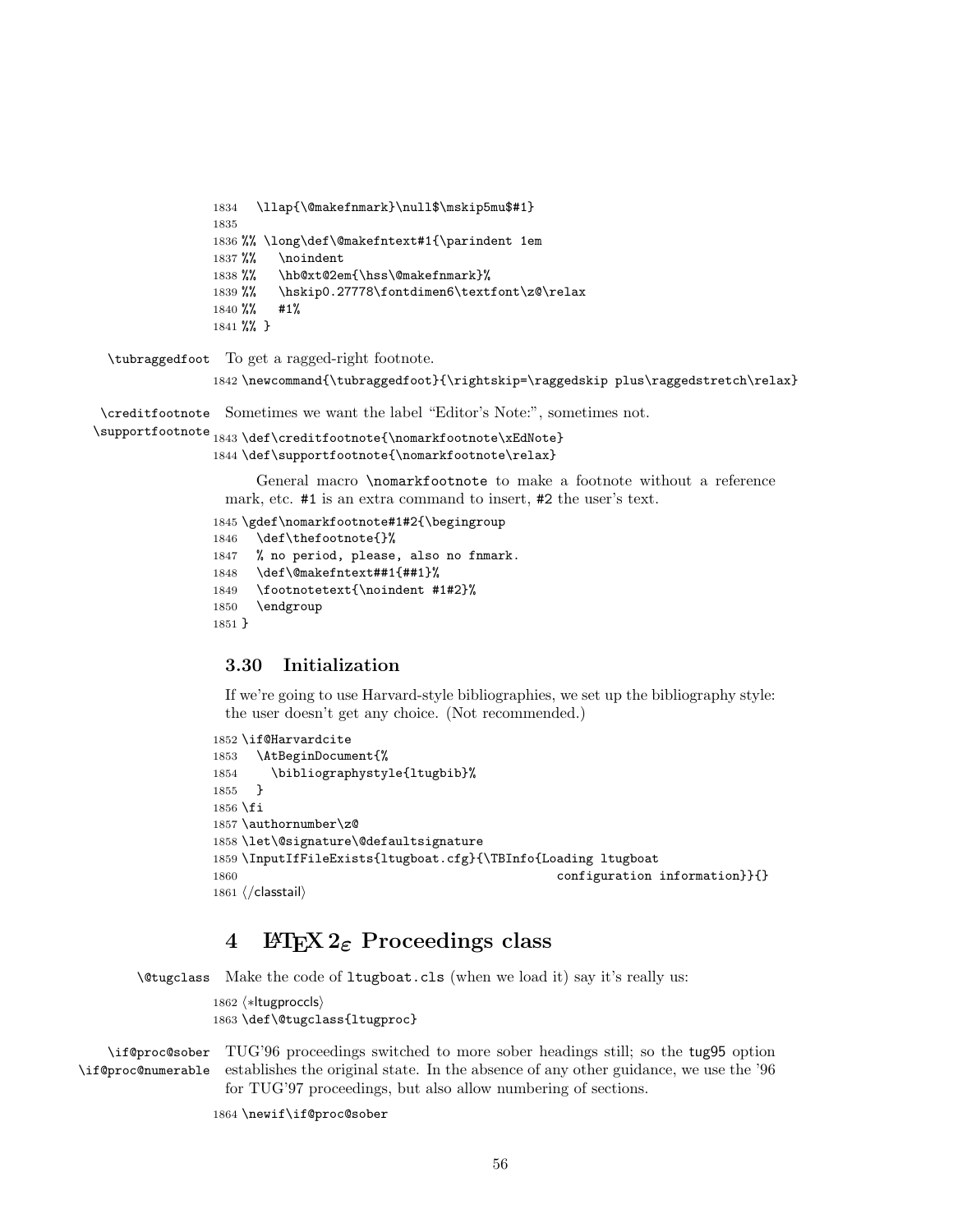```
1865 \newif\if@proc@numerable
1866 \DeclareOption{tug95}{%
1867 \@proc@soberfalse
1868 \@proc@numerablefalse
1869 }
1870 \DeclareOption{tug96}{%
1871 \@proc@sobertrue
1872 \@proc@numerablefalse
1873 }
1874 \DeclareOption{tug97}{%
1875 \@proc@sobertrue
1876 \@proc@numerabletrue
1877 }
1878 \DeclareOption{tug2002}{%
1879 \@proc@sobertrue
1880 \@proc@numerabletrue
1881 \let\if@proc@numbersec\iftrue
1882 \PassOptionsToClass{numbersec}{ltugboat}%
1883 }
```
\if@proc@numbersec If we're in a class that allows section numbering (the actual check occurs after \ProcessOptions, we can have the following:

```
1884 \DeclareOption{numbersec}{\let\if@proc@numbersec\iftrue
1885 \PassOptionsToClass{numbersec}{ltugboat}%
1886 }
1887 \DeclareOption{nonumber}{\let\if@proc@numbersec\iffalse
1888 \PassOptionsToClass{nonumber}{ltugboat}%
1889 }
```
## \ifTB@title If we have a paper for which we want to create a detached title, with an editor's note, and then set the paper separately, we use option notitle.

```
1890 \newif\ifTB@title
1891 \DeclareOption{title}{\TB@titletrue}
1892 \DeclareOption{notitle}{\TB@titlefalse
1893 \AtBeginDocument{\stepcounter{page}}}
```
There are these people who seem to think tugproc is an option as well as a class. . .

```
1894 \DeclareOption{tugproc}{%
1895 \ClassWarning{\@tugclass}{Option \CurrentOption\space ignored}%
1896 }
```
All other options are simply passed to ltugboat...

\DeclareOption\*{\PassOptionsToClass{\CurrentOption}{ltugboat}}

If there's a tugproc defaults file, input it now: it may tell us which year we're to perform for... (Note: this code is millenium-proof. It's not terribly classy for years beyond 2069, but then I'm not going to be around then—this will be an interesting task for a future T<sub>E</sub>Xie...)

```
1898 \InputIfFileExists{\@tugclass.cfg}{\ClassInfo{ltugproc}%
1899 {Loading ltugproc configuration information}}{}
1900 \@ifundefined{TUGprocExtraOptions}%
1901 {\let\TUGprocExtraOptions\@empty}%
1902 {\edef\TUGprocExtraOptions{,\TUGprocExtraOptions}}
```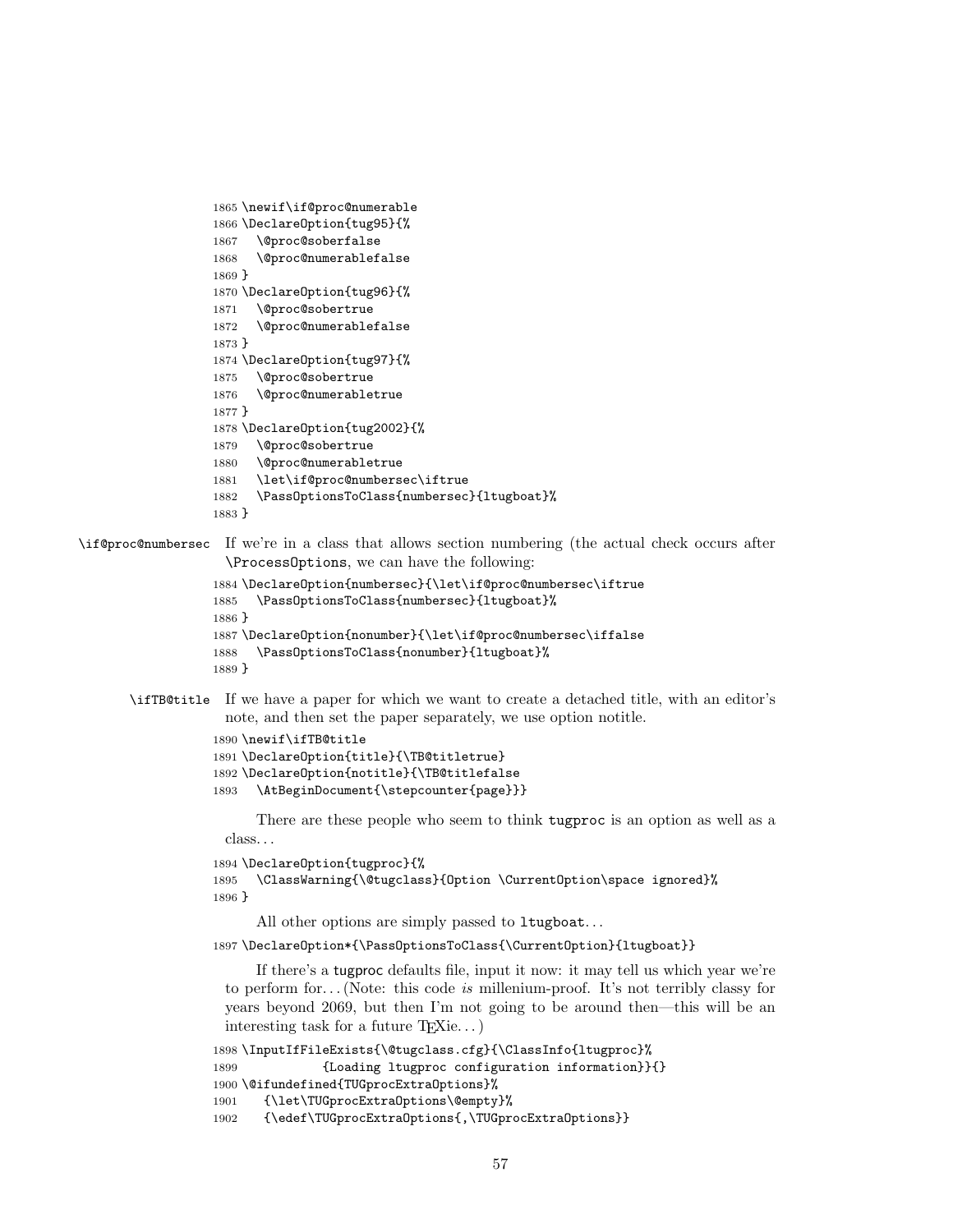```
\tugProcYear Now work out what year it is
```

```
1903 \@tempcnta\year
1904 \ifnum\@tempcnta<2000
1905 \divide\@tempcnta by100
1906 \multiply\@tempcnta by100
1907 \advance\@tempcnta-\year
1908 \@tempcnta-\@tempcnta
1909 \fi
```
And use that for calculating a year for us to use.

```
1910 \edef\@tempa{\noexpand\providecommand\noexpand\tugProcYear
1911 {\ifnum10>\@tempcnta0\fi\the\@tempcnta}}
1912 \@tempa
1913 \ClassInfo{ltugproc}{Class believes year is
1914 \expandafter\ifnum\tugProcYear<2000 19\fi\tugProcYear
1915 \@gobble}
```
Check that this is a "sensible year" (one for which we have a class option defined). If not, make it a 'suitable' year, in particular, one that allows numbering sections.

```
1916 \expandafter\ifx\csname ds@tug\tugProcYear\endcsname\relax
1917 \def\tugProcYear{2002}\fi
```
Now execute the default 'year' option and get on with processing. Note that this command gets ignored if the configuration file specifies a silly year.

```
1918 \ExecuteOptions{tug\tugProcYear,title\TUGprocExtraOptions}
1919 \ProcessOptions
1920 \if@proc@numbersec
1921 \if@proc@numerable
1922 \else
1923 \ClassWarning{\@tugclass}{This year's proceedings may not have
1924 numbered sections}%
1925 \fi
1926 \overline{1}
```
Call ltugboat, adding whichever section numbering option is appropriate \LoadClass[\if@proc@numbersec numbersec\else nonumber\fi]{ltugboat}

# 4.1 Proceedings titles

```
\maketitle
\ifTB@madetitle
```
There's no provision for 'section titles' in proceedings issues, as there are in TUGboat proper. Note the tedious LATEX bug-avoidance in the **\@TB@test@document** macro.

```
1928 \def\maketitle{%
1929 \begingroup
```
first, a bit of flim-flam to generate an initial value for \rhAuthor (unless the user's already given one with a \shortAuthor comand).

| 1930 | \ifshortAuthor\else            |
|------|--------------------------------|
| 1931 | \global\let\rhAuthor\@empty    |
| 1932 | \def\g@addto@rhAuthor##1{%     |
| 1933 | \begingroup                    |
| 1934 | \toks@\expandafter{\rhAuthor}% |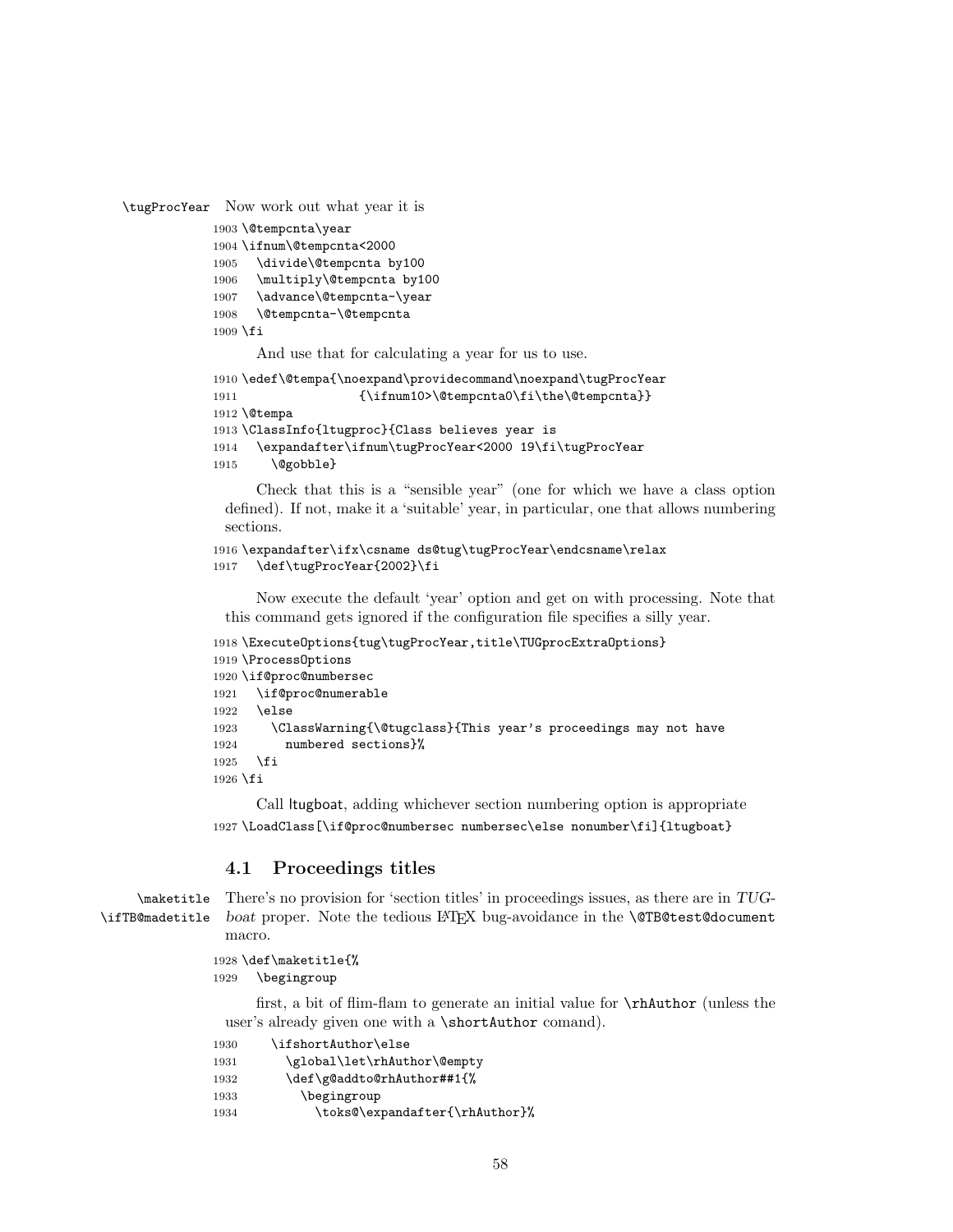```
1935 \let\thanks\@gobble
                 1936 \protected@xdef\rhAuthor{\the\toks@##1}%
                 1937 \endgroup
                 1938 }%
                 1939 \@getauthorlist\g@addto@rhAuthor
                 1940 \fi
                       now, the real business of setting the title
                 1941 \ifTB@title
                 1942 \setcounter{footnote}{0}%
                 1943 \renewcommand{\thefootnote}{\@fnsymbol\c@footnote}%
                 1944 \if@tubtwocolumn
                 1945 \twocolumn[\@maketitle]%
                 1946 \else
                 1947 \onecolumn
                 1948 \global\@topnum\z@
                 1949 \@maketitle
                 1950 \fi
                 1951 \@thanks
                 1952 \thispagestyle{TBproctitle}
                 1953 \overrightarrow{fi}1954 \endgroup
                 1955 \TB@madetitletrue
                 1956 }
                 1957 \newif\ifTB@madetitle \TB@madetitlefalse
\@TB@test@document \@TB@test@document checks to see, at entry to \maketitle, if we've had
                   \begin{document}. See LATEX bug report latex/2212, submitted by Robin Fair-
                   bairns, for details.
                 1958 \def\@TB@test@document{%
                 1959 \edef\@tempa{\the\everypar}
                 1960 \def \@tempb{\@nodocument}
                 1961 \ifx \@tempa\@tempb
                 1962 \@nodocument
                 1963 \fi
                 1964 }
      \AUTHORfont
Define the fonts for titles and things
       \TITLEfont<sub>1965</sub>\def\AUTHORfont {\large\rmfamily\mdseries\upshape}
     \addressfont 1966 \def\TITLEfont {\Large\rmfamily\mdseries\upshape}
     \netaddrfont
1967 \def\addressfont{\small\rmfamily\mdseries\upshape}
                 1968 \def\netaddrfont{\small\ttfamily\mdseries\upshape}
 \aboveauthorskip
Some changeable skips to permit variability in page layout depending on the par-
 \belowauthorskip
ticular paper's page breaks.
\belowabstractskip _{1969} \newskip\aboveauthorskip
                                               \aboveauthorskip=18\p@ \@plus4\p@
                 1970 \newskip\belowauthorskip \belowauthorskip=\aboveauthorskip
                 1971 \newskip\belowabstractskip \belowabstractskip=14\p@ \@plus3\p@ \@minus2\p@
      \@maketitle The body of \maketitle
                 1972 \def\@maketitle{%
                 1973 {\parskip\z@
                 1974 \frenchspacing
                 1975 \TITLEfont\raggedright\noindent\@title\par
```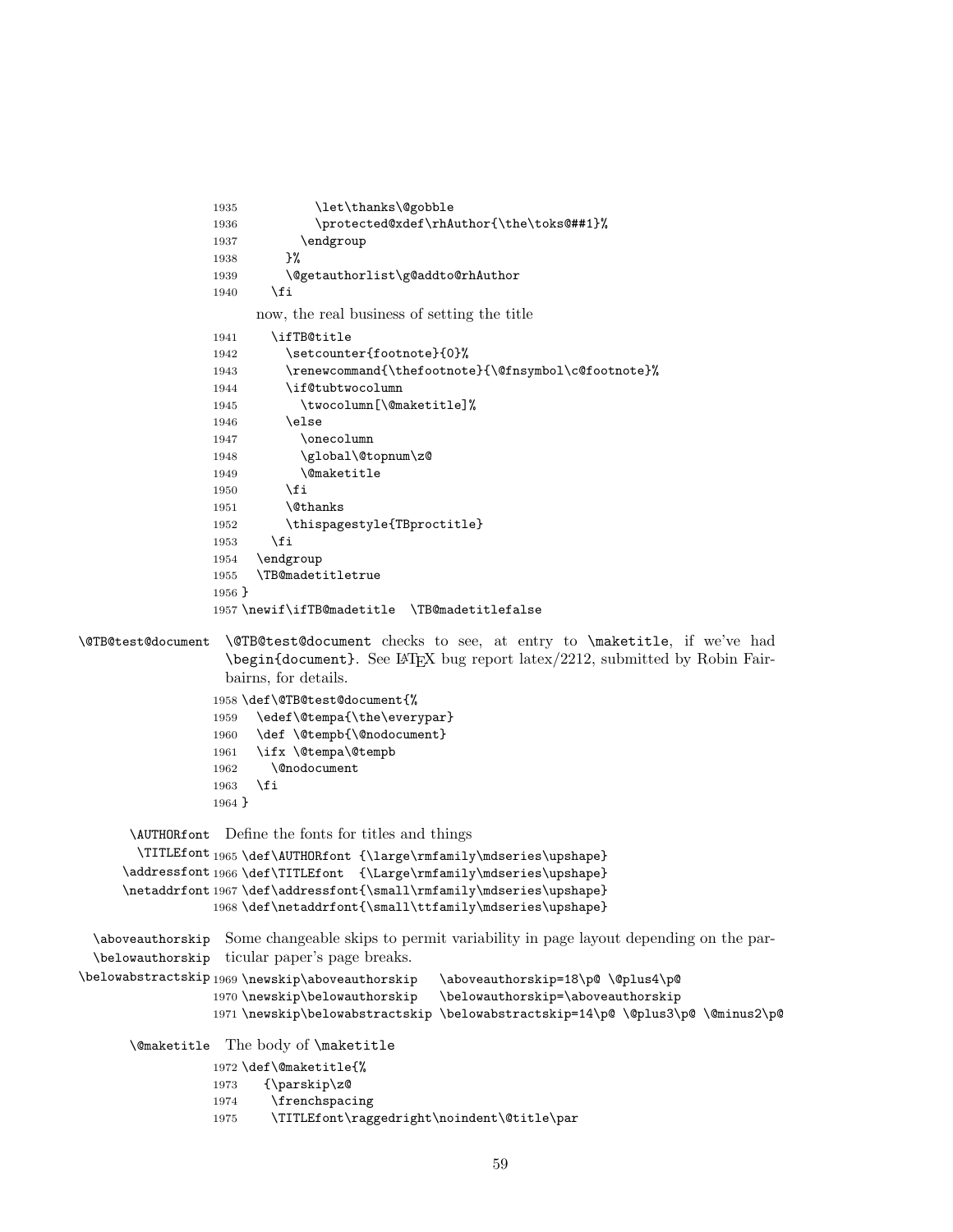```
1976 \count@=0
1977 \loop
1978 \ifnum\count@<\authornumber
1979 \vskip\aboveauthorskip
1980 \advance\count@\@ne
1981 {\AUTHORfont\theauthor{\number\count@}\endgraf}%
1982 \addressfont\theaddress{\number\count@}\endgraf
1983 {%
1984 \allowhyphens
1985 \hangindent1.5pc
1986 \netaddrfont\thenetaddress{\number\count@}\endgraf
1987 \hangindent1.5pc
1988 \thePersonalURL{\number\count@}\endgraf
1989 }%
1990 \repeat
1991 \vskip\belowauthorskip}%
1992 \if@abstract
1993 \centerline{\bfseries Abstract}%
1994 \vskip.5\baselineskip\rmfamily
1995 \@tubonecolumnabstractstart
1996 \the\abstract@toks
1997 \@tubonecolumnabstractfinish
1998 \global\@ignoretrue
1999 \fi
2000 \vskip\belowabstractskip
2001 \global\@afterindentfalse\aftergroup\@afterheading
2002 }
```
\if@abstract \abstract@toks

abstract Save the contents of the abstract environment in the token register \abstract@toks. We need to do this, as otherwise it may get 'typeset' (previously, it got put in a box) before \begin{document}, and experiments prove that this means our shiny new \SMC doesn't work in this situation.

> If you need to understand the ins and outs of this code, look at the place I lifted it from: tabularx.dtx (in the tools bundle). The whole thing pivots on having stored the name of the 'abstract' environment in **\@abstract@**

```
2003 \newtoks\abstract@toks \abstract@toks{}
2004 \let\if@abstract\iffalse
2005 \def\abstract{%
```
we now warn unsuspecting users who provide an abstract environment after the \maketitle that would typeset it. . .

```
2006 \ifTB@madetitle
2007 \TBWarning{abstract environment after \string\maketitle}
2008 \fi
2009 \def\@abstract@{abstract}%
2010 \ifx\@currenvir\@abstract@
2011 \else
2012 \TBError{\string\abstract\space is illegal:%
2013 \MessageBreak
2014 use \string\begin{\@abstract@} instead}%
2015 {\@abstract@\space may only be used as an environment}
2016 \fi
2017 \global\let\if@abstract\iftrue
2018 {\ifnum0='}\fi
```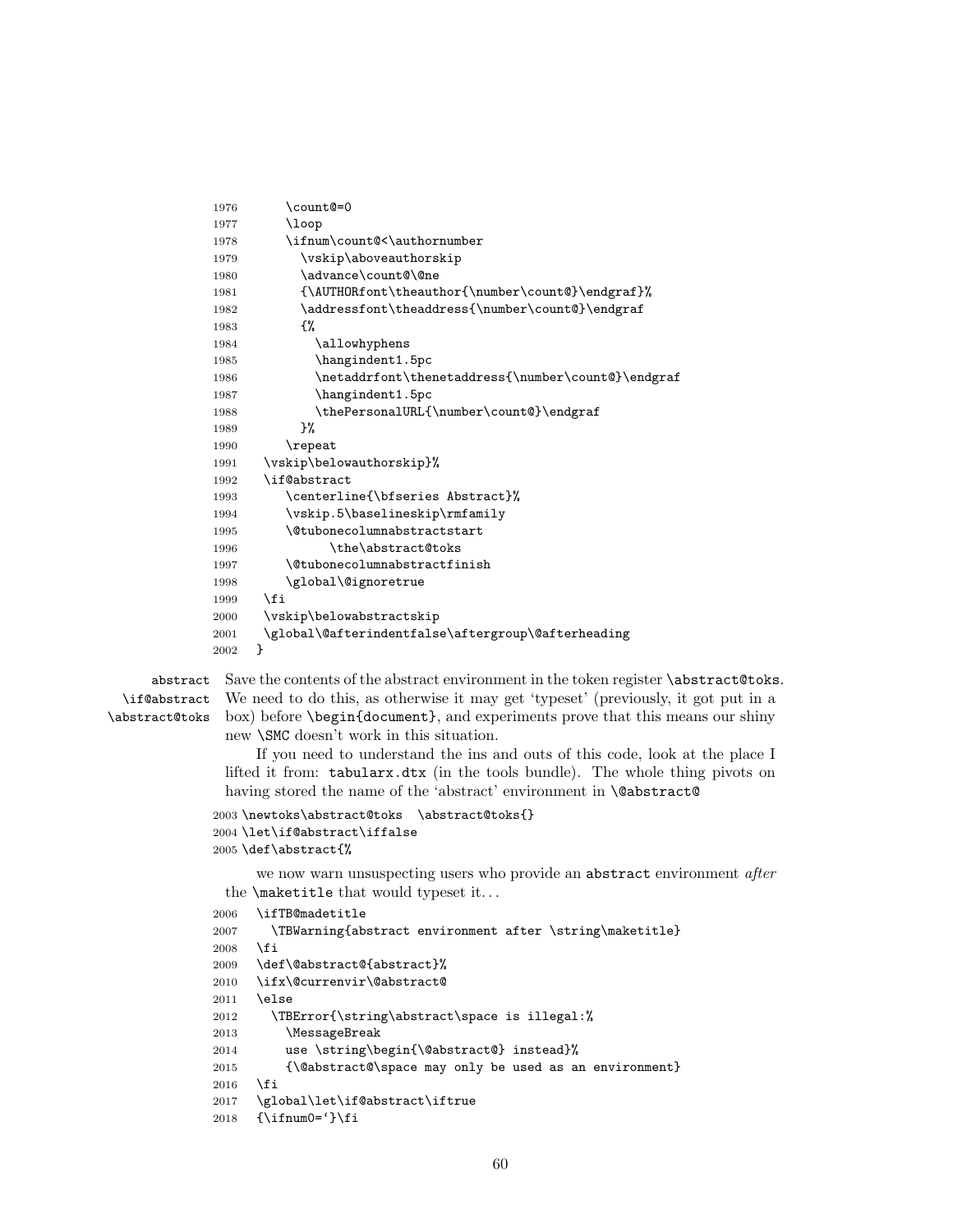```
2019 \@abstract@getbody}
2020 \let\endabstract\relax
```
\@abstract@getbody gets chunks of the body (up to the next occurrence of \end) and appends them to \abstract@toks. It then uses \@abstract@findend to detect whether this \end is followed by {abstract}

```
2021 \long\def\@abstract@getbody#1\end{%
2022 \global\abstract@toks\expandafter{\the\abstract@toks#1}%
2023 \@abstract@findend}
```
Here we've got to **\end** in the body of the abstract. **\@abstract@findend** takes the 'argument' of the \end do its argument.

```
2024 \def\@abstract@findend#1{%
2025 \def\@tempa{#1}%
```
If we've found an 'end' to match the 'begin' that we started with, we're done with gathering the abstract up; otherwise we stuff the end itself into the token register and carry on.

```
2026 \ifx\@tempa\@abstract@
2027 \expandafter\@abstract@end
2028 \else
```
It's not \end{abstract}—check that it's not \end{document} either (which signifies that the author's forgotten about ending the abstract)

```
2029 \def\@tempb{document}%
                2030 \ifx\@tempa\@tempb
                2031 \TBError{\string\begin{\@abstract@}
                2032 ended by \string\end{\@tempb}}%
                2033 {You've forgotten \string\end{\@abstract@}}
                2034 \else
                2035 \global\abstract@toks\expandafter{\the\abstract@toks\end{#1}}%
                2036 \expandafter\expandafter\expandafter\@abstract@getbody
                2037 \fi
                2038 \fi}
                     In our case, the action at the 'proper' \end is a lot simpler than what appears
                 in tabularx.dtx ... don't be surprised!
                2039 \def\@abstract@end{\ifnum0='{\fi}%
                2040 \expandafter\end\expandafter{\@abstract@}}
  \makesignature \makesignature is improper in proceedings, so we replace it with a warning (and
                 a no-op otherwise)
                2041 \renewcommand{\makesignature}{\TBWarning
                2042 {\string\makesignature\space is invalid in proceedings issues}}
 \ps@TBproctitle
Now we define the running heads in terms of the \rh* commands.
      \ps@TBproc
2043 \def\ps@TBproctitle{\let\@oddhead\MakeRegistrationMarks
\dopagecommands 2044\setpagecommands 2045
  \TB@definefeet
2046 }
      \pfoottext
2047 \def\ps@TBproc{%
     \label{eq:1}\let\@evenhead\MakeRegistrationMarks
                     \TB@definefeet
                     \def\@oddhead{\MakeRegistrationMarks
                2049 {%
                2050 \hfil
```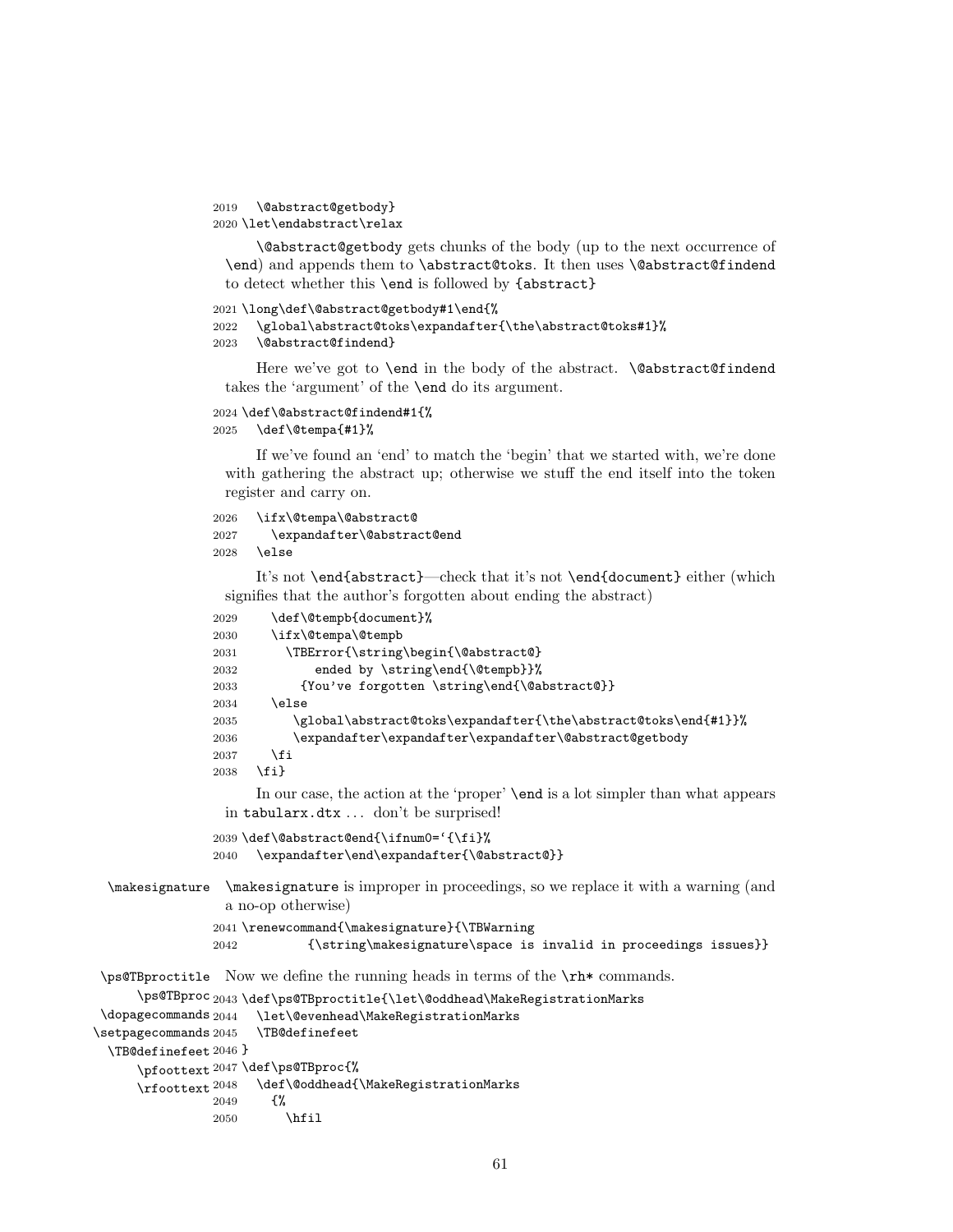```
2051 \def\\{\unskip\ \ignorespaces}%
2052 \rmfamily\rhTitle
2053 }%
2054 }%
2055 \def\@evenhead{\MakeRegistrationMarks
2056 {%
2057 \def\\{\unskip\ \ignorespaces}%
2058 \rmfamily\rhAuthor
2059 \hfil
2060 }%
2061 }%
2062 \TB@definefeet
2063 }
2064
2065 \advance\footskip8\p@ % for deeper running feet
2066
2067 \def\dopagecommands{\csname @@pagecommands\number\c@page\endcsname}
2068 \def\setpagecommands#1#2{\expandafter\def\csname @@pagecommands#1\endcsname
2069 {#2}}
2070 \def\TB@definefeet{%
2071 \def\@oddfoot{\ifpreprint\pfoottext\hfil\Now\hfil\thepage
2072 \else\rfoottext\hfil\thepage\fi\dopagecommands}%
2073 \def\@evenfoot{\ifpreprint\thepage\hfil\Now\hfil\pfoottext
2074 \else\thepage\hfil\rfoottext\fi\dopagecommands}%
2075 }
2076
2077 \def\pfoottext{{\smc Preprint}:
2078 Proceedings of the \volyr{} Annual Meeting}
2079 \def\rfoottext{\normalfont\TUB, \volx\Dash
2080 {Proceedings of the \volyr{} Annual Meeting}}
2081
2082 \pagestyle{TBproc}
```
## 4.2 Section divisions

Neither sections nor subsections are numbered by default in the proceedings style: note that this puts a degree of stress on authors' natural tendency to reference sections, which is a matter that needs attention. The class option NUMBERSEC once again numbers the sections (and noticeably changes the layout).

```
2083 \if@proc@numbersec
2084 \else
2085 \setcounter{secnumdepth}{0}
2086 \fi
```
Otherwise, the \section command is pretty straightforward. However, the \subsection and \subsubsection are run-in, and we have to remember to have negative stretch (and shrink if we should in future choose to have one) on the  $\langle afterskip\rangle$  parameter of **\@startsection**, since the whole skip is going to end up getting negated. We use \TB@startsection to detect inappropriate forms.

```
2087 \if@proc@numbersec
2088 \else
2089 \if@proc@sober
2090 \def\section
```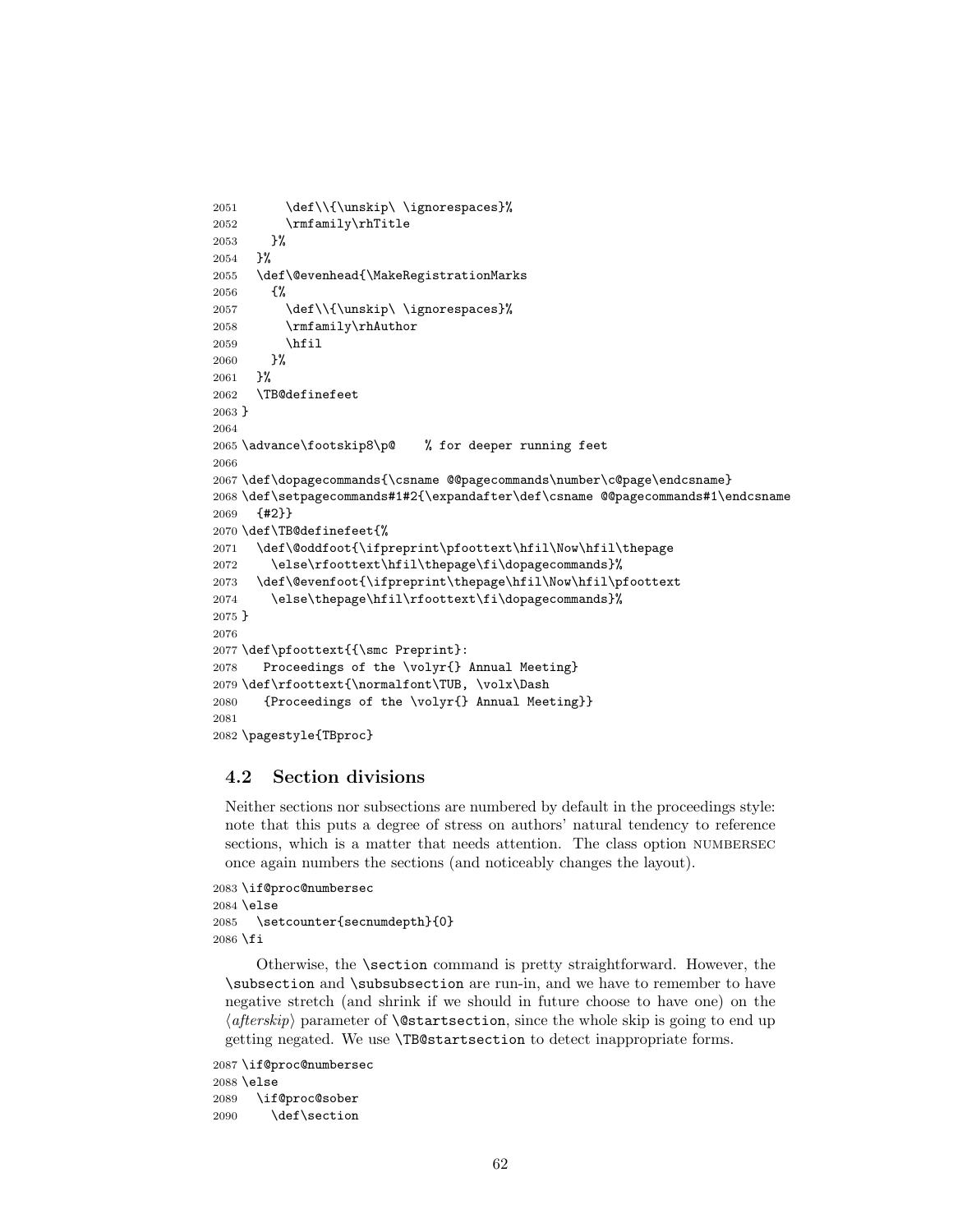```
2091 {\TB@nolimelabel
2092 \TB@startsection{{section}%
2093 1\%2094 \quad \big\{ \mathsf{z} \mathsf{Q} \mathsf{w}2095 {-8\p@\@plus-2\p@\@minus-2\p@}%
2096 {6\p@}%
2097 <br>
{\normalsize\bfseries\raggedright}}}
2098 \else
2099 \def\section
2100 {\TB@nolimelabel
2101 \TB@startsection{{section}%
2102 1%2103 \quad \text{20\%}2104 {-8\p@\@plus-2\p@\@minus-2\p@}%
2105 {6\p@}%
2106 {\langle\hbox{\texttt{large}}\hbox{\texttt{large}}\}2107 \fi
2108 \def\subsection
2109 {\TB@nolimelabel
2110 \TB@startsection{{subsection}%
2111 2\%2112 \qquad \qquad \qquad \qquad \qquad \qquad \qquad \qquad \qquad \qquad \qquad \qquad \qquad \qquad \qquad \qquad \qquad \qquad \qquad \qquad \qquad \qquad \qquad \qquad \qquad \qquad \qquad \qquad \qquad \qquad \qquad \qquad \qquad \qquad \qquad \qquad \qquad \qquad \q2113 {6\p@\@plus 2\p@\@minus2\p@}%
2114 {-5\pd\@plus -\font{fontdimen3\the\font{font}\%}2115 {\normalfont \{ \normalfont \{ \normal} \} \}2116 \def\subsubsection
2117 {\TB@nolimelabel
2118 \TB@startsection{{subsubsection}%
2119 3\%2120 \parindent%
2121 \angle 20%
2122 {-5\pd\@plus -\font{fontdimen3\the\font{font}\%}2123 {\normalsize\bfseries}}}
2124 \fi
2125 ⟨/ltugproccls⟩
```
# 5 Plain T<sub>F</sub>X styles

 ⟨∗tugboatsty⟩ % err... ⟨/tugboatsty⟩ ⟨∗tugprocsty⟩ % err... ⟨/tugprocsty⟩

# 6 The L<sup>4</sup>T<sub>E</sub>X 2<sub> $\varepsilon$ </sub> compatibility-mode style files

```
2132 ⟨∗ltugboatsty⟩
2133 \@obsoletefile{ltugboat.cls}{ltugboat.sty}
2134 \LoadClass{ltugboat}
2135 ⟨/ltugboatsty⟩
2136 ⟨∗ltugprocsty⟩
2137 \@obsoletefile{ltugproc.cls}{ltugproc.sty}
```